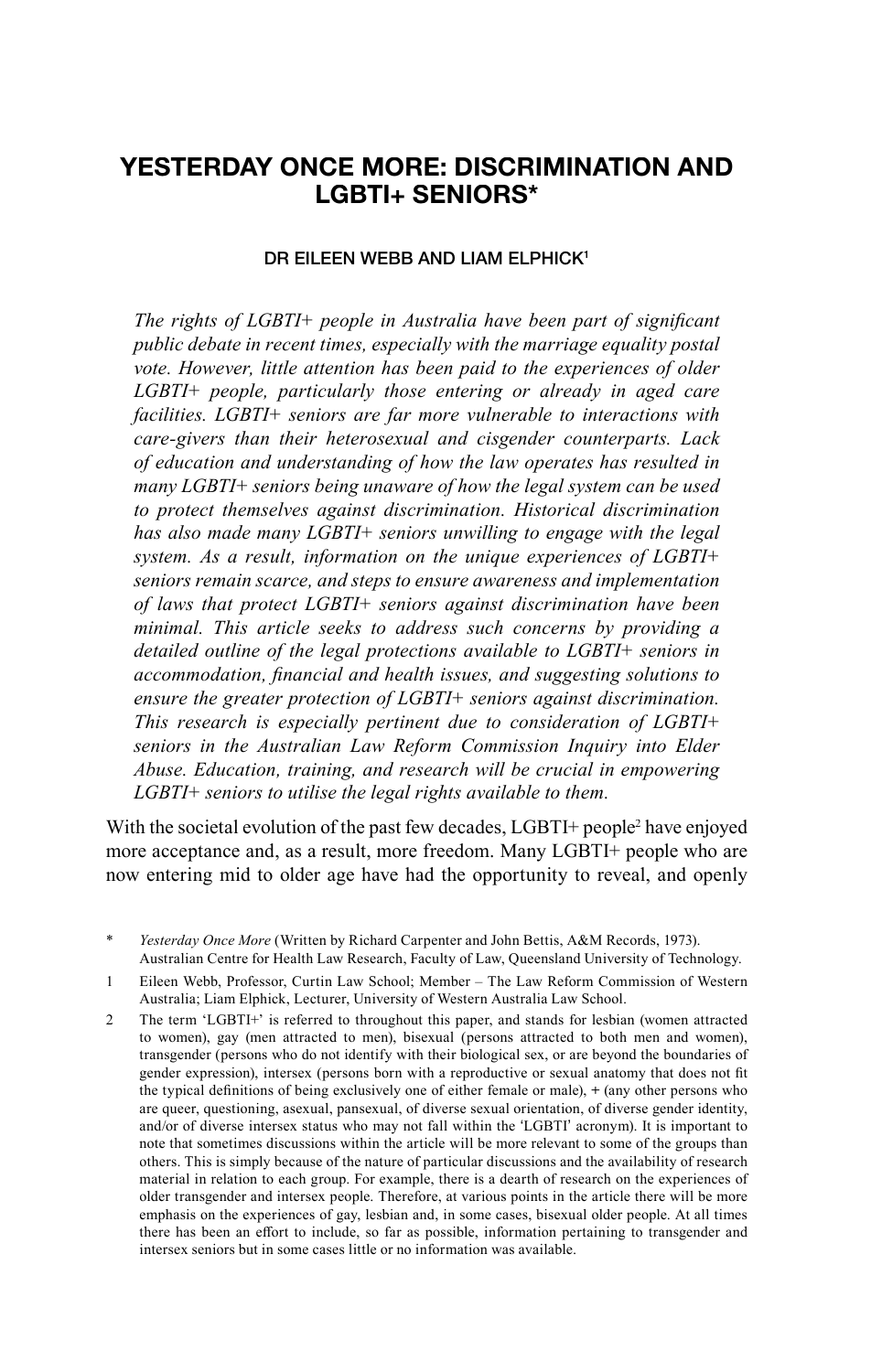live, their sexuality, gender identity, and/or intersex status. 3 A troubling issue remains, however, that the discrimination which impacted upon their formative years may again rear its head. As people age, attention turns to matters such as housing security, estate planning, healthcare and, inevitably, end of life issues. For ageing LGBTI+ people, these matters raise unique issues because the laws, policies and procedures that regulate these considerations are focused on the 'general' population and their associated heterogeneous assumptions. Therefore, the circumstances of many LGBTI+ people, for example reliance on families of choice for care and support, do not always sit well within the prevailing legal regime. 4

To date, there has been little consideration in Australia as to the way issues important to older people, and law relevant to those issues, may impact distinctly on LGBTI+ seniors. 5 For example, in-home or residential aged care is a fact of life for many older people. Some older LGBTI+ people express concern that carers and/or other residents may be disapproving of their sexuality, gender identity or intersex statuts, to the extent that some LGBTI+ seniors may choose to 'go back in the closet',<sup>6</sup> rather than endure a judgemental environment.<sup>7</sup> For some, there is

- 3 Intersex status is recognised as a biological characteristic and not an identity: Explanatory Memorandum, Sex Discrimination Amendment (Sexual Orientation, Gender Identity and Intersex Status) Bill 2013 (Cth) 2. The Explanatory Memorandum notes that '[p]eople who are intersex may face many of the same issues that are sought to be addressed through the introduction of the ground of gender identity.'
- 4 See generally Alexis Dewaele et al, 'Families of Choice? Exploring the Supportive Networks of Lesbians, Gay Men, and Bisexuals' (2011) 41 *Journal of Applied Social Psychology* 312; Arnold H Grossman, Anthony R D'Augelli and Scott L Hershberger, 'Social Support Networks of Lesbian, Gay, and Bisexual Adults 60 Years of Age and Older' (2000) 55 *Journal of Gerontology Series B: Psychological Sciences* 171.
- 5 In relation to the impact of various property and residential tenancy laws on LGBTI seniors see: Aviva Freilich et al, 'Security of Tenure for the Ageing Population in Western Australia — Does Current Housing Legislation Support Seniors' Ongoing Housing Needs?' (Summary, Council of the Ageing Western Australia, November 2014) ch 14 <http://www.cotawa.org.au/wp-content/uploads/2014/11/ Housing-for-older-people-summary.pdf>. See also recent research on the concerns of ageing gay men in several jurisdictions, including Australia: Peter Robinson, 'Ageing Fears and Concerns of Gay Men Aged 60 and Over' (2016) 17 *Quality in Ageing and Older Adults* 6.
- 6 There are many references to this phenomenon: Jane Gross, 'Aging and Gay, and Facing Prejudice in Twilight', *New York Times* (online), 9 October 2007 <http://www.nytimes.com/2007/10/09/ us/09aged.html?scp=1&sq=gay+aging&st=nyt>; Mia Sheldon, 'LGBT Seniors Afraid They Will Have to Go Back in the Closet', *Global News* (online), 26 November 2014 <http://globalnews.ca/ news/1693270/lgbt-seniors-afraid-they-will-have-to-go-back-in-the-closet/>; Earl Collom, 'End-of-Life Care for an Aging LGBT Population', *The Advocate* (online), 27 December 2013 <http://www. advocate.com/health/2013/12/27/end-life-care-aging-lgbt-population>.
- 7 Australian research echoes these views, see particularly the work of Catherine Barrett: Catherine Barrett, 'My People: A Project Exploring the Experiences of Gay, Lesbian, Bisexual, Transgender and Intersex Seniors in Aged-Care Services' (Report, Matrix Guild Victoria Inc, June 2008) <http://www.matrixguildvic.org.au/docs/MyPeople\_Exploring-Experiences-2008.pdf>; Catherine Barrett, Jo Harrison and Jane Kent, 'Permission to Speak: Determining Strategies Towards the Development of Gay, Lesbian, Bisexual, Transgender and Intersex Friendly Aged Care Agencies in Victoria' (Report, Matrix Guild Victoria Inc, April 2009) <http://www.matrixguildvic.org.au/docs/ MyPeople\_Permission-To-Speak-2009.pdf>.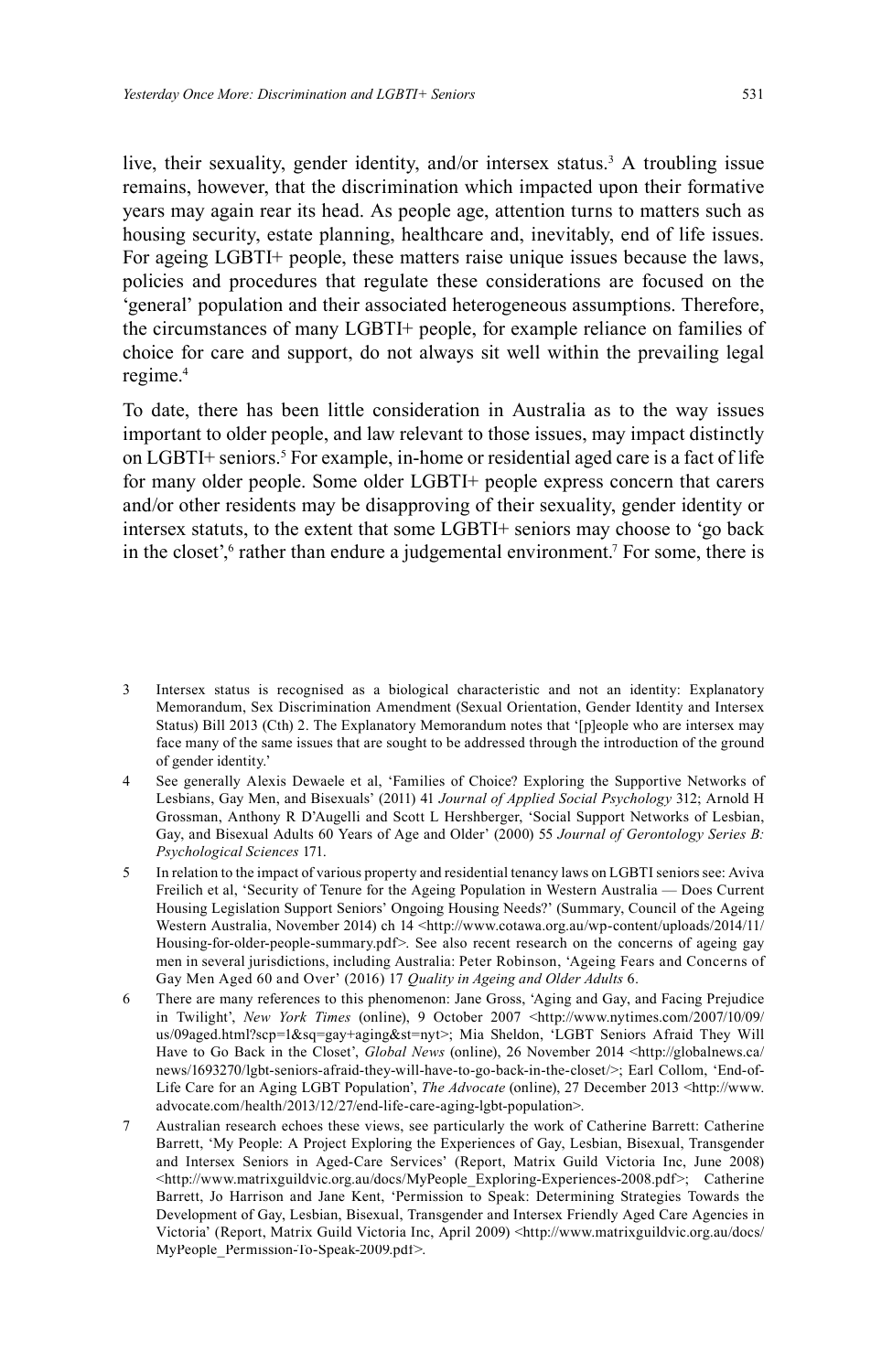a fear that they will have to relive discrimination experienced in their formative years in older age. 8

This article seeks to examine two intersecting issues. The first is the oftenlasting impact of discrimination experienced by older LGBTI+ people during their formative years and how experiences throughout their lives may undermine willingness to engage with the legal system and avail themselves of an evolved legal framework. The second is a consideration of matters that typically concern older people and how the associated laws impact on LGBTI+ seniors. In summary, this article raises concerns that despite many LGBTI+ people having lived openly — often for decades — and the introduction of legal safeguards to enhance equality and deter discrimination, many LGBTI+ seniors, and in some cases their families and friends, may be at risk of again being adversely affected by discrimination as they age. Furthermore, a reluctance to engage with the legal system as a result of historical discrimination may see older LGBTI+ people, and/or their partners and friends, vulnerable during critical periods in the ageing process such as the diagnosis of a serious illness, the necessity to enter into aged care, or end of life considerations.

Part I of this article considers the (dearth of) statistical information on older LGBTI+ people in Australia and the unique challenges for, and the lack of homogeneity within, 'LGBTI+ seniors'. Part II focuses on the sources and nature of discrimination encountered by today's LGBTI+ seniors and the often deleterious, and sometimes lasting, effect of experiences during their formative years. It also examines other types of discrimination affecting LGBTI+ seniors, particularly the legacy of HIV/AIDS, other minority status, ageism, and the effects of living within a heteronormative society. Part III outlines the legal position of LGBTI+ seniors, and their friends and family, in relation to selected accommodation, financial and health issues. Although there has been a considerable amount of legal intervention to deter discriminatory practices, the limited studies available suggest that there is a lack of knowledge by LGBTI+ seniors of the protections available and/or a general reluctance to utilise them.<sup>9</sup> Part III also examines how existing laws, policies and resultant procedures or the failure to properly implement them  $-$  may have the effect of reinforcing historical discrimination. Finally, Part IV considers some steps that could be taken to minimise discrimination against LGBTI+ seniors and ensure protection of their legal rights. These solutions have the potential to significantly aid the wellbeing of LGBTI+ seniors in Australia.

<sup>8</sup> Barrett, above n 7, 35; Barrett, Harrison and Kent, above n 7, 67. See also Colleen Cartwright, Mark Hughes and Tania Lienert, 'End-of-Life Care for Gay, Lesbian, Bisexual and Transgender People' (2012) 14 *Culture, Health & Sexuality* 537.

<sup>9</sup> Lienert T, Cartwright C and Beck K, *The Experiences of Gay, Lesbian, Bisexual and Transgender People around End-of-Life Care: Scoping Study Report* (Southern Cross University, Aged Services Learning and Research Centre, 2010).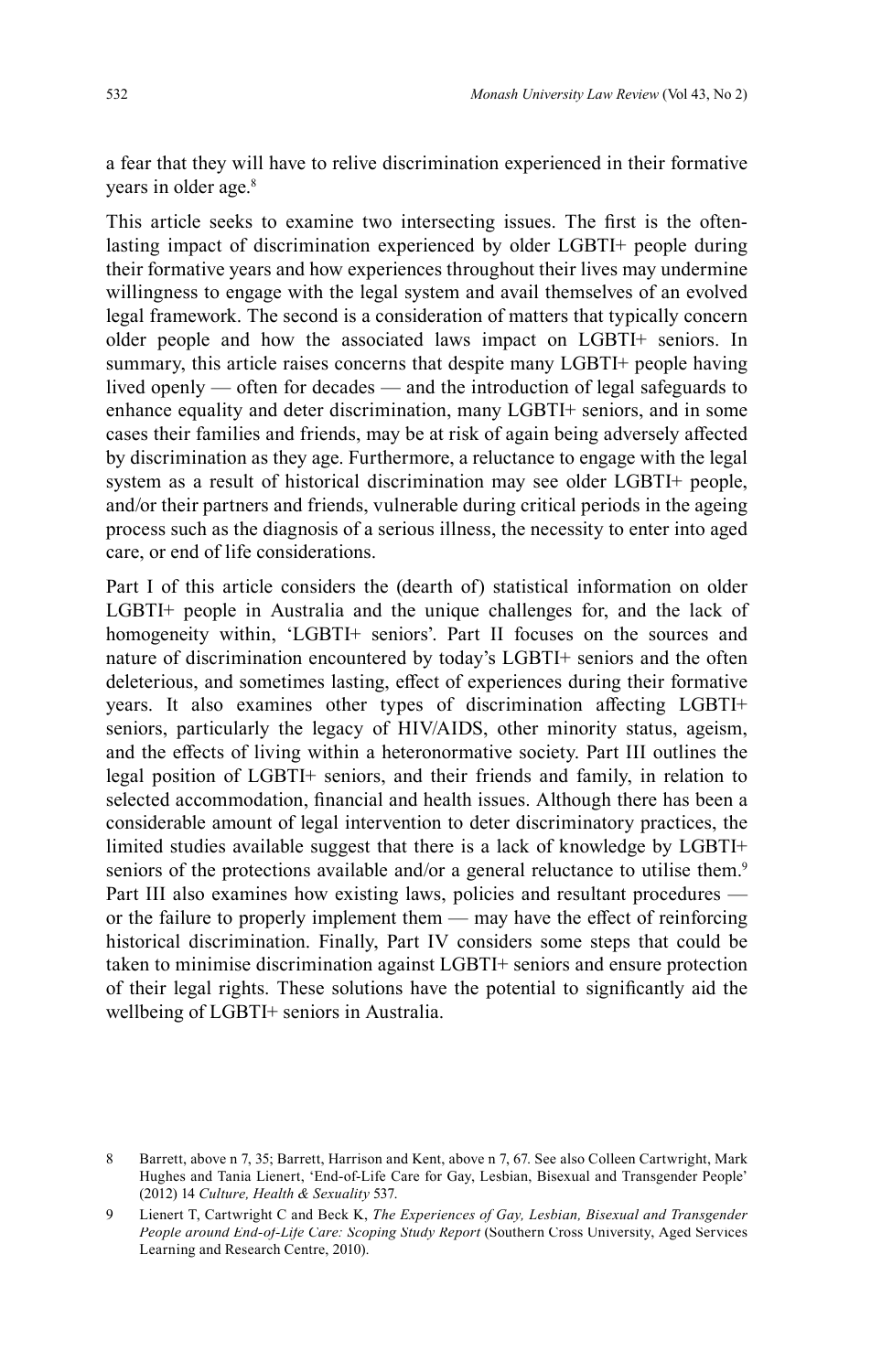# **I LGBTI+ AGEING IN AUSTRALIA**

# **A** *Statistical Information*

Comprehensive statistics in relation to the size and composition of the present  $LGBTI+$  population are difficult to come by. This is particularly the case with LGBTI+ seniors who grew up during a period when they are likely to have experienced considerable prejudice and when homosexuality was likely to have been criminalised, who are therefore reluctant to be forthcoming about their sexuality, gender identity and/or intersex status. 10 What is generally accepted is that  $L$ GBTI+ people constitute a significant minority group in Australia, comprising up to 11 per cent of the population. 11

Although census information on the LGBTI+ community remains limited there have been some improvements. 12 For example, statistics have been gathered regarding same-sex couples since 1996,<sup>13</sup> with the 2011 census and 2016 census refining the question to inquire as to whether the relationship is described by the couple as husband/wife or de facto partner. 14 Moreover, the Australian Bureau of Statistics ('ABS') is developing a gender statistical standard to assist in the collection of gender information in accordance with the Australian Government Guidelines on the Recognition of Sex and Gender. 15

- 10 Gary L Stein, Nancy L Beckerman and Patricia A Sherman, 'Lesbian and Gay Elders and Long-Term Care: Identifying the Unique Psychosocial Perspectives and Challenges' (2010) 53 *Journal of Gerontological Social Work* 421, 429; Department of Health and Ageing, 'National Lesbian, Gay, Bisexual, Transgender and Intersex (LGBTI): Ageing and Aged Care Strategy' (Strategy, Australian Government, 2012) <https://agedcare.health.gov.au/sites/g/files/net1426/f/ documents/08\_2014/national\_ageing\_and\_aged\_care\_strategy\_lgbti\_print\_version.pdf> ('LGBTI Aged Care Strategy'); Tarynn M Witten, 'The Aging of Sexual and Gender Minority Persons: An Overview' in Tarynn M Whitten and A Evan Eyler (eds), *Gay, Lesbian, Bisexual and Transgender Aging: Challenges in Research, Practice, and Policy* (Johns Hopkins University Press, 2012) 1, 3..
- 11 'LGBTI Aged Care Strategy', above n 10, 4.
- 12 Australian Human Rights Commission, *Face the facts: Lesbian, Gay, Trans and Intersex people* <https://www.humanrights.gov.au/education/face-facts/face-facts-lesbian-gay-bisexual-transand-intersex-people#fnB1> referring to Department of Health, Australian Government, *National Lesbian, Gay, Bisexual, Transgender and Intersex (LGBTI) Ageing and Aged Care Strategy* (2012), 4.
- 13 In 2011, 33 714 same sex couples were recorded nationally. This represents 1 per cent of all couples in Australia. See Australian Bureau of Statistics, *4012.0 — Australian Social Trends, July 2013: Same* Sex Couples (4 March 2014) <http://www.abs.gov.au/AUSSTATS/abs@.nsf/Lookup/4102.0Main+Fe atures10July+2013>.
- 14 Australian Bureau of Statistics, *Fact Sheet: Counts of Same-Sex Couples in the 2011 Census* (20 September 2016) <http://www.abs.gov.au/websitedbs/censushome.nsf/home/factsheetsssc?opendo cument&navpos=450>.The phrasing of this question was carried into the 2016 Census. The 2016 Census revealed that there were just under 46,800 same-sex couple living together in Australia: Australian Bureau of Statistics *Same sex couples in Australia 2016* < http://www.abs.gov.au/ausstats/ abs@.nsf/Lookup/2071.0main+features852016>; Australian Bureau of Statistics *Same Sex Couples in Australia* (18 January 2018) < http://www.abs.gov.au/ausstats/abs@.nsf/Lookup/2071.0main+feat ures852016>
- 15 Australian Government *Australian Government Guidelines on the Recognition of Sex and Gender*  (July 2013) <https://www.ag.gov.au/Publications/Documents/AustralianGovernmentGuidelinesont heRecognitionofSexandGender/AustralianGovernmentGuidelinesontheRecognitionofSexandGend er.pdf>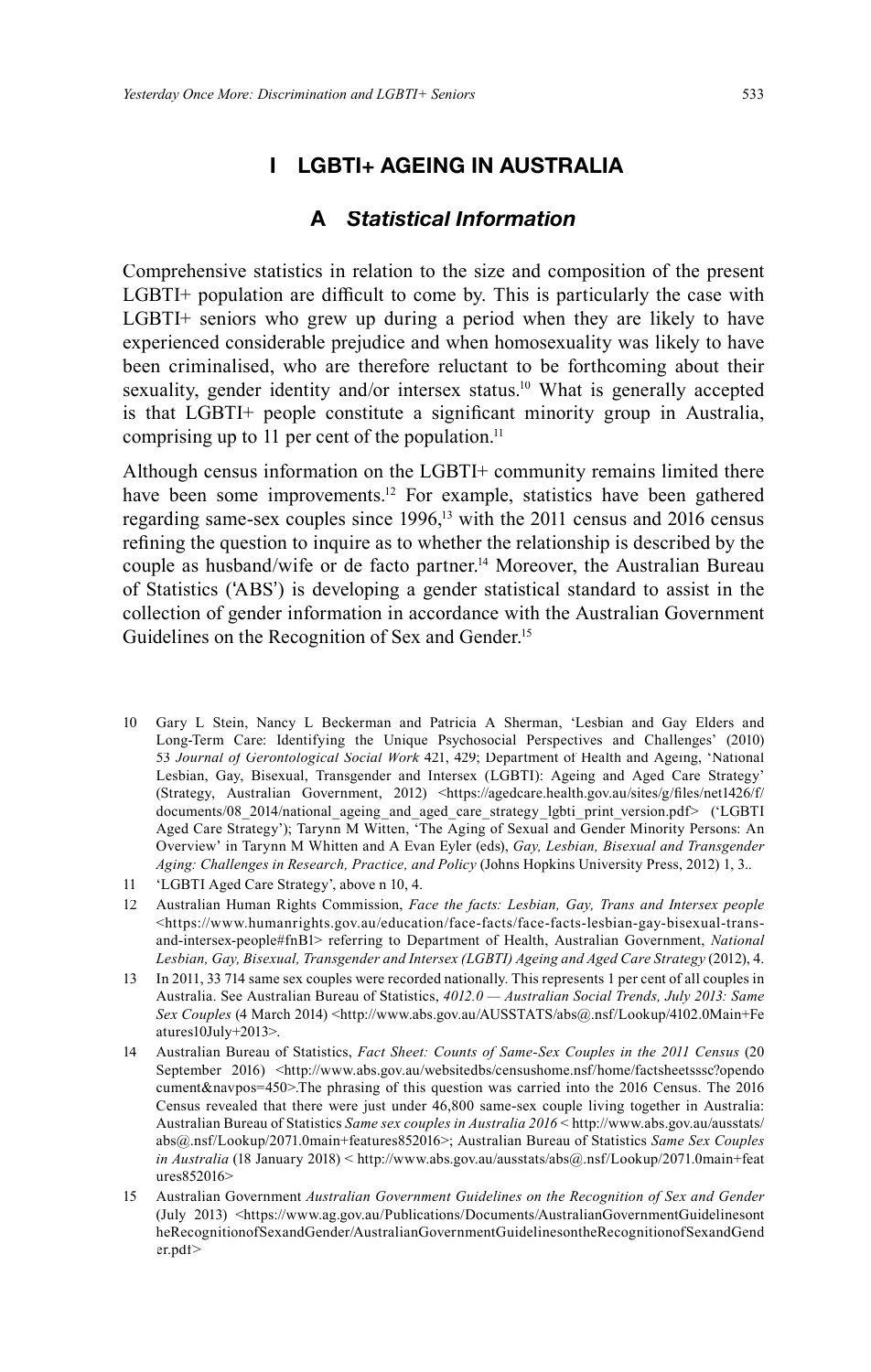While inclusion of same-sex couples has many benefits including broadening of national data sets and therefore consideration in future planning,<sup>16</sup> there is still a gap in statistical information, with no data regarding LGBTI+ single people and those who do not live with a partner. There is also the possibility that some same-sex partners, particularly older people, will be reluctant to disclose information about their partnership status due to concerns about revealing their sexuality, gender identity and/or intersex status and, in some cases, the financial consequences of being in a de-facto relationship for Centrelink purposes. 17

Another concern is that the ABS statistics seem to capture a discrete, affluent section of the population that does not coalesce with anecdotal evidence nor broader studies of same-sex partnerships elsewhere. 18 ABS statistics taken in 2013 and confirmed in the 2016 census<sup>19</sup> concluded that same-sex couples were predominantly well educated, were most likely to work in professional or managerial occupations and thus earn a higher than average income, and tended to reside in urban inner city dwellings. 20 While this may be heartening information for the LGBTI+ community, it is what is left unsaid that is troubling. There is little to no reference in such statistics to older people,<sup>21</sup> those in lower socio-economic circumstances, or those residing in rural and regional areas. 22 There is certainly no information about same-sex couples where one or both is experiencing other potential causes of discrimination such as being from a culturally and linguistically diverse ('CALD') or Indigenous background. Crucially, there is no information regarding same-sex couples occupying aged care facilities nor those in more marginal forms of accommodation. There is hardly any data collection at all regarding gender identity and intersex status.<sup>23</sup>

Goal 6 of the Commonwealth Department of Health and Ageing's National LGBTI Ageing and Aged Care Strategy ('LGBTI Aged Care Strategy') includes: engagement 'with the Australian Bureau of Statistics to include LGBTI indicators in the Australian Census and the Survey of Disability, Ageing and Carers';

16 Anne Mitchell, 'Same-Sex Couples Counted in the Census … But Some Stay Hidden', *The Conversation* (online), 22 June 2012 <https://theconversation.com/same-sex-couples-counted-inthe-census-but-some-stay-hidden-7851>.

- 18 See, eg, studies undertaken by Karen L Fredriksen-Goldsen: Karen L Fredriksen-Goldsen et al, 'The Physical and Mental Health of Lesbian, Gay Male and Bisexual (LGB) Older Adults: The Role of Key Health Indicators and Risk and Protective Factors' (2013) 53 *Gerontologist* 664, 668.
- 19 Australian Bureau of Statistics, *Same Sex Couples in Australia* (18 January 2018) < http://www.abs. gov.au/ausstats/abs@.nsf/Lookup/2071.0main+features852016>
- 20 Australian Bureau of Statistics, *Australian Social Trends*, above n 13.
- 21 Unlike in the United States: see Soon Kyu Choi and Ilan H Meyer, 'LGBT Aging: A Review of Research Findings, Needs, and Policy Implications' (Report, The Williams Institute, August 2016) <http://williamsinstitute.law.ucla.edu/wp-content/uploads/LGBT-Aging-A-Review.pdf>.
- 22 The experience of older LGBTI people in rural areas has been examined elsewhere: see generally Michael Lee and Jean Quam, 'Comparing Supports for LGBT Aging in Rural versus Urban Areas' (2013) 56 *Journal of Gerontological Social Work* 112.
- 23 The Sex Standard utilised by ABS has been the subject of review: Australian Bureau of Statistics, *Review of the Sex Standard / Potential New Gender Standard* (16 January 2014) <http://www.abs.gov. au/websitedbs/D3310114.nsf/home/Review+of+the+Sex+Standard>.

<sup>17</sup> Ibid.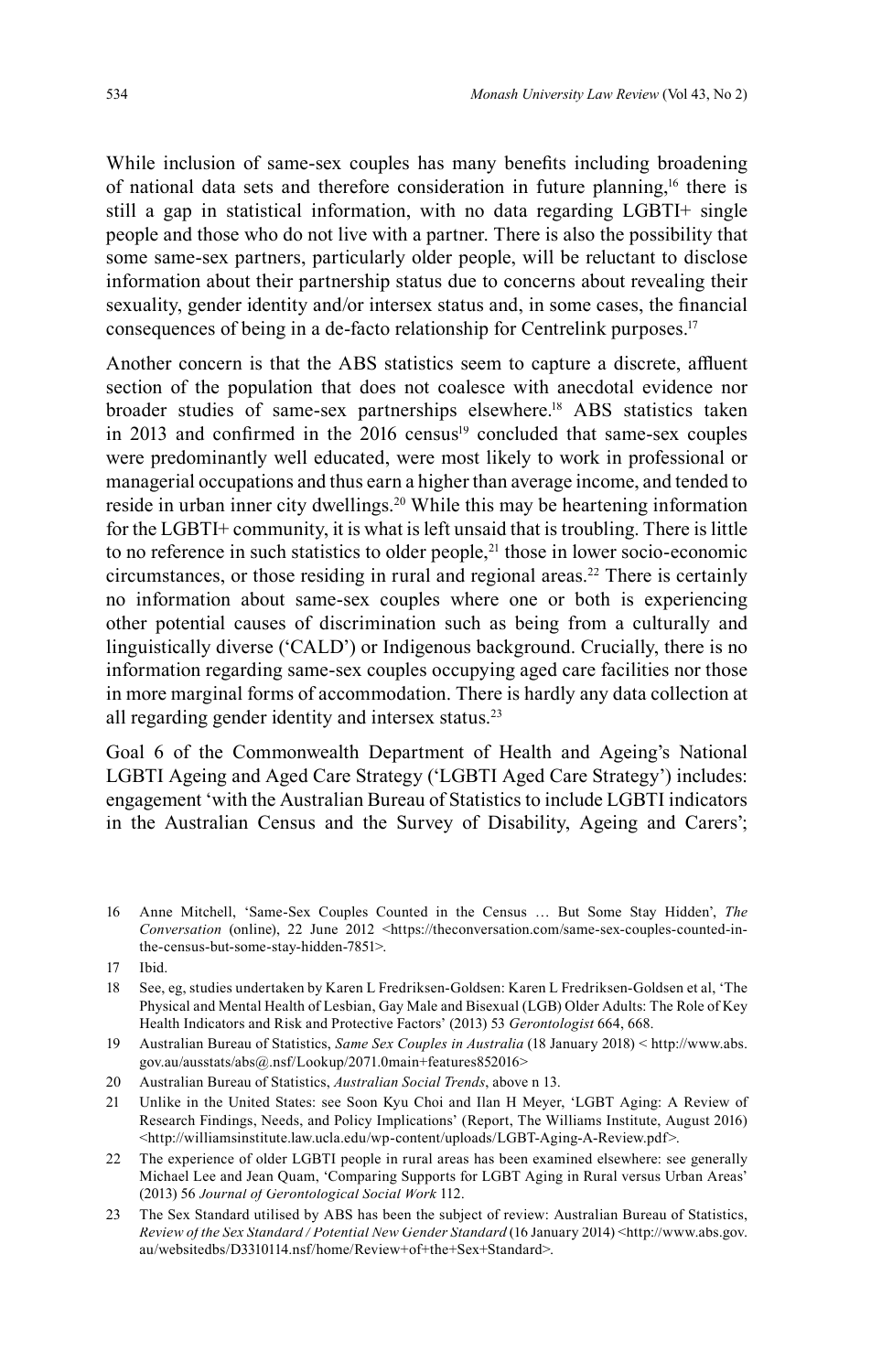inclusion of LGBTI indicators within aged care data sets; and the inclusion of LGBTI-related data in research by the Australian Institute of Health and Welfare.<sup>24</sup>

The consequences of the lack of demographic information in relation to LGBTI+ seniors are obvious. First, in planning for the ageing population, it is essential that policy makers are aware of the composition and geographical distribution of the cohort. Second, such information could assist in better-targeted implementation of health, accommodation and other necessary services. For example, accurate demographic information about LGBTI+ seniors in rural and regional areas would ensure that sufficient numbers of aged care and health workers receive appropriate awareness training. Third, planning for new housing developments could be informed, such that social housing providers could consider the needs of LGBTI+ clients in placement and services. 25 Developers may be persuaded to construct more LGBTI-friendly retirement villages if accurate data identified a body of potential residents.

# **B** *Lack of Homogeneity*

The limitation of the census to only collect data on same-sex couples in the LGBTI+ community brings those *not* included into stark relief. While it may be easy to use the acronym LGBTI+, it is essential to acknowledge that, as with seniors generally, older LGBTI+ people are not a homogenous group. Sexuality, gender identity and intersex status are just some, albeit important, aspects of a diverse population made up of individuals shaped by unique experiences and characteristics.

### **1** *Who Makes up the 'Older' LGBTI+ Cohort?*

Professor Knauer notes that although older LGBTI+ people are 'united in a single generation because they all share the common experience of coming of age when the notion that one should be open and proud about her or his sexual orientation was unthinkable', there are significant differences within the various generations that have entered, or are entering, older age. <sup>26</sup> A person described as 'older' may be anything ranging from 60 (born in 1958) to over 100 (born in 1918 or before).

Those born in the period from World War I to the end of World War II bore the brunt of society's lack of acceptance and, as discussed above, were reluctant and fearful of disclosure. This group also, no doubt, experienced confusion and a

 This Strategy aims to ensure that LGBTI people have the same opportunities and options in aged care that are available to all Australians. It is designed to not only raise awareness of the issues but also, in a very concrete way, improve the ageing and aged care experience of LGBTI people, recognising and valuing the diversity of this group.

<sup>24</sup> LGBTI Aged Care Strategy, above n 10:

<sup>25</sup> As is the case in the United Kingdom through the Stonewall Housing Association: see generally Paul D S Ross, 'Learning from International Experiences — Developing Older LGBT Affirmative Housing and Care Options in England' (2016) 17 *Quality in Ageing and Older Adults* 60.

<sup>26</sup> Nancy J Knauer, 'LGBT Elder Law: Toward Equity in Aging' (2009) 32 *Harvard Journal of Law and Gender* 1, 17.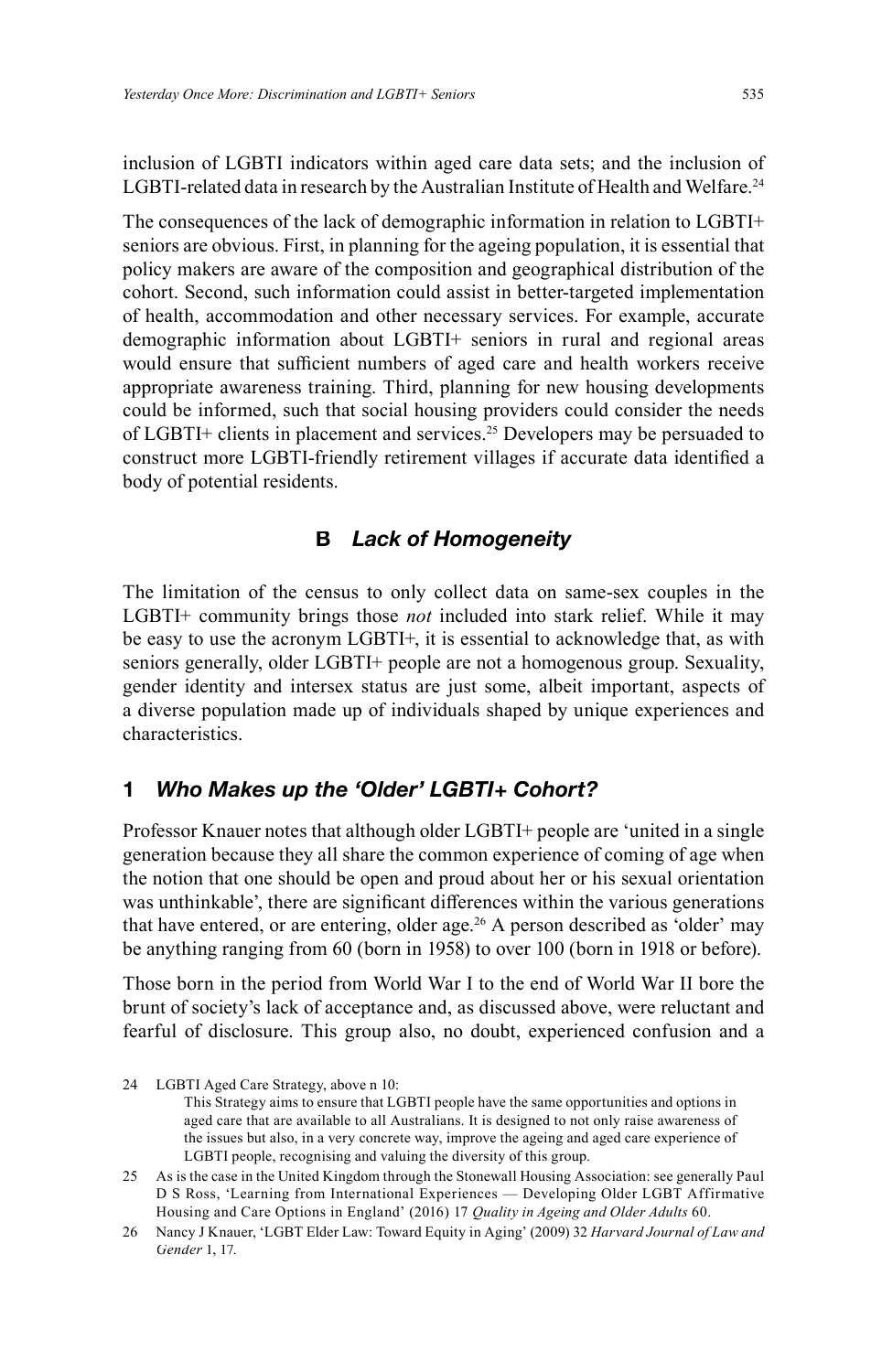lack of understanding of their circumstances, fear of being cut off from families, or the threat of allegations of criminality or a mental disorder. For many, lives were led in the shadows with 'passing as heterosexual' being a 'lifelong survival strategy'.<sup>27</sup>

Those born in the post-World War II, baby-boomer era reached their teens and early twenties in an environment of greater awareness and, in limited quarters, some degree of acceptance. 28 Of course, there was still a considerable amount of discrimination associated with sexuality and gender identity that was not regarded as the 'norm' and the comments above in relation to the pre-war cohort are equally applicable. Societal changes emanating in the 1960s, and developments elsewhere such as the Stonewall Riots in the United States, gave cause for optimism but change was slow to reach Australia in a meaningful way. Indeed, the now famous Sydney Mardi Gras commenced in a hostile environment in 1978,<sup>29</sup> the HIV/ AIDS hysteria of the 1980s saw old prejudices re-emerge,<sup>30</sup> and meeting places for the LGBTI+ community were the subject of police surveillance and 'overpolicing'. 31 Some in this cohort may have 'come out' early, and risked the worst of society's discrimination, while others may have come out much later. Many married a partner of a different sex and had families due to societal expectation, only to reveal their sexuality or gender identity at a later time.

What is important is the acknowledgement that each group will likely share a history of discrimination but the nature of that discrimination may differ across generations. 32 In older people, such experiences are likely to cause distrust of the legal system and other institutions and the desire not to 'stand out' or draw attention to one's self. 33 It must be acknowledged that as a group, LGBTI+ seniors are likely to have experienced discrimination throughout their lives and that services, including legal services, provided as these seniors age need to be

27 Ibid 16; Nancy J Knauer, '"Gen Silent": Advocating for LGBT Elders' (2012) 19 *Elder Law Review* 289, 290, each quoting Funders for Lesbian and Gay Issues, *Ageing in Equity: LGBT Elders in America* (2004) 5 <http://www.workinggroup.org/files/AgingInEquity.pdf>.

29 See generally Eloise Flanagan, 'Change and Continuity: The Sydney Gay and Lesbian Mardi Gras Through Tradition and Postmodernism' (2012) 4(1) *Ideas in History* <http://epress.lib.uts.edu.au/ studentjournals/index.php/iih/article/view/1362>; Gavin Harris, John Witte and Ken Davis, *New Day Dawning: The Early Years of Sydney's Gay and Lesbian Mardi Gras* (Pride History Group, 2008).

31 For example, in 1994 the Tasty nightclub in Melbourne was raided and LGBT clientele were stripped, searched and beaten. The Victorian Police issued an apology 20 years later. See Tony Nicholls, 'Victoria Police Apologise for 1994 Raid on Tasty Nightclub to "Make up for Sins of the Past"', *ABC News* (online), 5 August 2014 <http://www.abc.net.au/news/2014-08-05/victoria-police-apologisefor-1994-tasty-nightclub-raid/5649498>; see generally Angela Dwyer and Matt Ball, 'Policing Sexualities' in Roderic Broadhurst and Sara E Davies (eds), *Policing in Context: An Introduction to Police Work in Australia* (Oxford University Press, 2009) 89.

33 Ibid; Jill Stark, 'Study in Older LGBTI Australians Finds Fear, Discrimination and Pain', *The Sydney Morning Herald* (online), 1 March 2015 <http://www.smh.com.au/national/study-in-older-lgbtiaustralians-finds-fear-discrimination-and-pain-20150228-13pur5.html>.

<sup>28</sup> Knauer, 'Gen Silent', above n 27, 290–3.

<sup>30</sup> Peter J Smit et al, 'HIV-Related Stigma within Communities of Gay Men: A Literature Review' (2012) 24 *Aids Care* 405; Lienert, Cartwright and Beck, above n 9.

<sup>32</sup> See generally Knauer, 'Gen Silent', above n 27.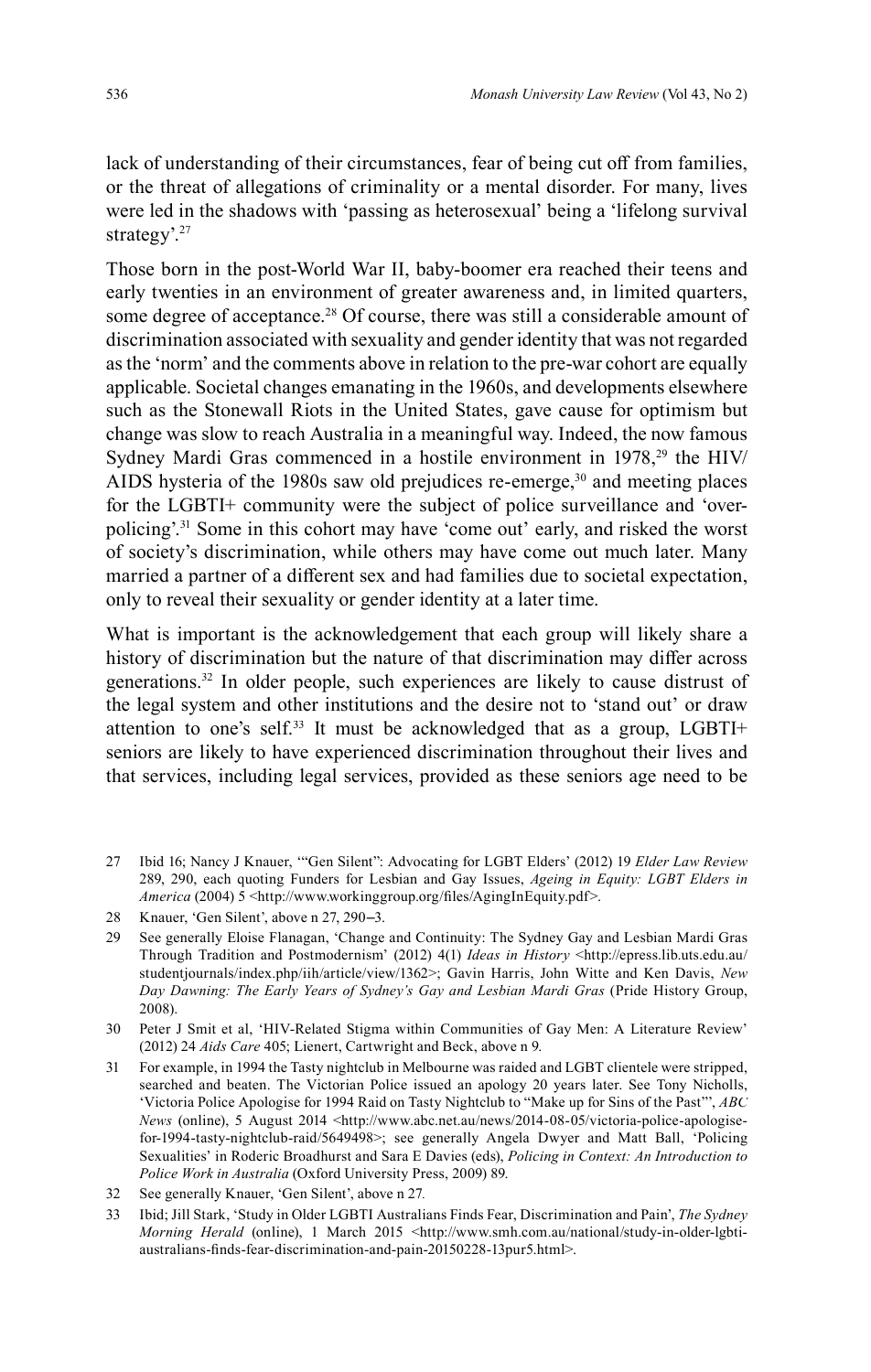moulded to exhibit a lack of bias, and display understanding and care. 34 Another major barrier is a lack of research in this area. Too often older LGBTI+ people are 'overlooked … in legislation, policy, research, guidance and practice' with the assumption that all stakeholders are heterosexual, cisgender, and of a defined sex.<sup>35</sup>

# **II GREY AND GAY: DISCRIMINATION REVISITED**

# **A** *One Step Forward, but Sometimes Standing Still*

At the outset, it should be emphasised that there is much 'good news' in relation to LGBTI+ ageing. Many LGBTI+ seniors are ageing well and do not feel the need or pressure to disguise their sexuality, gender identity or intersex status. Indeed, Friend notes that, 'by challenging heterosexism and by minimizing homophobia, older lesbian and gay people experience a successful aging process.' 36 Despite adversity, much of the cohort display 'remarkable resilience',<sup>37</sup> and have built communities, formed family groups and seamlessly interact with the broader society.<sup>38</sup> Several high profile organisations, for example GLBTI Rights in Ageing ('GRAI') in Western Australia, have been formed to provide support, advice and advocacy by and on behalf of older LGBTI+ people. While the health and social work disciplines have been attuned to the circumstances of LGBTI+ seniors for some time, the law is only starting to acknowledge some of the issues facing older LGBTI+ people. For example, the *Living Longer, Living Better* reforms recognised older LGBTI+ people as a special needs group due to their history of inequitable treatment.<sup>39</sup> The six Goals of the LGBTI Aged Care Strategy provide for greater awareness, consultation and implementation of LGBTI+ issues and

<sup>34</sup> Knauer, 'Gen Silent', above n 27.

<sup>35</sup> Richard Ward, Stephen Pugh and Elizabeth Price, 'Don't Look Back? Improving Health and Social Care Service Delivery for Older LGB Users' (Report, Equality and Human Rights Commission, 30 November 2010) 5 <https://www.equalityhumanrights.com/sites/default/files/research-paper-dontlook-back-improving-health-and-social-care-service-delivery-for-older-lgb-users.pdf>.

<sup>36</sup> Richard A Friend, 'Older Lesbian and Gay People: Responding to Homophobia' (1989) 14(3–4) *Marriage and Family Review* 241, 241.

<sup>37</sup> Karen L Fredriksen-Goldsen et al, 'Creating a Vision for the Future: Key Competencies and Strategies for Culturally Competent Practice with Lesbian, Gay, Bisexual and Transgender (LGBT) Older Adults in the Health and Human Services' (2014) 57 *Journal of Gerontological Social Work* 80, 81.

<sup>38</sup> Ibid.

<sup>39</sup> Australian Government, *Living Longer Living Better: Aged Care in Australia is Changing* (2012) Department of Social Security, Canberra. This initiative was discontinued after the election of the Coalition government in 2013.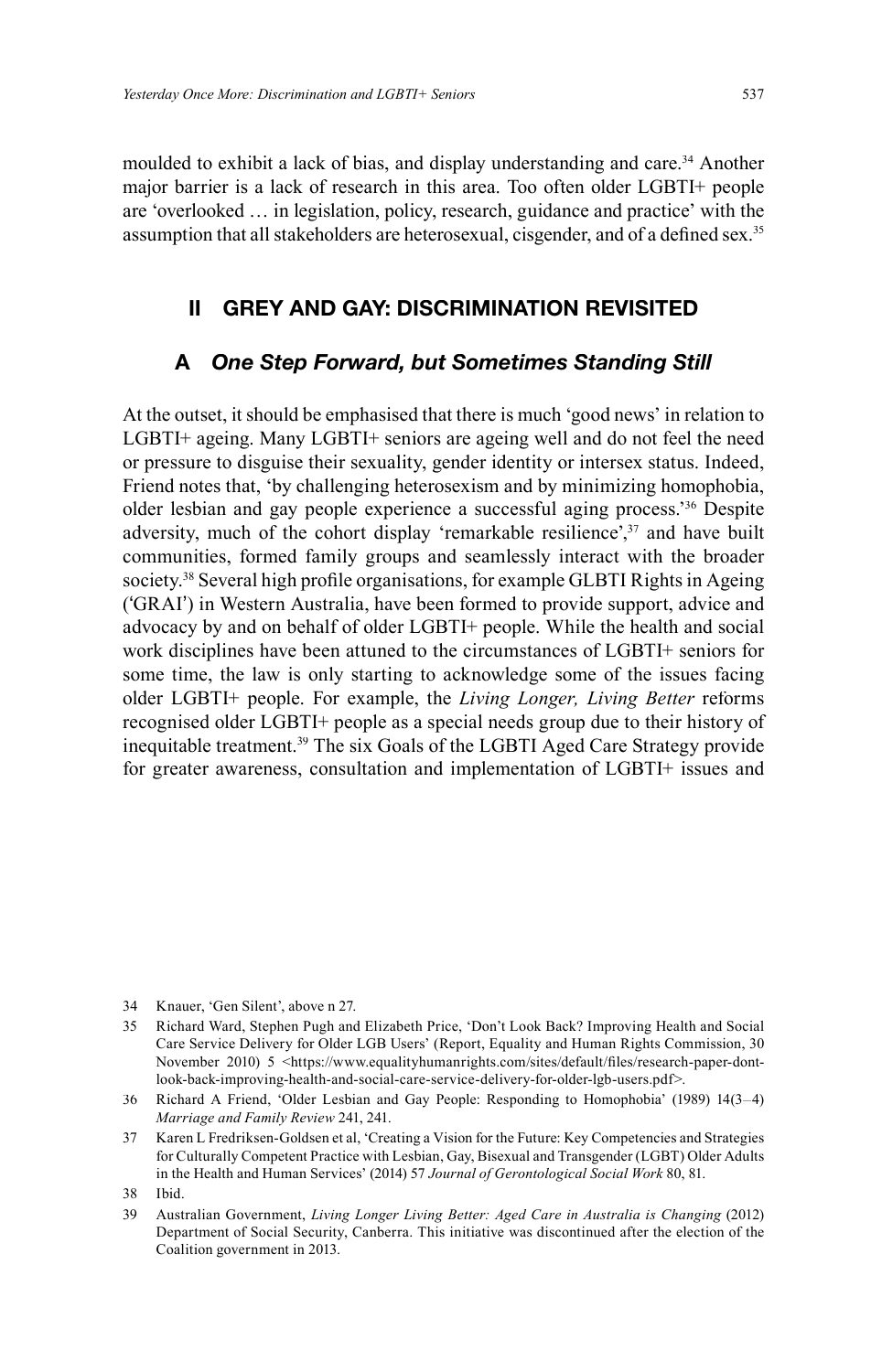programs throughout the aged care sector. 40 Recent amendments to the *Sex Discrimination Act 1984* (Cth) have seen protection under that Act extended to LGBTI+ people, including in relation to aged care.<sup>41</sup>

However, although times have changed, many LGBTI+ seniors do not have an easy path. Older LGBTI+ people experienced a very different environment to that experienced by younger LGBTI+ people today. Although discrimination and stigma still persist and there is little doubt that problems remain, LGBTI+ people now experience — compared to that of their predecessors — unprecedented levels of social protection and legal acceptance in Australia. 42 Despite this it is difficult, and sometimes impossible, for older people to detach themselves from the norms and the resultant experiences of their formative years. For many years society was hostile to 'unconventional' expressions of sexuality, gender identity and intersex status, which were the subject of suspicion, innuendo and fear. In such circumstances, revealing one's sexuality, gender identity or intersex status could see a person subjected to medical intervention, criminal conviction and/ or imprisonment, or result in them losing employment or being rejected by family and friends. 43 Although research is limited, studies consistently reveal that, as young people, this older cohort overwhelmingly experienced isolation, confusion and a lack of belonging. For many there was a fear of adopting or even acknowledging their sexuality, gender identity or intersex status, thus leading them to live a heterosexual life to avoid detection in many cases. 44 Those who did 'come out' often experienced a considerable amount of heartache and discrimination. In many cases the discrimination associated with being LGBTI+ made a deep and lasting impression on the rest of their lives. Indeed, it has been

- 40 'LGBTI Aged Care Strategy', above n 10, 12–17. Strategic Goals and Actions:
	- GOAL  $1 1$  LGBTI people will experience equitable access to appropriate ageing and aged care services';
	- GOAL 2 'The aged care and LGBTI sectors will be supported and resourced to proactively address the needs of older LGBTI people';
	- GOAL 3 'Ageing and aged care services will be supported to deliver LGBTI-inclusive services';
	- GOAL 4 'LGBTI-inclusive ageing and aged care services will be delivered by a skilled and competent paid and volunteer workforce';
	- GOAL 5 'LGBTI communities, including older LGBTI people, will be actively engaged in the planning, delivery and evaluation of ageing and aged care policies, programs and services'; and
	- $GOAL 6$  'LGBTI people, their families and carers will be a priority for ageing and aged care research'.
- 41 This is discussed later in this article.
- 42 Although the developments have not, of course, reached the point of equality in all sectors: see Barrett, Harrison and Kent, above n 7. In relation to the situation in the United States, see Knauer, 'Gen Silent', above n 27; Nancy A Orel, 'Investigating the Needs and Concerns of Lesbian, Gay, Bisexual and Transgender Older Adults: The Use of Qualitative and Quantitative Methodology' (2014) 61 *Journal of Homosexuality* 53.

44 Indeed, Barrett et al note the divide between those who 'came out' in to an era of discrimination and often difficult consequences or adopting a heterosexual life to avoid detection: Catherine Barrett et al, 'No Need to Straighten Up: Discrimination, Depression, Anxiety and Older Lesbian, Gay, Bisexual, Transgender and Intersex Australians' (Report, La Trobe University, July 2014) 13 <https://www. beyondblue.org.au/docs/default-source/research-project-fi les/bw0263-no-need-to-straighten-up-- full-report---pdf.pdf?sfvrsn=2>.

<sup>43</sup> Barrett, above n 7, 13.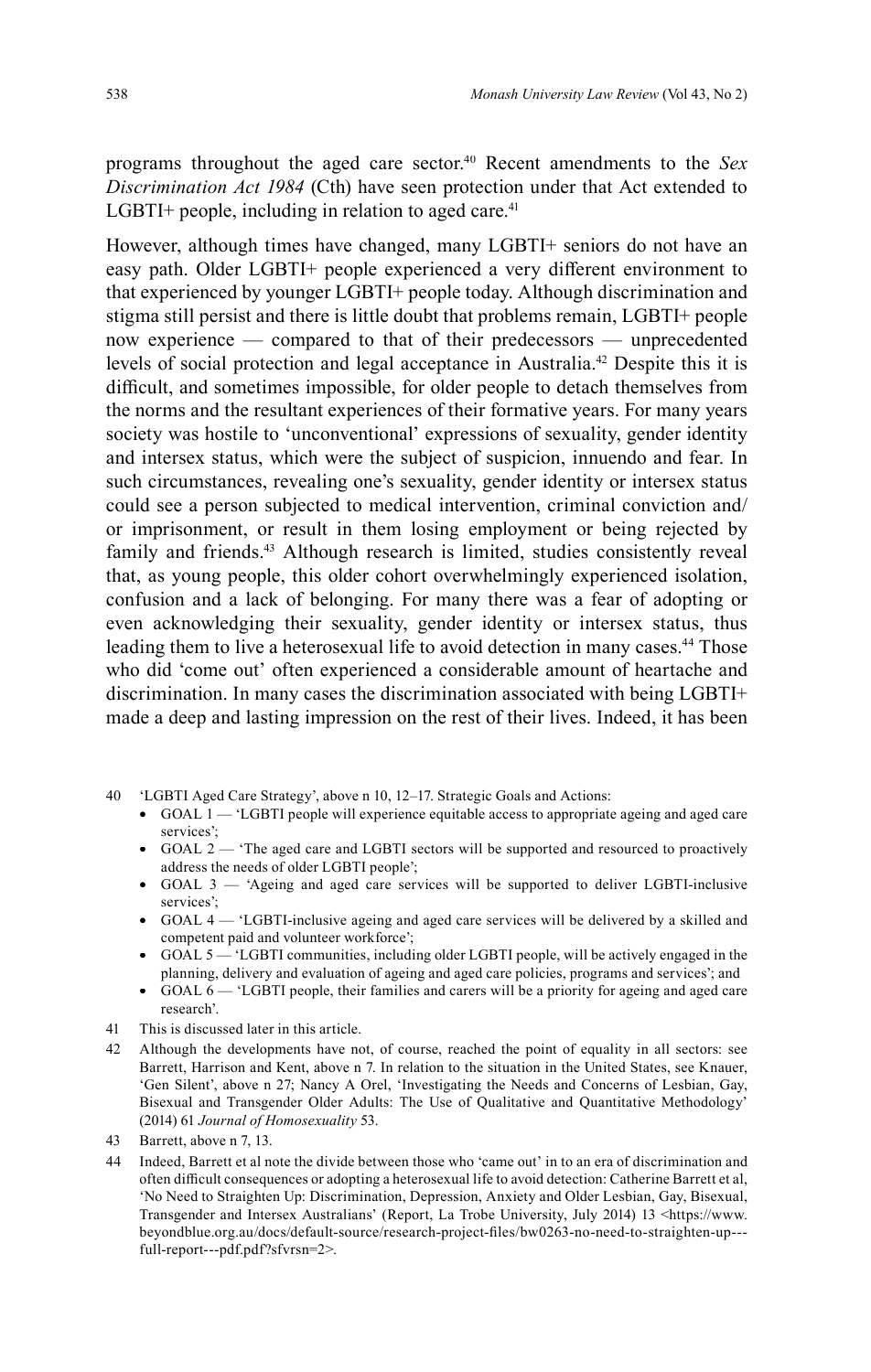recently noted that 'this history is not incidental but part of the weight that defines their [LGBTI+ seniors'] sense of personal and collective identity'. 45

In recent research from the United States ('US'), such older adults were identified as an 'at risk' population due to the considerable ageing and health disparities they experience. 46 A United Kingdom ('UK') study by Keogh, Reid and Weatherburn found that LGBTI+ seniors are two and a half times more likely to live alone, twice as likely to be single and four and a half times as likely to not have children than those in the broader community. 47 A US study found similar results, with around 75 per cent of LGBTI+ people living alone,<sup>48</sup> whilst also being less likely to have children than their heterosexual counterparts. 49 This often leads to greater loneliness and fewer familial support structures.<sup>50</sup>

LGBTI+ seniors experience additional 'stressors' to those felt by other elders.<sup>51</sup> These mainly stem from discrimination, fear of disclosure of sexuality, gender identity or intersex status to health care providers, lack of recognition of partnerships and isolation from other older LGBTI+ people. 52 Moreover, despite advances in health and longevity, it is likely that even the most robust individuals are 'slowing down' and may require more medical care and assistance from healthcare providers. There is also a greater likelihood of the onset of conditions associated with age, such as dementia, and there is likely to be concern regarding legal and medical issues. 53 For example, if there is a family of choice and/or a person is in a partnership, there may be concerns about the legal standing of their partner, the allocation of property, healthcare directives and the role of the biological family if they disapprove of the relationship. As discussed in Part III of this article, there is still a considerable void in the understanding of older people themselves and healthcare professionals and staff as to who the appropriate person is to make decisions in the event of illness. Older LGBTI+ people may be reluctant to pursue appropriate legal avenues to ensure that their wishes are carried out. This can leave the older person, their partner and other close friends in a precarious situation in regards to legal, financial and healthcare rights and

- 47 Peter Keogh, David Reid and Peter Weatherburn, 'Lambeth LGBT Matters: The Needs and Experiences of Lesbians, Gay men, Bisexual and Trans Men and Women in Lambeth (Original Research Report, Sigma Research, October 2006) 6 <http://www.sigmaresearch.org.uk/files/ report2006c.pdf>.
- 48 Marcy Adelman et al, 'Openhouse: Community Building and Research in the LGBT Aging Population' in Douglas Kimmel, Tara Rose and Steven David (eds), *Lesbian, Gay, Bisexual, and Transgender Aging: Research and Clinical Perspectives* (Columbia University Press, 2006) 247.
- 49 Brian de Vries, 'Aspects of Death, Grief and Loss in Lesbian, Gay, Bisexual, and Transgender Communities' in Kenneth J Doka and Amy S Tucci (eds), *Living with Grief: Diversity and End-of-Life Care* (Hospice Foundation of America, 2009) 243, 247–8.
- 50 Ibid. Yet, once more, it is pivotal to recognise that these are generalisations and not applicable to all members of the LGBTI+ community.
- 51 See IIan H Meyer, 'Prejudice and Discrimination as Social Stressors' in Ilan H Meyer and Mary E Northridge (eds), *The Health of Sexual Minorities: Public Health Perspectives on Lesbian, Gay, Bisexual and Transgender Populations* (Springer, 2007) 242.
- 52 Ibid.
- 53 See the discussion above in relation to dementia.

<sup>45</sup> Ibid.

<sup>46</sup> Fredriksen-Goldsen et al, above n 18, 668.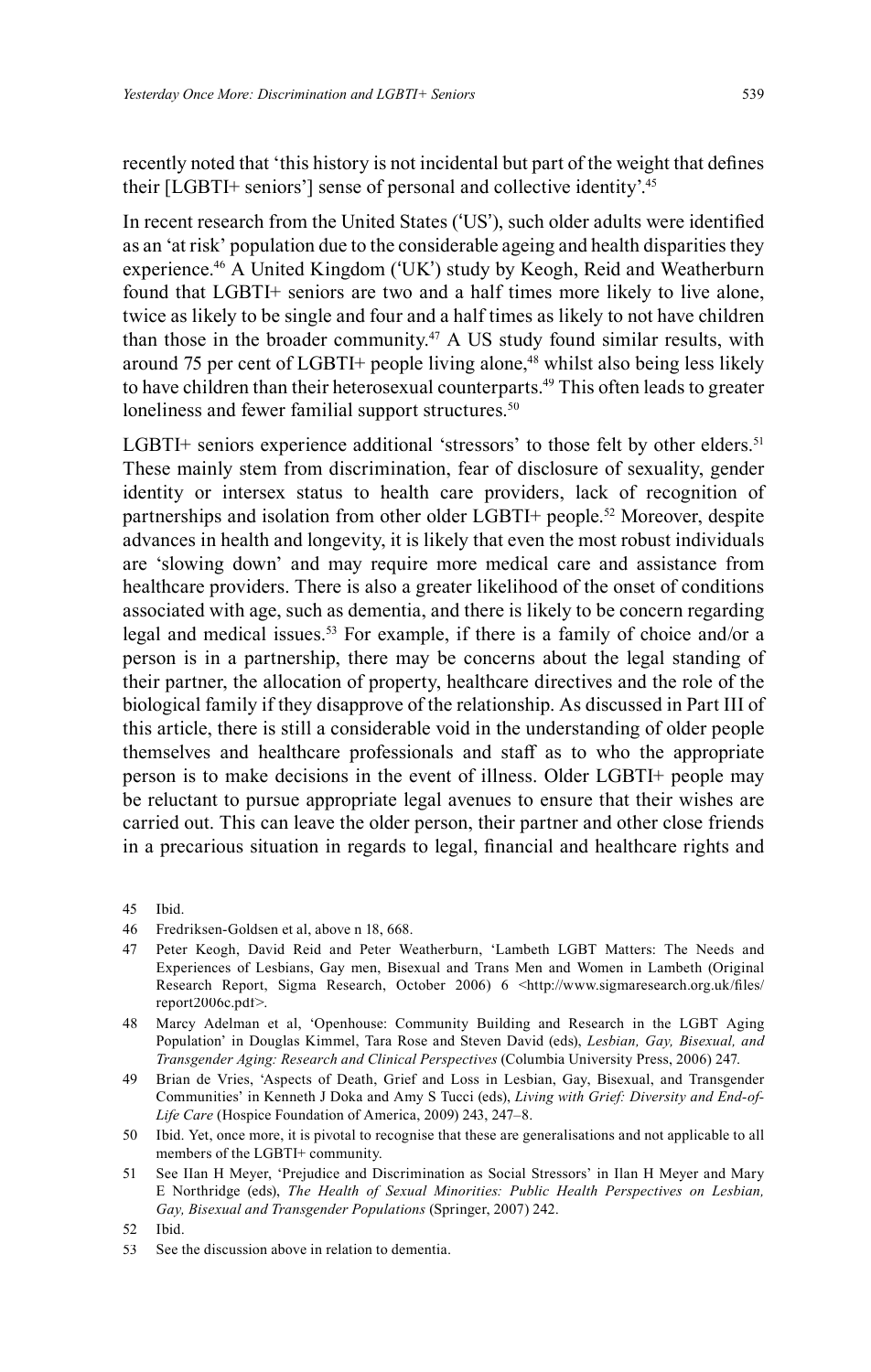procedures in the event of illness or death. In some cases, in the event of an emergency, long estranged families have been contacted by medical staff and the input of a long-term partner ignored. 54

This group is also particularly vulnerable because they are at an age when they may need care either in the home or in a residential environment. This results in additional problems for LGBTI+ people. For example, in relation to care in the home, older LGBTI+ people are often concerned that they cannot live openly and must 'degay' their homes for the visits by care staff. 55 In other cases they may experience discrimination from care workers who do not approve of, or are fearful of, their LGBTI+ status. 56 As discussed below, anti-discrimination laws may protect LGBTI+ people from such discrimination, however an older person who is in need of care — and who has grown up in an environment where discrimination in relation to sexual orientation, gender identity or intersex status was the norm — is unlikely to want to lodge a formal complaint. Furthermore, in relation to residential aged care facilities, there are concerns as to whether partners can share time together, whether they can be upfront about their relationship, and whether their sexuality will be revealed due to visits by friends. Although the *Aged Care Act 1997* (Cth) and federal, state, and territory anti-discrimination legislation provide some safeguards such as a complaints process and, in the federal arena, funding consequences for aged care providers who discriminate against LGBTI+ residents, the effectiveness of these measures is unclear.

### **B** *Living with Heteronormativity and Homophobia*

Many studies and reports refer to 'heteronormativity' in places where older people congregate, for example retirement villages, aged care facilities, and seniors social groups.<sup>57</sup> These situations ignore the diversity of sexual orientation, gender identity and intersex status, with heterosexual, cisgender and defined sex individuals regarded as the norm. 58 Furthermore, it has been noted that the design and delivery of aged care services are based on an assumption of heterosexual and

<sup>54</sup> Lienert, Cartwright and Beck, above n 9, 4–5.

<sup>55</sup> Barrett et al, 'No Need to Straighten Up', above n 44, 27.

<sup>56</sup> Ibid 28.

<sup>57</sup> Heteronormativity has been defined 'as an ideological system that denies, denigrates, and stigmatizes any nonheterosexual form of behavior, identity, relationship, or community':Gregory M Herek, 'The Social Context of Hate Crimes: Notes on Cultural Heterosexism' in Gregory M Herek and Kevin T Berrill (eds), *Hate Crimes: Confronting Violence against Lesbians and Gay Men* (SAGE Publications, 1992) 89, 89, quoted in Sean Cahill and Ken South, 'Policy Issues Affecting Lesbian, Gay, Bisexual, and Transgender People in Retirement' (2002) 26(2) *Generations* 49, 49. Such 'heteronormativity' also often includes expectations that individuals will be cisgender and of defined, unitary sex.

<sup>58</sup> Carolyn Tolley and Rob Ranzijn, 'Predictors of Heteronormativity in Residential Aged Care Facilities' (2006) 25 *Australasian Journal on Ageing* 209, 209; Gregory M Herek, 'Beyond "Homophobia": Thinking about Sexual Prejudice and Stigma in the Twenty-First Century' (2004) 1(2) *Sexuality Research & Social Policy* 6.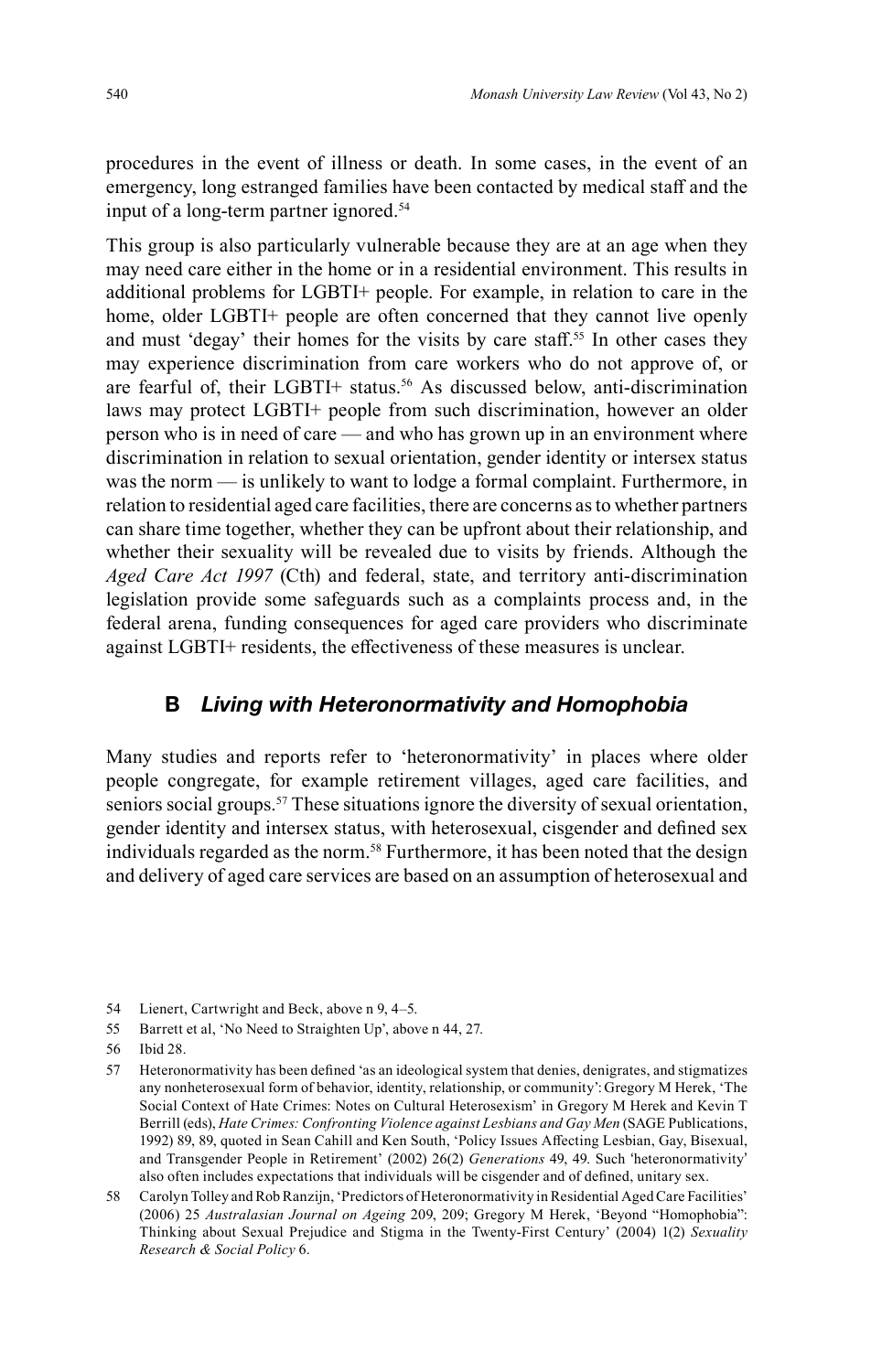gender conforming clients. 59 This may increase marginalisation and invisibility of LGBTI+ people. 60

Evidence of heteronormativity can be seen in marketing material such as brochures and posters that convey images of exclusively heterosexual couples. 61 Irwin identifies similar issues with admission forms that assume heterosexual relationships and may cause problems with next of kin and consent. 62 There have been significant improvements in this area due to the LGBTI Aged Care Strategy and innovation in some states, particularly in South Australia. 63 It seems, however, that there is a long way to go.

Concerns about discrimination associated with one's sexuality, gender identity or intersex status arising from such heteronormativity may exacerbate the anxiety and fear of LGBTI+ people entering these facilities or engaging in the broader community. The consequences for LGBTI+ people encountering discrimination may be especially intense, due to the dependence on workers for care or concerns about rejection. 64 Indeed, LGBTI+ residents may feel more vulnerable to maltreatment and ostracism from both other residents and workers.<sup>65</sup> Due to this fear, many older LGBTI+ people may choose not to disclose their identity. <sup>66</sup> A *New York Times* article reported that a common response to entering aged care was to retreat into 'the closet', a defence mechanism learnt from a lifetime of discrimination. 67 As a gay man who was interviewed for the article stated: 'As strong as I am today ... when I'm at the gate of the nursing home, the closet door is going to slam shut behind me.' 68 A similar phenomenon, where transgender elderly persons revert to their assigned gender at birth, has also been observed.<sup>69</sup>

- 59 LGBTI Aged Care Strategy, above n 10, 4.
- 60 Joy Phillips and Genée Marks, 'Coming Out, Coming In: How Do Dominant Discourses around Aged Care Facilities Take into Account the Identities and Needs of Ageing Lesbians?' (2006) 2 *Gay and Lesbian Issues and Psychology Review* 67, 73; Lyn Irwin, 'Homophobia and Heterosexism: Implications for Nursing and Nursing Practice' (2007) 25(1) *Australian Journal of Advanced Nursing* 70, 73; Michael D Shankle et al, 'An Invisible Population: Older Lesbian, Gay, Bisexual, and Transgender Individuals' (2003) 20 *Clinical Research and Regulatory Affairs* 159.
- 61 Irwin, above n 60, 73; Tolley and Ranzijn, above n 58, 210.
- 62 Irwin, above n 60, 73.
- 63 See, eg, Policy and Community Development Division, Department for Community and Social Inclusion (SA), *South Australian Strategy for the Inclusion of Lesbian, Gay, Transgender, Intersex* and Queer People 2014-2016 (2014) <http://publicsector.sa.gov.au/wp-content/uploads/20140501-DCSI-LGBTIQ-Strategy.pdf>.
- 64 Barrett, Harrison and Kent, above n 7, 25.
- 65 Stein, Beckerman and Sherman, above n 10, 430.
- 66 Ibid.
- 67 Gross, above n 6.
- 68 Ibid.
- 69 Ryan Schuessler, 'For Aging Transgender Population, Retirement Can Be Bittersweet Refuge', *Al Jazeera America* (online), 20 February 2014 <http://america.aljazeera.com/articles/2014/2/20/foraging-transgenderpopulationretirementcanbebittersweetrefuge.html>.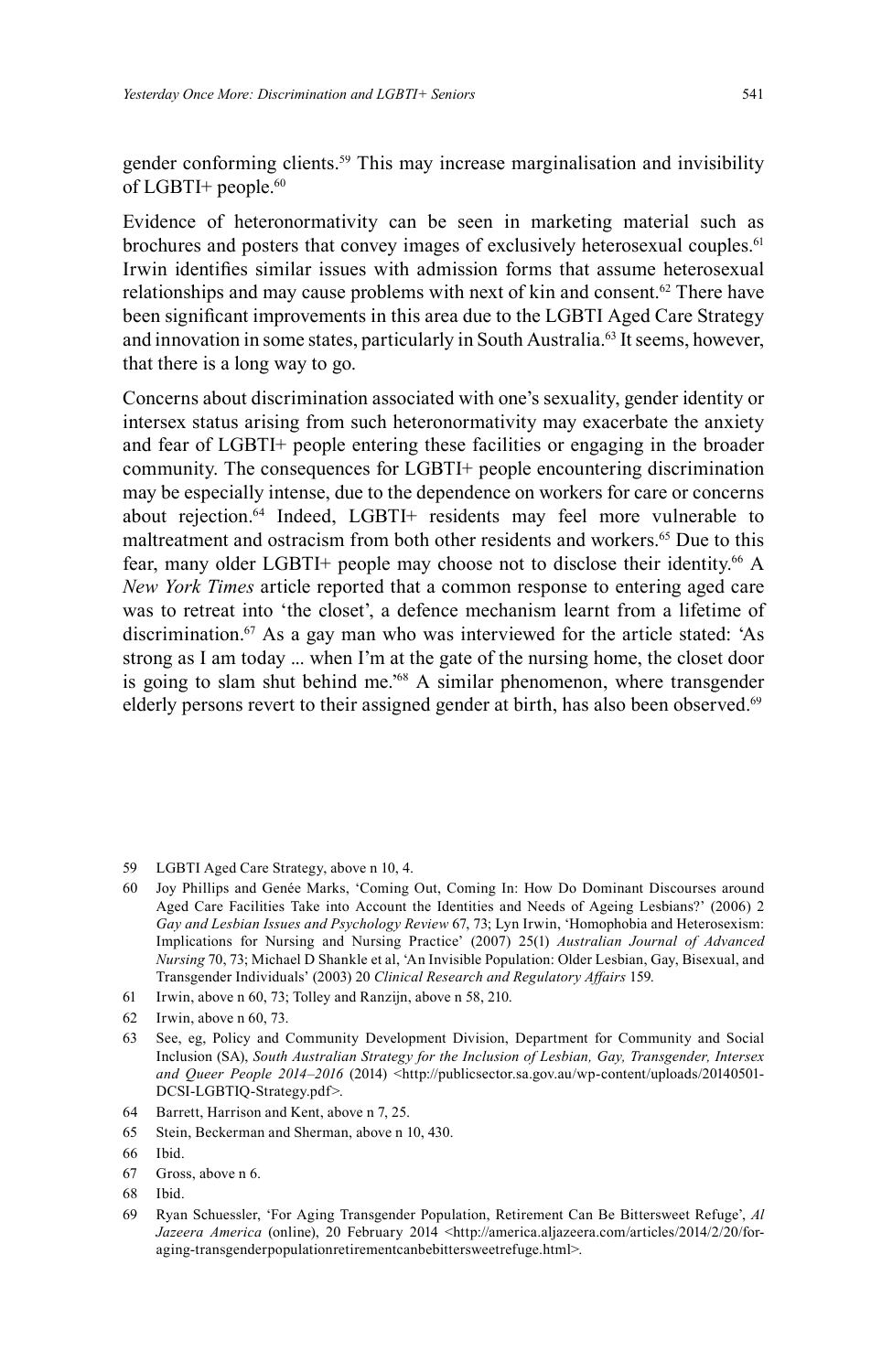### **C** *Internalised Homophobia*

Like those experiencing various forms of prejudice, LGBTI+ people may internalise prejudices encountered when growing up in a heteronormative environment.<sup>70</sup> The defensive reactions of stigmatised individuals<sup>71</sup> can lead to internalised homophobia.<sup>72</sup> Internalised homophobia has been found to be problematic as those affected may neglect their emotional and physical health, engage in risky behaviour, or be reluctant to embrace an LGBTI+ identity.<sup>73</sup>

# **D** *Intersectionality*

What is often forgotten in discussions regarding various forms of discrimination is that many LGBTI+ individuals experience two or more characteristics that may result in discrimination: for example ageism, racism or HIV/AIDS prejudice. Indeed, commentators such as Knauer argue that older LGBTI+ people have not been well served by the 'existing ethnic model' of LGBTI+ identity that, she argues, normalises 'homosexuality and gender variance'. 74 As heteronormative aspects are emphasised, this neglects issues such as internalised homophobia and ageism, and the further combined impact of race, class, disability, or age.<sup>75</sup>

### **1** *LGBTI+ Seniors and Ageism*

In a youth-oriented society, those in middle or older age can be made to feel redundant, with issues regarding age discrimination commonplace, particularly at work. 76 Similarly, as older people negotiate the legal and healthcare systems, they may encounter condescending attitudes from both professionals and staff towards the individual and older friends or family attending with them.<sup>77</sup>

Much has been written about the 'invisibility' of ageing.<sup>78</sup> This can obviously affect older LGBTI+ people, but often manifests within the LGBTI+ community itself. Research in the US suggests that there is a considerable amount of ageism within

- 73 Williamson, above n 70, 98–102.
- 74 Knauer, 'LGBT Elder Law', above n 26, 4–5.
- 75 Ibid 5; see also Nancy J Knauer, 'Science, Identity, and the Construction of the Gay Political Narrative' (2003) 12 *Law & Sexuality* 1, 64.
- 76 Australian Human Right Commission, *Willing to Work: National Inquiry into Employment Discrimination against Older Australians and Australians with Disability*, Issues Paper: Employment Discrimination against Older Australians (2015).
- 77 This was a common complaint from respondents in the Western Australian Security of Tenure research: Freilich et al, above n 5.
- 78 See, eg, Emilio Mordini and Paul de Hert (eds), *Ageing and Invisibility* (IOS Press, 2010). Chapter 8, on the ethics of ageing, is particularly informative.

<sup>70</sup> Iain R Williamson, 'Internalized Homophobia and Health Issues Affecting Lesbians and Gay Men' (2000) 15 *Health Education Research* 97, 98.

<sup>71</sup> Gordon W Allport, *The Nature of Prejudice* (Addison-Wesley, 1954), ch 9.

<sup>72</sup> James Lock, 'Treatment of Homophobia in a Gay Male Adolescent' (1998) 52 *American Journal of Psychotherapy* 202, 202.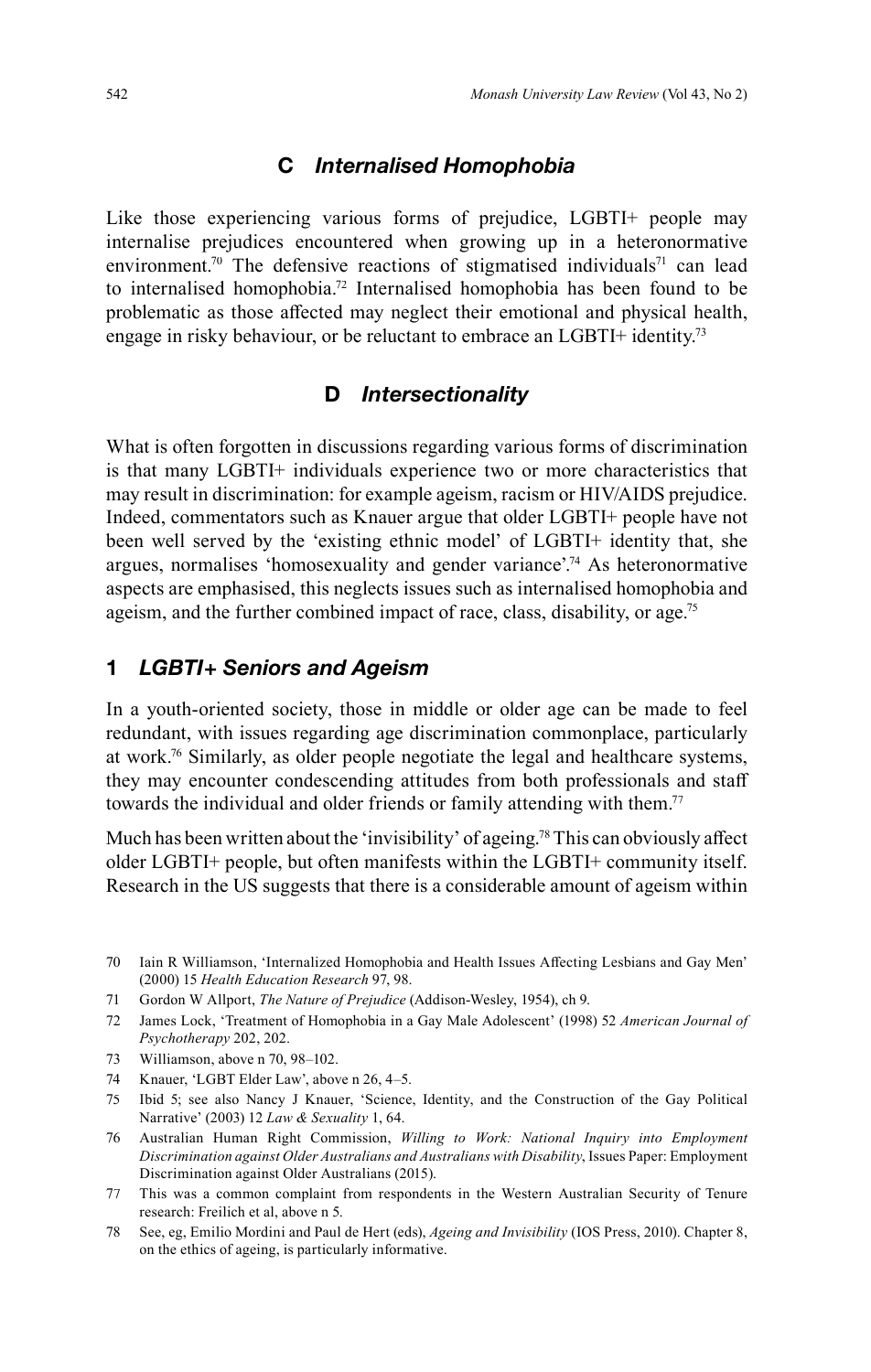the LGBTI+ community. 79 Such attitudes can result in a lack of understanding of the issues facing different generations of people, particularly the experiences of older people and the discrimination associated with their formative years. This invisibility can compound rejection by a cohort from whom LGBTI+ seniors may have expected support. Some studies also reveal a lack of interaction between generations of LGBTI+ people, resulting in less intergenerational support within the community. 80

#### **2** *Racism*

Older LGBTI+ people from Indigenous or CALD backgrounds may also experience homophobia, transphobia and prejudice towards intersex status to a greater degree. Unfortunately, attitudes towards LGBTI+ people within a person's racial or ethnic group may see a person within that group rejected because of their sexuality, gender identity or intersex status. 81 In the US, black, Latino, Native American, and Asian LGBTI+ people are more likely to be disadvantaged than white LGBTI+ people, with transgender people particularly disadvantaged.<sup>82</sup> Within their racial or ethnic group, LGBTI+ people are more likely to deliberately conceal their LGBTI+ status, and are more likely to become alienated from their community and broader society. 83 Black Rainbow, a support network created to assist LGBTI+ Indigenous people in Australia, does not as yet seem to refer to older people. 84 Another complication is that, due to lower life expectancy, Indigenous people are regarded as being of older age at an earlier stage than other Australians.<sup>85</sup>

- 79 Glenda M Russell and Janis S Bohan, 'The Gay Generation Gap: Communicating across the LGBT Generational Divide (2005) 8(1) *Policy Journal of the Institute for Gay and Lesbian Strategic Studies* 1, 2.
- 80 Research undertaken at Southern Cross University suggests that this is the case in Australia too: Lienert, Cartwright and Beck, above n 9, 40.
- 81 Steven Lindsay Ross, 'Homosexuality and Aboriginal Culture: A Lore unto Themselves', *Archer* (online), 20 October 2014 <http://archermagazine.com.au/2014/10/homosexuality-and-aboriginalculture-a-lore-unto-themselves/>.
- 82 Marisa Taylor, 'Report: LGBT People of Color at High Risk of Poverty', *Al Jazeera America* (online), 23 April 2015 <http://america.aljazeera.com/articles/2015/4/23/lgbt-people-of-color-more-likely-toface-poverty.html>.
- 83 Allison Auldridge and Robert Espinoza, *Health Equity and LGBT Elders of Color: Recommendations for Policy and Practice* (2013) Services and Advocacy for GLBT Elders <https://www.lgbtagingcenter. org/resources/pdfs/Sage\_PolicyBrief\_HealthEquity.pdf>.
- 84 Black Rainbow, Home (2017) <http://www.blackrainbow.org.au/>; Melissa Davey, 'LGBTI Indigenous People Offered a Rainbow to Follow', *The Guardian* (online), 18 February 2015 <https:// www.theguardian.com/australia-news/2015/feb/18/lgbti-indigenous-people-offered-a-rainbow-tofollow>.
- 85 Graeme Maguire and Mark Wenitong, 'Indigenous Ageing: Walking Backwards into the Future' *The Conversation* (online), 7 June 2012 <https://theconversation.com/indigenous-ageing-walkingbackwards-into-the-future-7355>; Australian Institute of Health and Welfare, *Older Australia at a Glance* (21 April 2017) < https://www.aihw.gov.au/reports/older-people/older-australia-at-a-glance/ contents/diversity/aboriginal-and-torres-strait-islander-people>.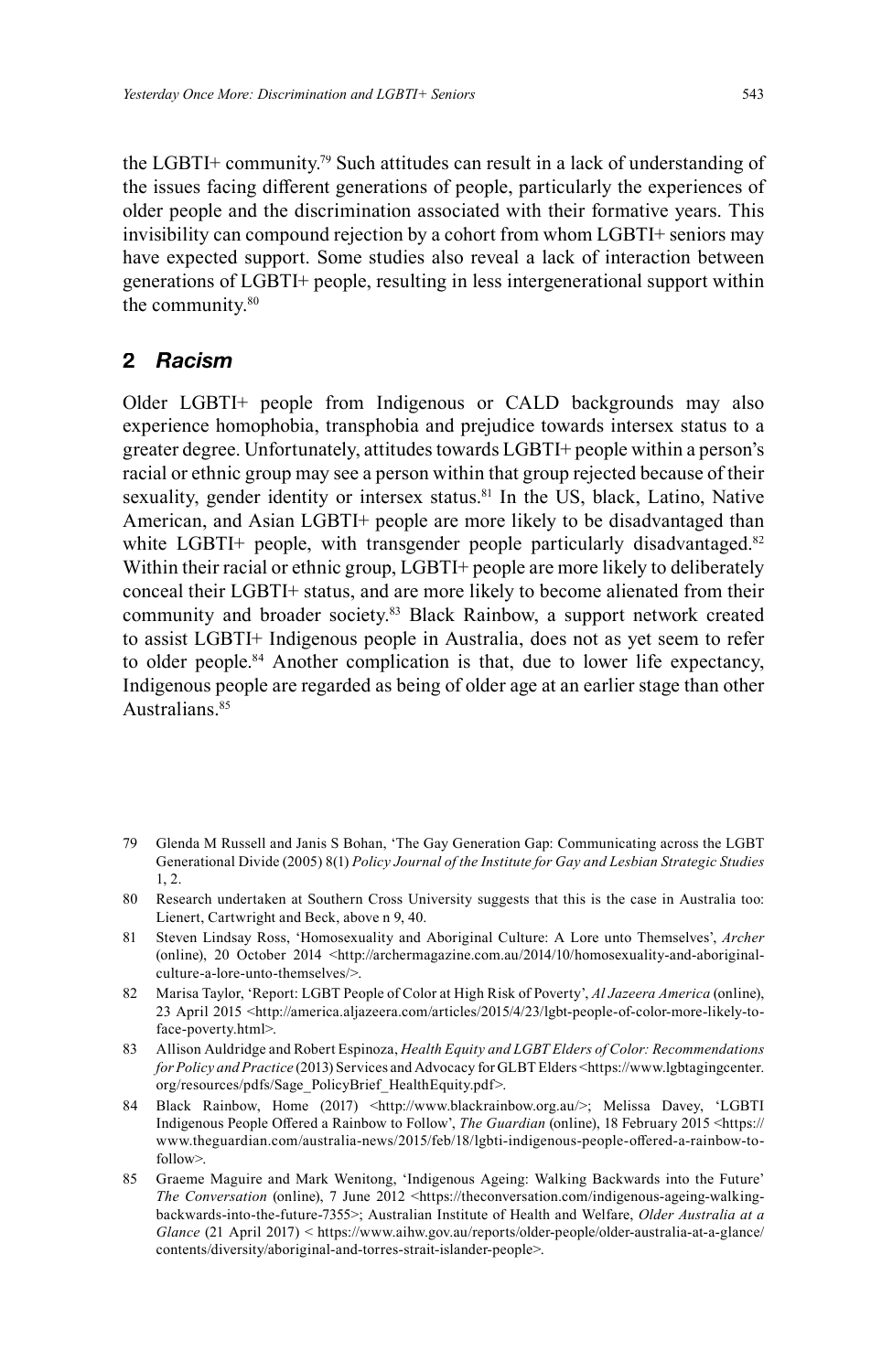In CALD communities in Australia, again there is a dearth of information regarding LGBTI+ older people. 86 Depending on the country of birth, LGBTI+ people may experience discrimination or in some cases danger due to religious and societal beliefs.87

# **3** *HIV/AIDS*

The HIV/AIDS epidemic saw renewed discrimination associated with the gay community. Indeed, AIDS remains a significant issue to LGBTI+ persons whether a particular person is HIV-positive or not. For example, older gay men report that aged care workers often assume an older gay man has AIDS. 88 Furthermore many, if not most, HIV-positive people are older than 50 years of age,<sup>89</sup> and aged care services may increasingly be unable to adequately deliver care requirements to them. Barrett et al note that many aged-care services fail to understand the needs of older HIV-positive individuals, and thereby discriminate against them through fear of HIV. 90 Studies establish that in-home carers may refuse to return and assist gay men or that others refuse to touch them or double glove if they do.<sup>91</sup> This could lead to people being reluctant to access aged care or concealing their sexual identity when accessing services.

# **4** *Dementia*

Dementia causes anguish and confusion to those experiencing the disease and for those caring for them. The difficulties facing dementia sufferers and their carers can be made worse by negative perceptions of an older person's sexuality, gender identity or intersex status in in-home or residential care. 92 There are particular

- 86 D Visala Rao, Jeni Warburton and Helen Bartlett, 'Health and Social Needs of Older Australians from Culturally and Linguistically Diverse Backgrounds: Issues and Implications' (2006) 25 *Australasian Journal on Ageing* 174.
- 87 Harriet Radermacher, Susan Feldman and Colette Browning, 'Review of Literature Concerning the Delivery of Community Aged Care Services to Ethnic Groups: Mainstream versus Ethno-Specific Services: It's Not an "Either Or"' (Review, Monash University and Ethnic Communities' Council of Victoria, 2008) <http://library.bsl.org.au/jspui/bitstream/1/4156/1/Review%20Of%20Literature%20 Concerning%20The%20Delivery%20Of%20%20Community%20Aged%20Care%20Services%20 To%20Ethnic%20Groups.pdf>.
- 88 Catherine Barrett et al, 'Ready or Not: Addressing Stigma and Promoting Wellbeing of People Living with HIV in Aged-Care' (2010) 8(3) *HIV Australia* 35, 35–6.
- 89 Rita Effros et al, 'Workshop on HIV Infection and Ageing: What is Known and Future Research Directions' (2008) 47 *Clinical Infectious Diseases* 542, 542*.* The article estimated that by 2016, half of HIV-positive individuals in the United States would be 50 years or older. Furthermore, Lyons et al note that, '[t]he strongest predictor of subjective well-being was men's reported history of discrimination from medical service providers around their HIV status, therefore highlighting perceived stigma as a crucial element in overall well-being': see Anthony Lyons et al, 'Ageing with HIV: Health and Psychosocial Well-Being of Older Gay Men' (2010) 22 *AIDS Care* 1236, 1242.
- 90 Barrett et al, 'Ready or Not', above n 88, 35.
- 91 Barrett, Harrison and Kent, above n 7, 45; Julian V Roberts et al, *Penal Populism and Public Opinion: Lessons from Five Countries* (Oxford University Press, 2003) 131.
- 92 Des Kelly, 'LGBT Older People with Dementia Should Not be Forced Back into the Closet', *The* Guardian (online), 10 March 2015 <http://www.theguardian.com/social-care-network/2015/mar/10/ lgbt-older-people-dementia-social-care>.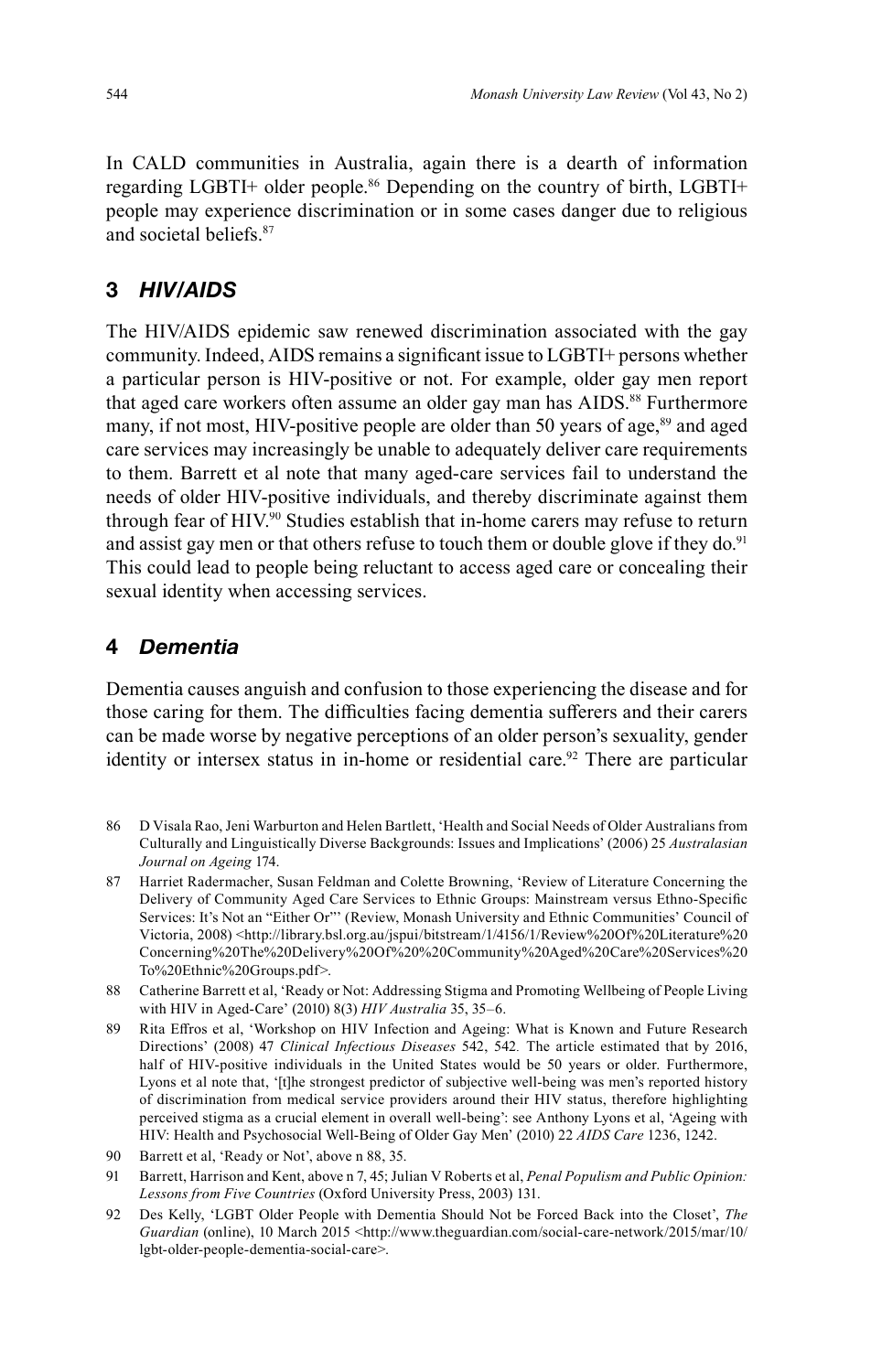issues of concern with dementia in older LGBTI+ people. 93 It has been noted by Alzheimer's Australia that stigma, whether current or historic, can affect how someone perceives and experiences support.<sup>94</sup> Some older people lose their inhibitions due to dementia: for example, they may display their attraction to another person and be separated or threatened with telling relatives. 95 In other cases, older LGBTI+ people who have previously come out feel unable to continue to be open about their sexuality, gender identity or intersex status. 96

Therefore, it is clear that LGBTI+ seniors face serious, long-term and lasting effects of current and historical discrimination owing to their sexual orientation, gender identity and/or intersex status, in addition to facing ageism, racism and discrimination associated with HIV/AIDS and other minority status. The effects of this discrimination appear to be particularly debilitating as LGBTI+ people age, in contrast to a society that is slowly becoming more accepting of those of diverse sexual orientation, gender identity and intersex status. Notwithstanding the importance of being aware of these sociological factors, the legal position of LGBTI+ seniors in being able to prevent or mitigate such discrimination is crucial.

# **III OVERCOMING HISTORICAL DISCRIMINATION TO ADDRESS LEGAL ISSUES IN OLDER AGE**

Older LGBTI+ people have lived through periods of time when they had very few legal rights or protections. The Australian legal system has, though, evolved significantly in relation to rights and recognition for LGBTI+ people. Same-sex partners now share many of the same rights and benefits enjoyed by heterosexual couples, including the recently-conferred right to marry, and more generally LGBTI+ people enjoy the benefit of state/territory and federal anti-discrimination  $law<sup>97</sup>$ 

- 93 Alzheimer's Australia, *LGBTI People and Dementia: The Important Issues* (2014) <https:// sa.fightdementia.org.au/sites/default/files/SA/documents/LGBTI%20People%20and%20 Dementia%20Booklet%20-%2020150112.pdf>.
- 94 Dementia Australia, 'LGBTI Communities, Ageing and Dementia' on Dementia Australia Victorian Library, *Dementia Resources* (12 June 2014) <http://dementiaresources.org.au/2014/06/12/lgbticommunities-ageing-and-dementia/>.
- 95 Alzheimer's Australia, *LGBTI People and Dementia*, above n 93, 6: 'Of course, some LGBTI people will not have this choice because of how they present, because of their legal documentation, because of their medical records and treatment regimes, or even because dementia has already affected their capacity to conceal their gender identity, sexual orientation or intersex status.' Alzheimer's Australia, *Caring for LGBTI People with Dementia: A Guide for Health and Aged Care Professionals* (2014), 6 <https://sa.fightdementia.org.au/sites/default/files/SA/documents/LGBTI%20Caring%20 Booklet%20-%2020150112.pdf>; The National LGB&T Partnership, *The Dementia Challenge for LGBT Communities: A Paper Based on a Roundtable Discussion* (2 December 2014) National Care Forum, 5 <http://www.nationalcareforum.org.uk/documentLibraryDownload. asp?documentID=1141>.
- 96 Alzheimer's Australia, *Caring for LGBTI People with Dementia*, above n 95, 4.
- 97 *Discrimination Act 1991* (ACT) s 2; *Equal Opportunity Act 2010* (Vic) s 4; *Equal Opportunity Act 1984* (WA) s 4; *Equal Opportunity Act 1984* (SA) s 5; *Anti-Discrimination Act 1991* (Qld) s 4; *Anti-Discrimination Act 1998* (Tas) s 3; *Anti-Discrimination Act 1977* (NSW) s 49ZF; *Anti-Discrimination Act 1992* (NT) s 4; *Sex Discrimination Act 1984* (Cth) s 4.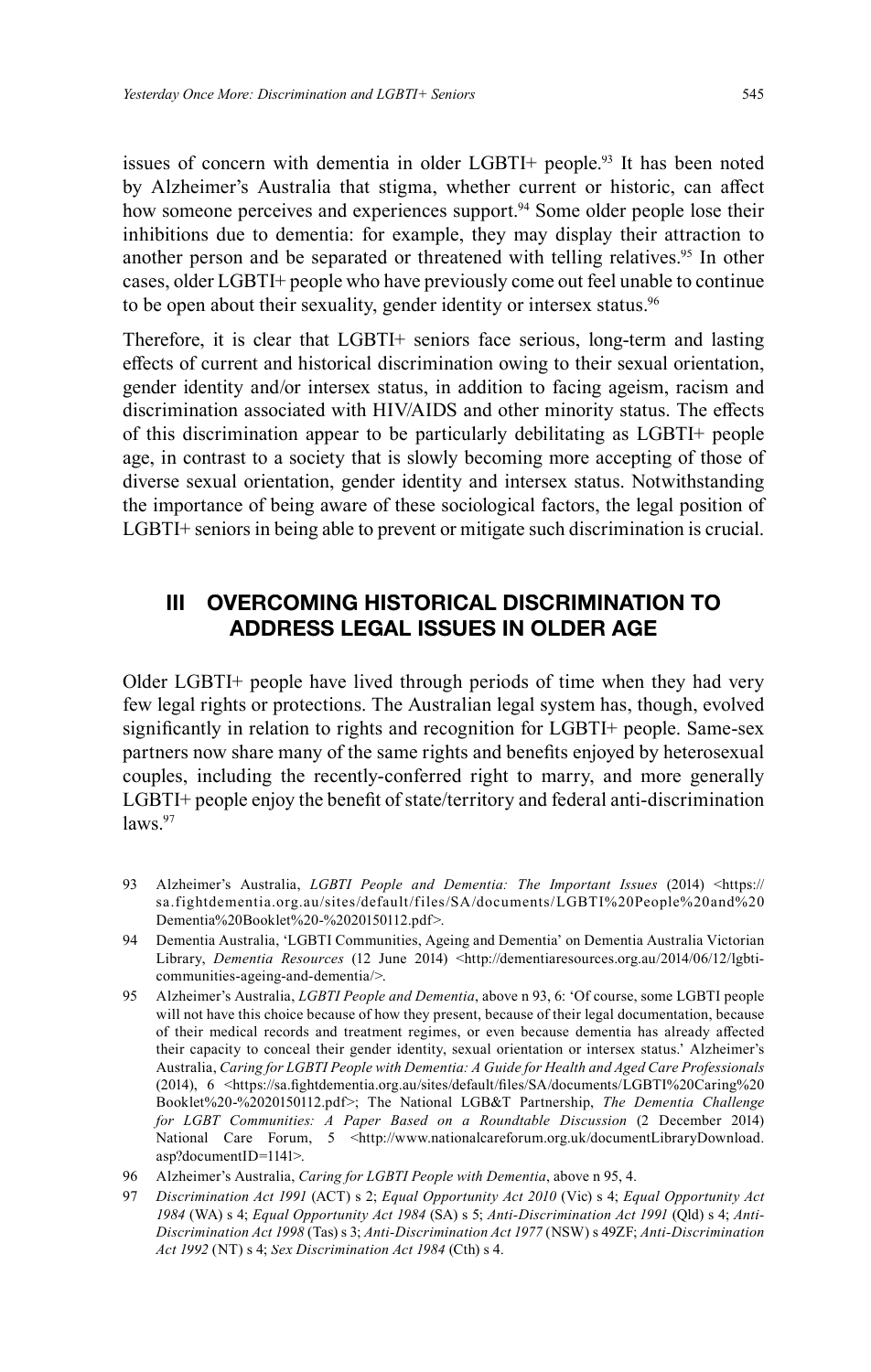Unfortunately, however, there has been little discussion in Australia about the specific legal needs of, or the ways that laws may impact on, LGBTI+ seniors.<sup>98</sup> This is an important omission because generic laws or even laws applying to older people, which on their face may appear neutral, may impact differently upon particular groups of older people. 99

### **A** *The Legal Rights of Older LGBTI+ People*

The ageing population has caught the attention of federal and state/territory governments, and the general issue of how to cope with the increasing number of older people, particularly in relation to accommodation (including aged care), healthcare, workforce participation and social cohesiveness has been the topic of considerable discussion. The legal ramifications of the older demographic were considered in the federal House of Representatives' 2007 Inquiry into Older People and the Law*.* The report examined a range of legal issues particularly relevant to older people including elder financial abuse, substitute decision making, age discrimination and barriers to accessing legal services. 100 The recommendations were, however, applicable to older people generally, and did not delve into the distinct legal needs of particular groups of seniors. In 2012, the federal Department of Health and Ageing noted that:

People of diverse sexual orientation, sex or gender identity are a group requiring particular attention due to their experience of discrimination and the limited recognition of their needs and preferences by service providers as well as in policy frameworks and accreditation processes. 101

The unique circumstances of older LGBTI+ people were noted in the federal government's Living Longer Living Better reforms to aged care, where LGBTI+ seniors were recognised as a special needs group due to their history of inequitable treatment and discrimination. 102 In response to the recognition that one of the more contentious areas for older LGBTI+ people was in relation to aged care, in 2012 the LGBTI Aged Care Strategy was launched with a view to ensuring equitable access to high-quality, culturally appropriate aged care for all older LGBTI+ people. 103 Amendments were made subsequently to the *Aged Care Act*

103 Ibid.

<sup>98</sup> Indeed, previously the law tended to focus on criminality with regard to homosexuality; but homosexuality has been decriminalised for some time now. More recently, people convicted under previous laws for consensual homosexual activity may apply to have the record expunged.

<sup>99</sup> See, eg, Freilich et al, above n 5, which listed a variety of circumstances where generic laws involving housing and accommodation affect older people, particularly those in minority groups (such as CALD seniors and LGBTI+ seniors) in a particular way. The report also established that even laws focused on older people, such as those regulating retirement villages and aged care, impacted differently on minority groups in comparison to the 'general' older population.

<sup>100</sup> House of Representatives Standing Committee on Legal and Constitutional Affairs, Parliament of Australia, *Older People and the Law* (2007).

<sup>101 &#</sup>x27;LGBTI Aged Care Strategy', above n 10, 6.

<sup>102</sup> Ibid 2.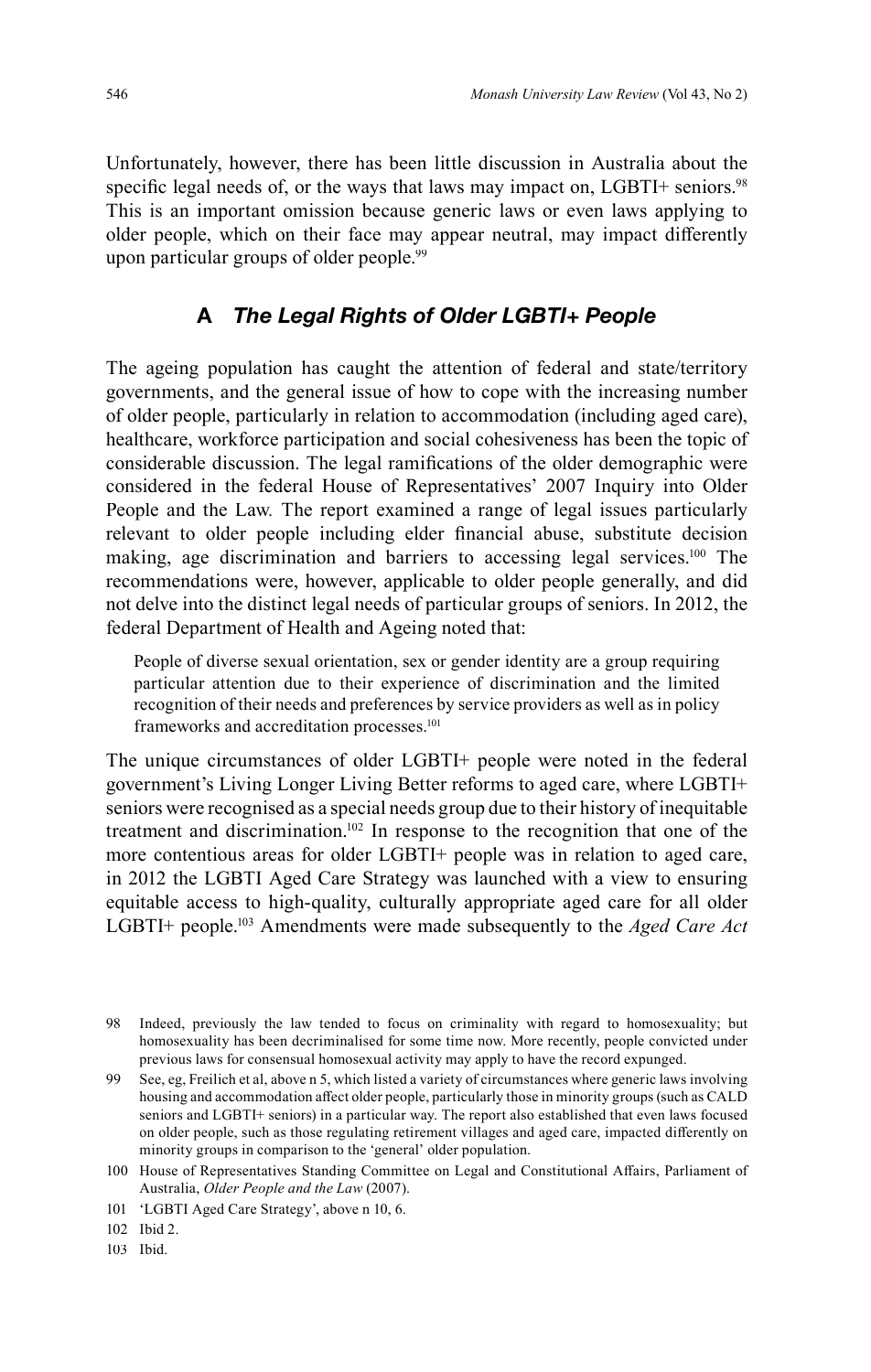*1997* (Cth),104 and in 2013 the Federal Parliament passed the *Sex Discrimination Amendment (Sexual Orientation, Gender Identity and Intersex Status) Act 2013* (Cth).105 The legislation amended the *Sex Discrimination Act 1984* (Cth) and extends the protection from discrimination to grounds of sexual orientation, gender identity and intersex status. 106 People therefore cannot be discriminated against on the basis of their LGBTI+ status in relation to the areas covered by the Act, including employment, accommodation, land and the administration of Commonwealth laws and programs.<sup>107</sup> Both direct,<sup>108</sup> and indirect,<sup>109</sup> discrimination are unlawful. The definition of 'marital or relationship status' also protects same-sex couples from discrimination.<sup>110</sup> It is important to note, however — subject to the comments about aged care below — that the amendments do not affect existing exemptions under the legislation regarding voluntary, educational and religious organisations. 111

The amendments have the potential to protect older LGBTI+ people in several ways, particularly in relation to accommodation, health care and aged care. The focus on aged care is significant because a particularly contentious issue has been discrimination against LGBTI+ people by religious organisations operating aged care facilities. Indeed, it seems that several providers have turned away, refused or removed services from LGBTI+ seniors. 112 Service providers in the aged care sector receiving funds from the Commonwealth are obliged to comply with Commonwealth anti-discrimination laws. This provides additional protections for LGBTI+ seniors and removes the exemptions that previously allowed some providers to discriminate on the basis of their religious beliefs.<sup>113</sup>

- 104 Pursuant to *Aged Care (Living Longer Living Better) Act 2013* (Cth) sch 1 cl 6, references to 'people with special needs' under the *Aged Care Act 1997* (Cth) s 11-3(h) were amended to include, inter alia, LGBTI people.
- 105 The amendments were effective from 1 August 2013.
- 106 *Sex Discrimination Act 1984* (Cth) ss 5A–5C.
- 107 The legislation has relevance to such areas as employment and superannuation, commission agents, contract workers, partnerships, qualifying bodies, registered organisations under the *Fair Work (Registered Organisations) Act 2009* (Cth), employment agencies, education, goods, services and facilities, accommodation, land, clubs, and administration of Commonwealth laws and programs: see *Sex Discrimination Act 1984* (Cth) ss 14–28L.
- 108 Direct discrimination is treating another person less favourably on the basis of their sexual orientation or gender identity or intersex status, than someone without that attribute would be treated in the same or similar circumstances: see, eg, *Sex Discrimination Act 1984* (Cth) s 5A(1).
- 109 Indirect discrimination is imposing, or proposing to impose, a requirement, condition or practice that has, or is likely to disadvantage people with a particular sexual orientation or gender identity or intersex status, and which is not reasonable in the circumstances: see, eg, *Sex Discrimination Act 1984* (Cth) s 5A(2).
- 110 Ibid s 6. Most states and territories have some form of protection against discrimination on the basis of sexual orientation and gender identity; however, the *Sex Discrimination Act* introduces more inclusive definitions and addresses gaps such as a lack of coverage for acts or practices of the federal government. It also includes the new ground of intersex status: see *Sex Discrimination Act 1984* (Cth) s 5C.
- 111 Ibid ss 37–9. At the time of writing, the federal Religious Freedom Review was yet to report their findings, which may alter religious exemptions found in federal anti-discrimination laws, particularly regarding LGBTI+ discrimination protections: see Department of the Prime Minister and Cabinet, 'Religious Freedom Review' <https://www.pmc.gov.au/domestic-policy/religious-freedom-review>.
- 112 Freilich et al, above n 5, ch 8.
- 113 No religious exemptions exist on the basis of intersex status.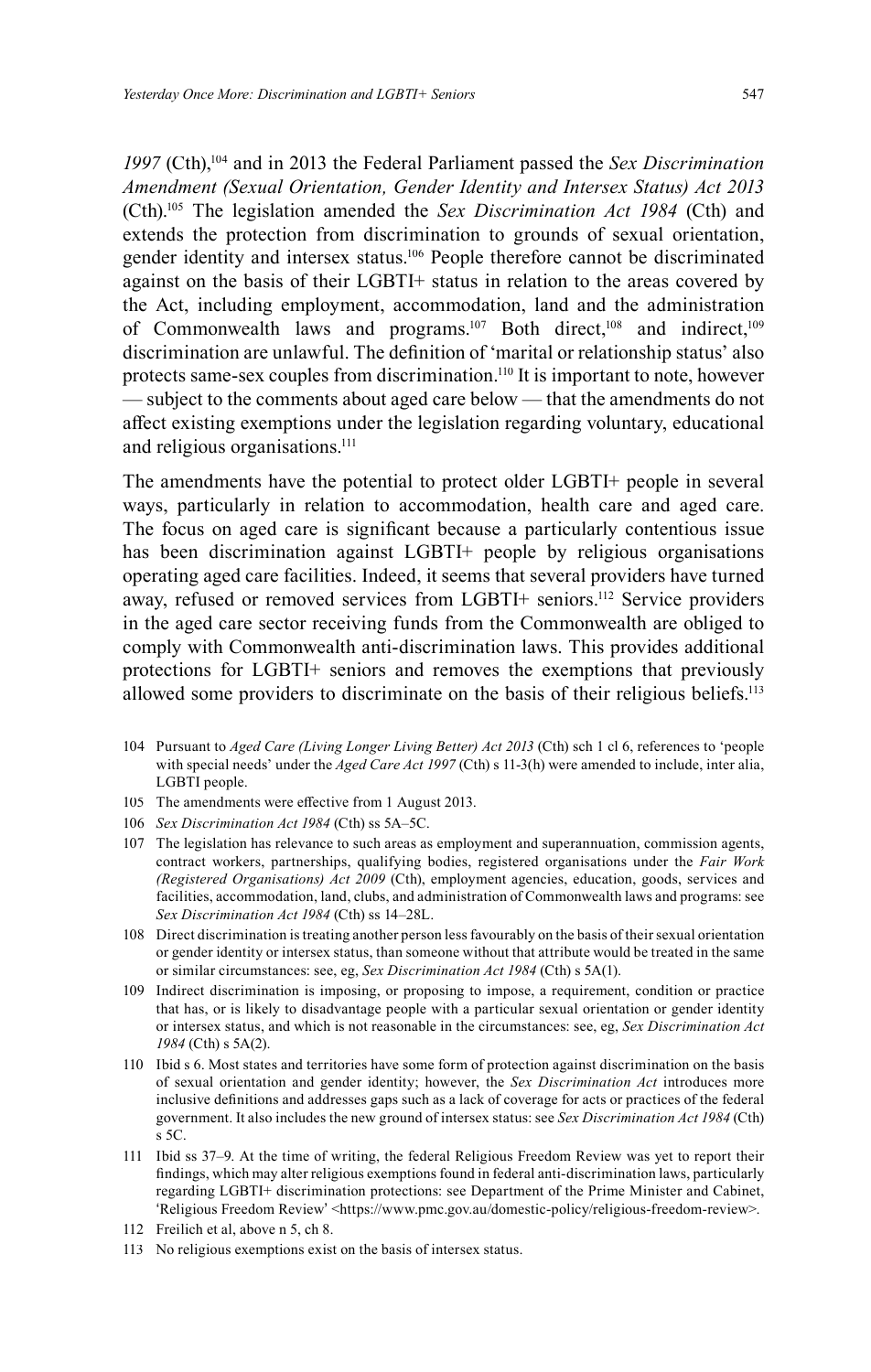However, the religious exemption is still applicable to employment practices in religious organisations. 114 Therefore, in order to maintain Commonwealth funding, organisations must provide care to LGBTI+ seniors but a refusal to employ LGBTI+ carers may well still be lawful. Aside from Commonwealth anti-discrimination laws, each of the states and territories have their own laws which protect LGBTI+ people from discrimination. 115 Each state and territory legislation is also subject to religious exemptions.<sup>116</sup>

### **B** *Legal Issues Affecting LGBTI+ Seniors*

As discussed above, there is a danger in assuming that LGBTI+ people are a homogenous group, leading to a consequential assumption that they share identical legal concerns. While in some cases this is true, certain issues affect different groups of LGBTI+ people and different age groups. For example, research in the US noted that younger generations have focused on marriage equality, workplace discrimination and the American military's former 'Don't ask, don't tell' policy, while older LGBTI+ people identified families of choice, estate planning, health care and end of life issues as legal concerns. 117 It can be assumed that similar issues are of concern to older LGBTI+ people in Australia.<sup>118</sup> Therefore this article considers, in particular, housing and accommodation issues, laws affecting families of choice, and health care and end of life planning.

#### **C** *Housing Issues Affecting LGBTI+ Seniors*

The laws relating to housing and accommodation are many and impact differently on individuals depending on a person's particular circumstances. However, the effectiveness of, and any shortcomings in, the laws pertaining to housing and accommodation arrangements are likely to present a greater level of stress and anxiety to LGBTI+ seniors than other age groups. Seniors are at a stage in their lives when tenure is especially important. Seniors place a high value on their home environment as they are less likely to be in full-time employment and

<sup>114</sup> *Sex Discrimination Act 1984* (Cth) s 37(1).

<sup>115</sup> See, eg, *Equal Opportunity Act 1984* (WA) s 3 is said to promote equality of opportunity in Western Australia and to provide remedies in respect of:

 <sup>[</sup>D]iscrimination against persons on the ground of sex, marital status or pregnancy, family responsibility or family status, sexual orientation, race, religious or political conviction, impairment, age, publication of relevant details on the Fines Enforcement Registrar's website or, in certain cases, gender history … [and] sexual harassment and racial harassment. Part IIB of the Act addresses discrimination based on sexual orientation.

<sup>116</sup> *Sex Discrimination Act 1984* (Cth) s 37(1); Equal *Opportunity Act 1984* (WA) s 72; *Equal Opportunity Act 1984* (SA) s 50; *Equal Opportunity Act 2010* (Vic) s 82(1); *Anti-Discrimination Act 1977* (NSW) s 56; *Discrimination Act 1991* (ACT) s 32; *Anti-Discrimination Act 1992* (NT) s 51; *Anti-Discrimination Act 1998* (Tas) s 52; *Anti-Discrimination Act 1991* (Qld) s 109.

<sup>117</sup> Knauer, 'LGBT Elder Law', above n 26, 5–6.

<sup>118</sup> The Aged-Care Rights Service, 'Q&A for LGBTI: Top Ten Legal Issues to Consider for Older Lesbian, Gay, Bisexual, Transgender and Intersex (LGBTI) People' <http://www.lgbtihealth.org. au/sites/default/files/14772\_79675\_10%20Most%20Important%20Legal%20Questions%20for%20 LGBTI.PDF>.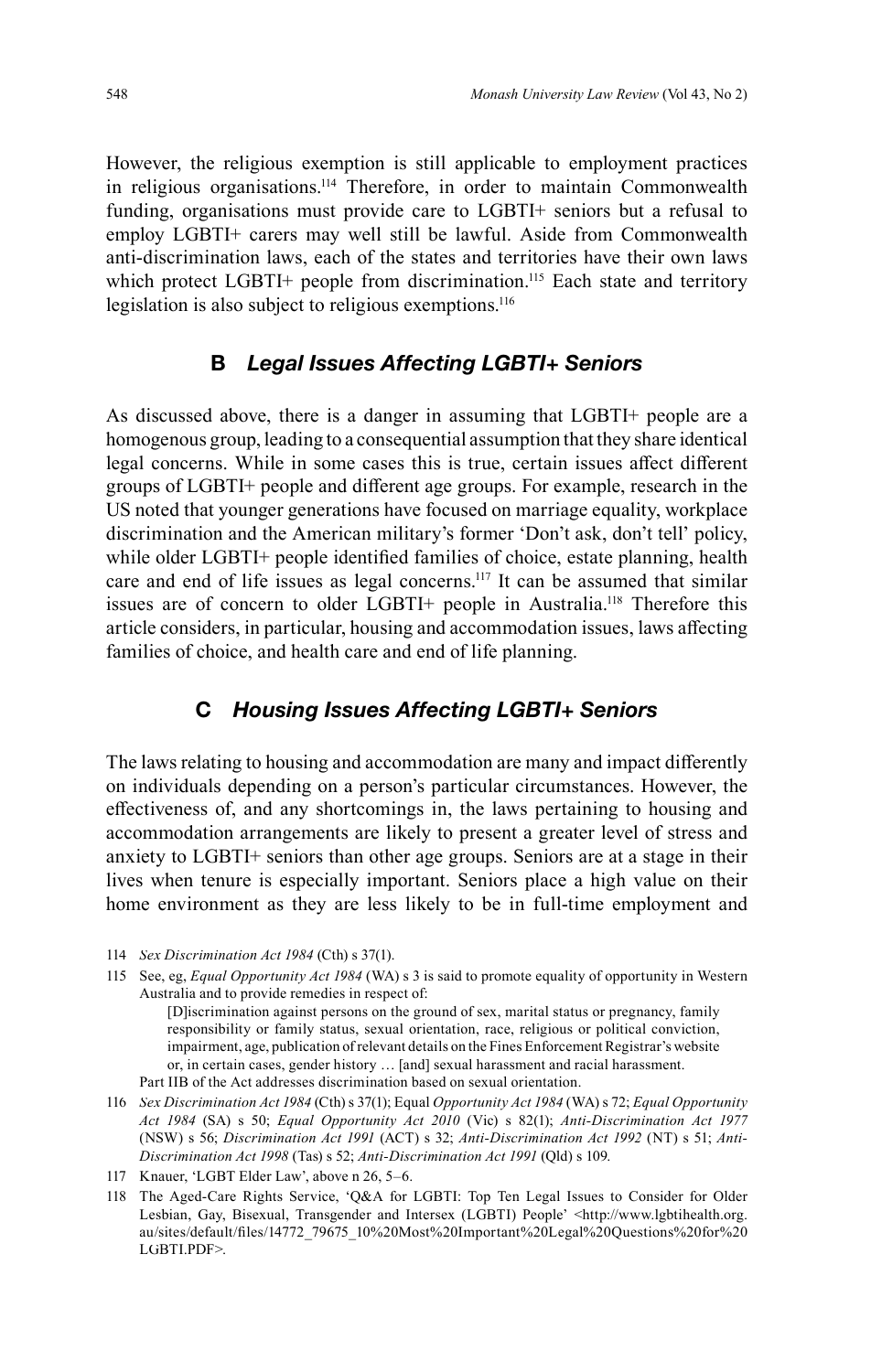consequently are more likely to spend greater time in their homes and in their immediate neighbourhoods than at any other period in their lives. Perry, Andersen and Kaplan note that '[t]he experience of aging may necessitate transitions in living environments, either through adaptations to current residences or through relocations to more supportive environments.<sup>'119</sup> Although such issues may also be experienced by other age groups and demographics, LGBTI+ seniors are particularly vulnerable to their occurrence and may face distinct barriers in accessing assistance.

It is instructive to discuss the findings of various studies on LGBTI+ seniors' experiences regarding housing and neighbourhoods. Andrew Gorman-Murray's research on gay and lesbian home environments emphasises that normative views of home, including the idealisation of the heterosexual nuclear family home in house design, public policy and social convention,<sup>120</sup> leads to a model 'heterosexualised' home. Indeed, this is the very environment that many LGBTI+ seniors may have left in their younger years and which may be associated with feelings of previous discrimination. 121 Despite this, Gorman-Murray's research suggests that 'it is possible to see gay/lesbian experiences of home as both congruent with and contesting normative meanings of home: homes can be understood as sites of privacy, identity and heart, but not necessarily in (hetero) normative ways'.<sup>122</sup>

Feeling free in one's home can be compromised if other people, whether relatives, neighbours or carers, come into the home and are not understanding or respectful of one's sexuality, gender identity and/or intersex status. Such apprehensions can impact on the domestic living environment with concern about 'heteronormative surveillance and harassment from the surrounding community'.<sup>123</sup> In some cases this may extend to LGBTI+ people feeling the need to conceal their LGBTI+ status within the domestic environment when receiving visitors or tradespeople.<sup>124</sup>

- 119 Tam E Perry, Troy C Andersen and Daniel B Kaplan, 'Relocation Remembered: Perspectives on Senior Transitions in the Living Environment' (2013) 54 *The Gerontologist* 75, 75.
- 120 Andrew Gorman-Murray, 'Gay and Lesbian Couples at Home: Identity Work in Domestic Space' (2006) 3 *Home Cultures* 147.
- 121 For example, the scholarship of Dr Andrew Gorman-Murray and Dr Jo Hamilton. To date, with some notable exceptions, there has not been a significant amount of Australian research in this area. It is to be hoped that more Australian-specific research is undertaken; as the LGBTI+ population ages, such studies will be invaluable in guiding planning and policy directions to ensure appropriate housing supply and assistance is available.
- 122 Andrew Gorman-Murray, 'Reconfiguring Domestic Values: Meanings of Home for Gay Men and Lesbians' (2007) 24 *Housing, Theory and Society* 229, 232 (emphasis altered).
- 123 Gorman-Murray, 'Gay and Lesbian Couples at Home', above n 120, 147; Julia Smailes, 'The Struggle Has Never Been Simply about Bricks and Mortar: Lesbians' Experience of Housing' in Rose Gilroy and Roberta Woods (eds), *Housing Women* (Routledge, 1994) 152.
- 124 Gorman-Murray, 'Gay and Lesbian Couples at Home', above n 120, 147, citing Stewart Kirby and Iain Hay, '(Hetero)sexing Space: Gay Men and "Straight" Space in Adelaide, South Australia' (1997) 49 *Professional Geographer* 295; Sarah A Elwood, 'Lesbian Living Spaces: Multiple Meanings of Home' in Gill Valentine (ed), *From Nowhere to Everywhere: Lesbian Geographies* (Haworth Press, 2000) 11; Lynda Johnston and Gill Valentine, 'Wherever I Lay My Girlfriend, That's My Home: The Performance and Surveillance of Lesbian Identities in Domestic Enivronments' in David Bell and Gill Valentine (eds), *Mapping Desire: Geographies of Sexualities* (Routledge, 1995) 99.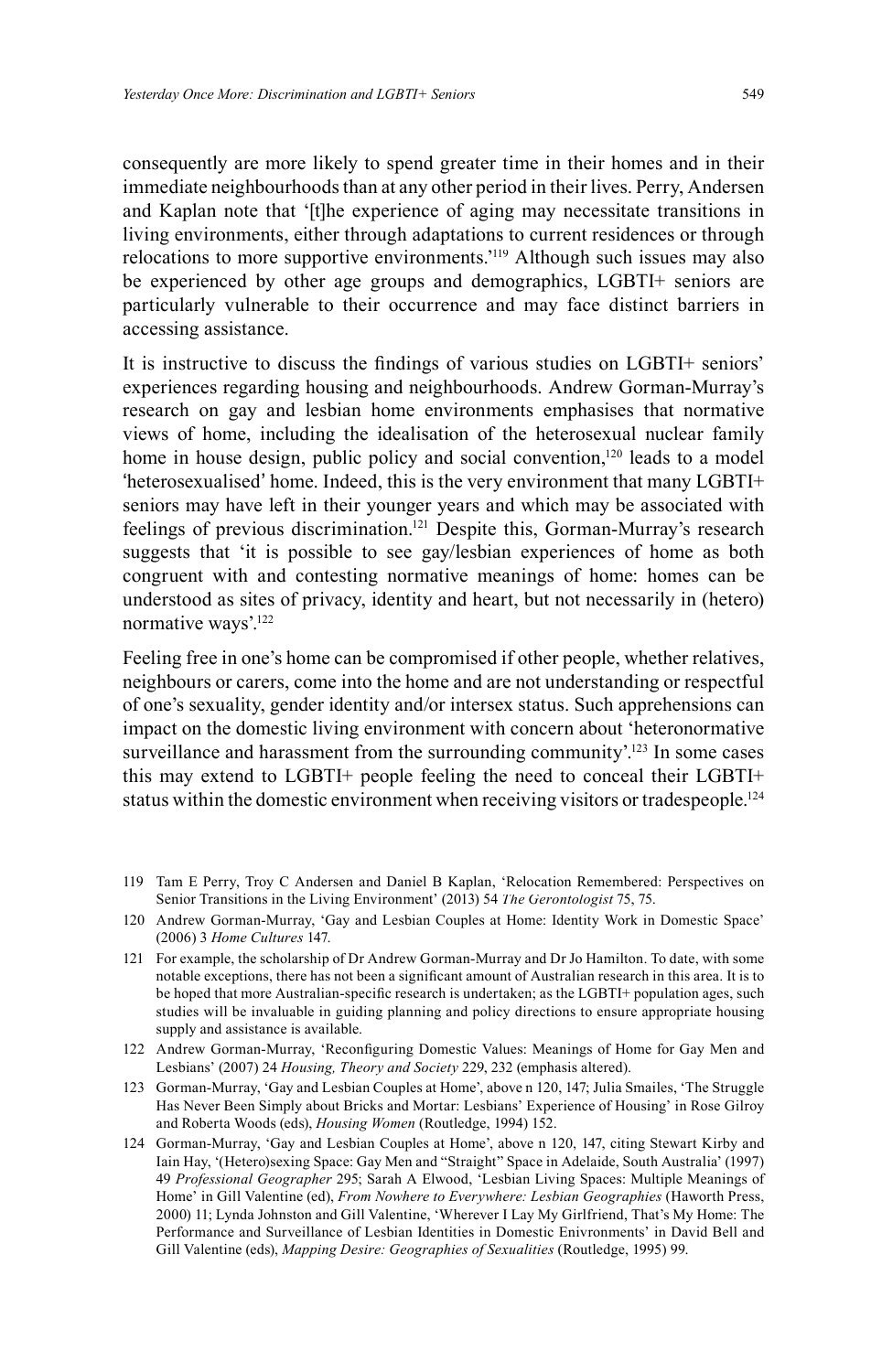Other studies have indicated that the privacy and autonomy of the home is of added importance to LGBTI+ people since the home environment permits people to 'be themselves', with societal prejudices often deterring public displays of affection such as holding hands.<sup>125</sup> The amenity of the domestic environment can therefore be significantly impacted upon by surrounding circumstances and some LGBTI+ seniors may then be reluctant to engage with the local community because of concerns they will not be accepted. 126

# **1** *Home Ownership within the LGBTI+ Community*

Statistics on home ownership by LGBTI+ people are difficult to obtain and are centred on narrow geographic areas with limited responses. The report, 'Private Lives: A Report on the Health and Wellbeing of GLBTI Australians', states that just over 50 per cent of respondents rented the property in which they lived and around 25 per cent were purchasing a home. 127 Seventeen per cent owned the property in which they lived. The report's authors noted, however, that 'this is a much lower rate of home ownership than in the community generally'.<sup>128</sup> In all states same-sex couples have available to them the status and protections of recognised de-facto partnerships,<sup>129</sup> and federally same-sex couples can now get married in Australia. However, it is important to emphasise that as same-sex marriage has only recently been legally recognised in Australia, most same-sex couples remain unmarried and must establish that they meet the criteria to be regarded as de facto partners. Of course, this standing does not apply to those who maintain single status.

Laws relevant to all home owners are pertinent to LGBTI+ homeowners; however, several issues impact upon LGBTI+ seniors in a different way. This is particularly the case where partners purchase property together or where one partner is not noted on the title either through choice or because the couple are living in a property owned by the other partner. The matter may become particularly complicated if there is a present or former spouse and/or children. In

<sup>125</sup> Gorman-Murray, 'Gay and Lesbian Couples at Home', above n 120, 153, citing Iris Marion Young, 'A Room of One's Own: Old Age, Extended Care, and Privacy' in Iris Marion Young (ed), *On Female Body Experience: 'Throwing Like a Girl' and Other Essays* (Oxford University Press, 2005) 155. See also Christopher Carrington, *No Place Like Home: Relationships and Family Life among Lesbians and Gay Men* (University of Chicago Press, 1999).

<sup>126</sup> Kath Hulse and Lise Saugeres, 'Housing Insecurity and Precarious Living: An Australian Exploration' (Final Report No 124, Australian Housing and Urban Research Institute, Swinburne-Monash Research Centre, November 2008) <https://www.ahuri.edu.au/\_\_data/assets/pdf\_file/0005/2003/ AHURI\_Final\_Report\_No124-Housing-insecurity-and-precarious-living.pdf>. See also Smailes, above n  $\overline{1}23$ , 155.

<sup>127</sup> Marian Pitts et al, 'Private Lives: A Report on the Health and Wellbeing of GLBTI Australians' (Monograph Series No 57, Australian Research Centre in Sex Health and Society, La Trobe University, March 2006) 26 <http://www.glhv.org.au/sites/www.glhv.org.au/files/private\_lives\_report\_0.pdf>.

<sup>128</sup> Ibid.

<sup>129</sup> Jenni Millbank, 'Recognition of Lesbian and Gay Families in Australian Law — Part One: Couples' (2006) 34 *Federal Law Review* 1, 41–2.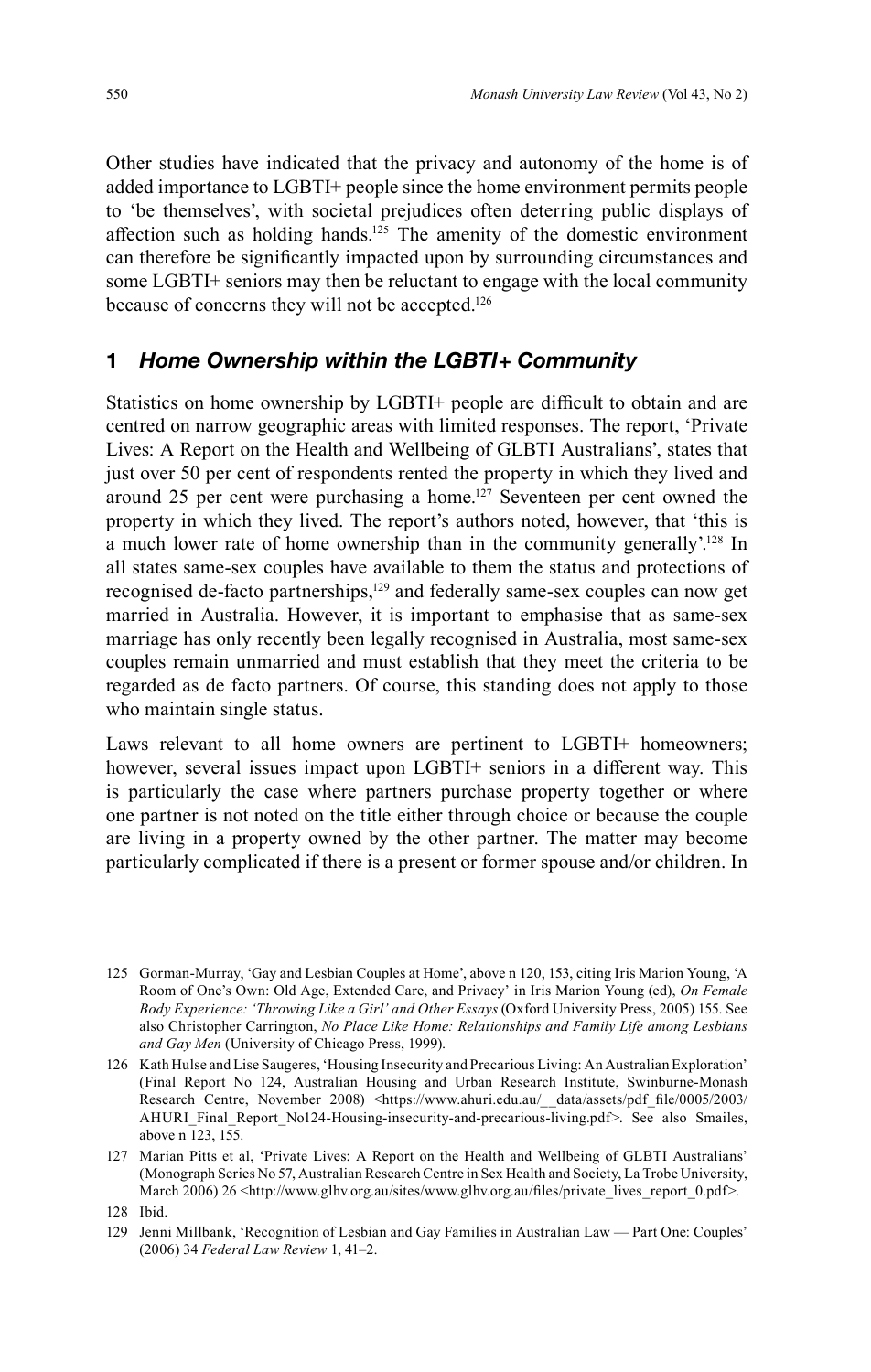the event of the death of a partner, the surviving partner's security of tenure could be undermined.<sup>130</sup>

### **2** *LGBTI+ Experiences in the Private Rental Market*

Private rental throughout Australia is regulated by state and territory residential tenancies legislation. The legislation does not make provision to counter discrimination in relation to rental practices; therefore, reference must be made to state and territory anti-discrimination legislation. 131

The Victorian Human Rights and Equal Opportunity Commission has investigated discrimination against LGBTI+ renters and concluded that some LGBTI+ tenants were having their applications for private rental properties continually rejected owing to discrimination. 132 In the report, *Locked Out: Discrimination in Victoria's Rental Market*, several respondents were of the view that their sexual orientation led to them being refused a rental property. 133 The report indicated several key problems LGBTI+ tenants faced in such circumstances. 134 First, it is very difficult to prove discrimination. This is especially the case when the demand in the market exceeds supply, as the refusal can be disguised as some other reason. Second, the complaint process is time-consuming and may be to no avail. Third, making complaints may do more harm than good because tenants are concerned they may then be 'black-listed' by agents and unable to find any accommodation.

#### **3** *LGBTI+ Experiences in the Public Rental Market*

There is little Australian research on the experiences of LGBTI+ people who want to live, or do live, in public and community housing. Again, it is important that appropriate demographic and statistical data be obtained because 'a lack of data about [older LGBTI+ people's] real housing needs ... could be interpreted as evidence of an absence of real needs'.<sup>135</sup> In the UK, Stonewall Housing has undertaken research to identify public housing issues faced by the LGBTI+ community, including older people. The research revealed one third of respondents felt they would be uncomfortable being 'out' to a housing provider.<sup>136</sup>

<sup>130</sup> These issues are discussed in more detail below with reference to Families of Choice.

<sup>131</sup> Western Australia will be used as an example: *Equal Opportunity Act 1984* (WA) s 35Z addresses discrimination in relation to accommodation, although an exception in relation to religious providers remains in place. Part IIAA addresses discrimination of gender history grounds with accommodation considered in s 35AM.

<sup>132</sup> Victorian Equal Opportunity and Human Rights Commission, *Locked Out: Discrimination in Victoria's Private Rental Market* (2012) 16.

<sup>133</sup> Ibid 13.

<sup>134</sup> Ibid 14.

<sup>135</sup> John Thornhill and Tina Wathern, 'Inside and Out: The Housing Experiences of Older LGBT People', *The Guardian* (online), 3 May 2012 <https://www.theguardian.com/housing-network/2012/may/03/ housing-experience-older-lgbt-people>.

<sup>136</sup> Ibid.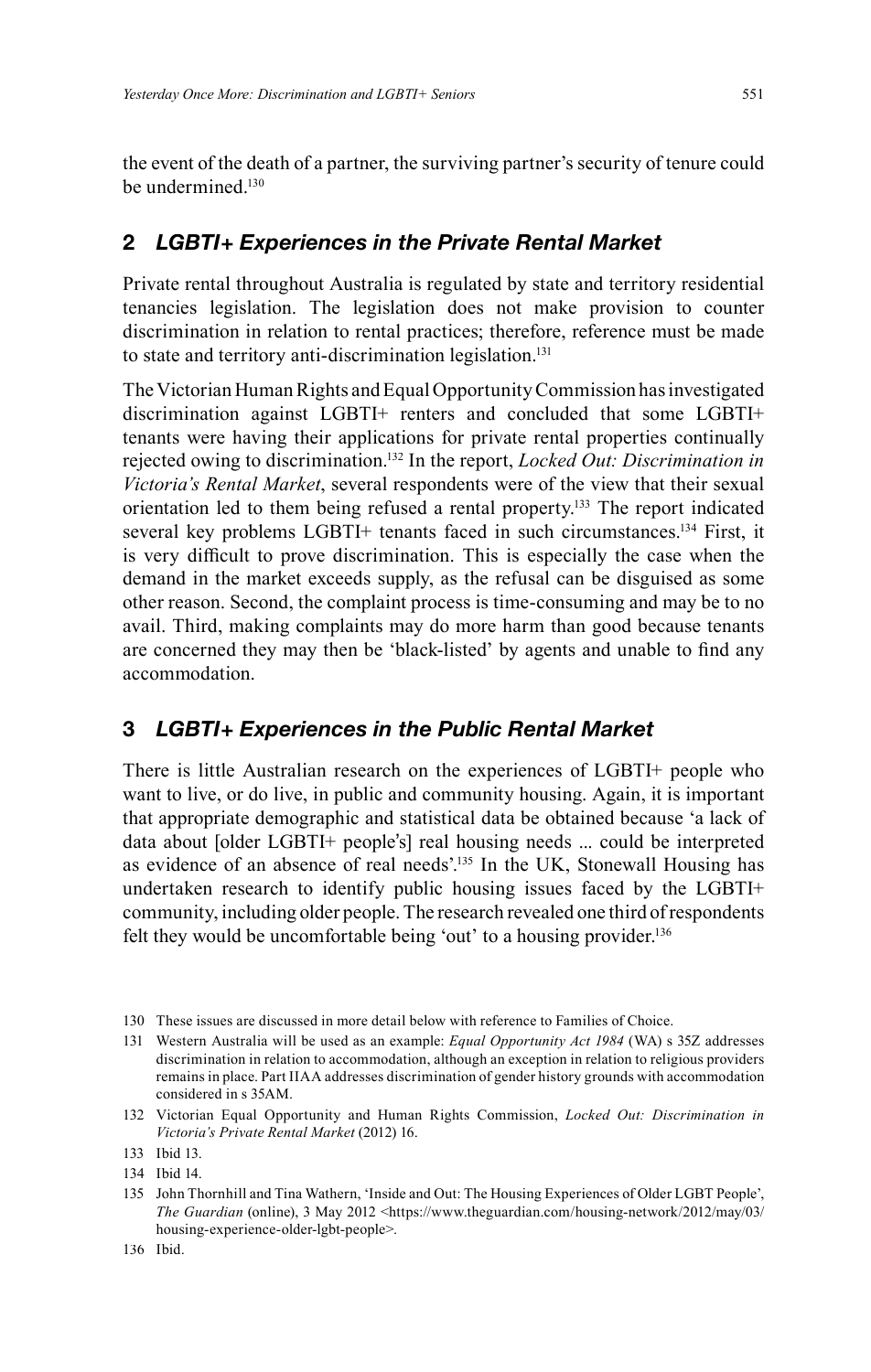It is useful to refer to the position in Western Australia, where public housing tenancies are subject to a 'three strikes' policy regarding antisocial behaviour. 137 The provisions have been the subject of considerable controversy and, indeed, allegations of misuse. 138 On the face of it, disapproval of a person's sexual orientation, gender identity or intersex status by other residents could lead to complaints of anti-social behaviour. Another issue arising out of 2014 Western Australian research was that community housing providers — who are subject to the *Residential Tenancies Act 1987* (WA) but not the three strikes provisions were utilising the provisions against older residents as a disciplinary measure.<sup>139</sup> Although the research did not find evidence of this conduct being directed towards LGBTI+ residents, a manager who did not approve of a resident's LGBTI+ status could, theoretically, misuse the three strikes policy in the same way.

#### **4** *Retirement Villages***<sup>140</sup>**

Each Australian jurisdiction has legislation regulating the retirement village industry. <sup>141</sup> There is no reference to discrimination in the legislation itself so reference must be made to anti-discrimination legislation. Under such legislation, religious exemptions may apply such that retirement villages overseen by religious providers could legitimately refuse entry to a gay couple.<sup>142</sup> The 2014 Western Australian research heard some anecdotal reports of discrimination but the complaints were mainly in relation to other residents rather than the organisations themselves.143 Barrett et al report the concerns of older lesbians in moving into a retirement village, as they 'would have to put up with other residents who would be looking down their noses because they would be of an age when it was taboo'. 144 The heteronormative environment in some retirement villages may see older LGBTI+ people excluded from the village 'community',<sup>145</sup> and there are also concerns about the attitudes of management and staff.<sup>146</sup> There are issues with respecting people's privacy and the ability of same-sex couples to make decisions for each other, ensuring that friends and people in the community are welcome to visit. Such discrimination could be countered by making a complaint,

- 137 Freilich et al, above n 5, 61.
- 138 Ibid 61–2.
- 139 Ibid 66.
- 140 The retirement village issue overlaps to some degree with aged care facilities. For the purposes of this article, retirement villages refer to independent living arrangements for relatively healthy older people who do not require residential aged care. Some facilities offer a transition of aged care within retirement villages but this is subject to receipt of Commonwealth funding.
- 141 See, eg, Freilich et al, above n 5, ch 6.
- 142 On the intricacies of whether the religious exemption provisions may apply in such cases, see Liam Elphick, 'Sexual Orientation Under Australian Anti-Discrimination Legislation: A Fuller Approach to Religious Exemptions' (2017) 38 *Adelaide Law Review* 149.
- 143 Freilich et al, above n 5, ch 6.
- 144 Barrett et al, 'No Need to Straighten Up', above n 44, 27 (emphasis altered). Similarly, Robinson's research regarding gay men aged 60 and over identified 'fears of being ostracised because of their sexuality were strongest when the men spoke about aged-accommodation settings': see Robinson, above n 5, 6.
- 145 Barrett et al, 'No Need to Straighten Up', above n 44, 27.
- 146 Ibid 27–8.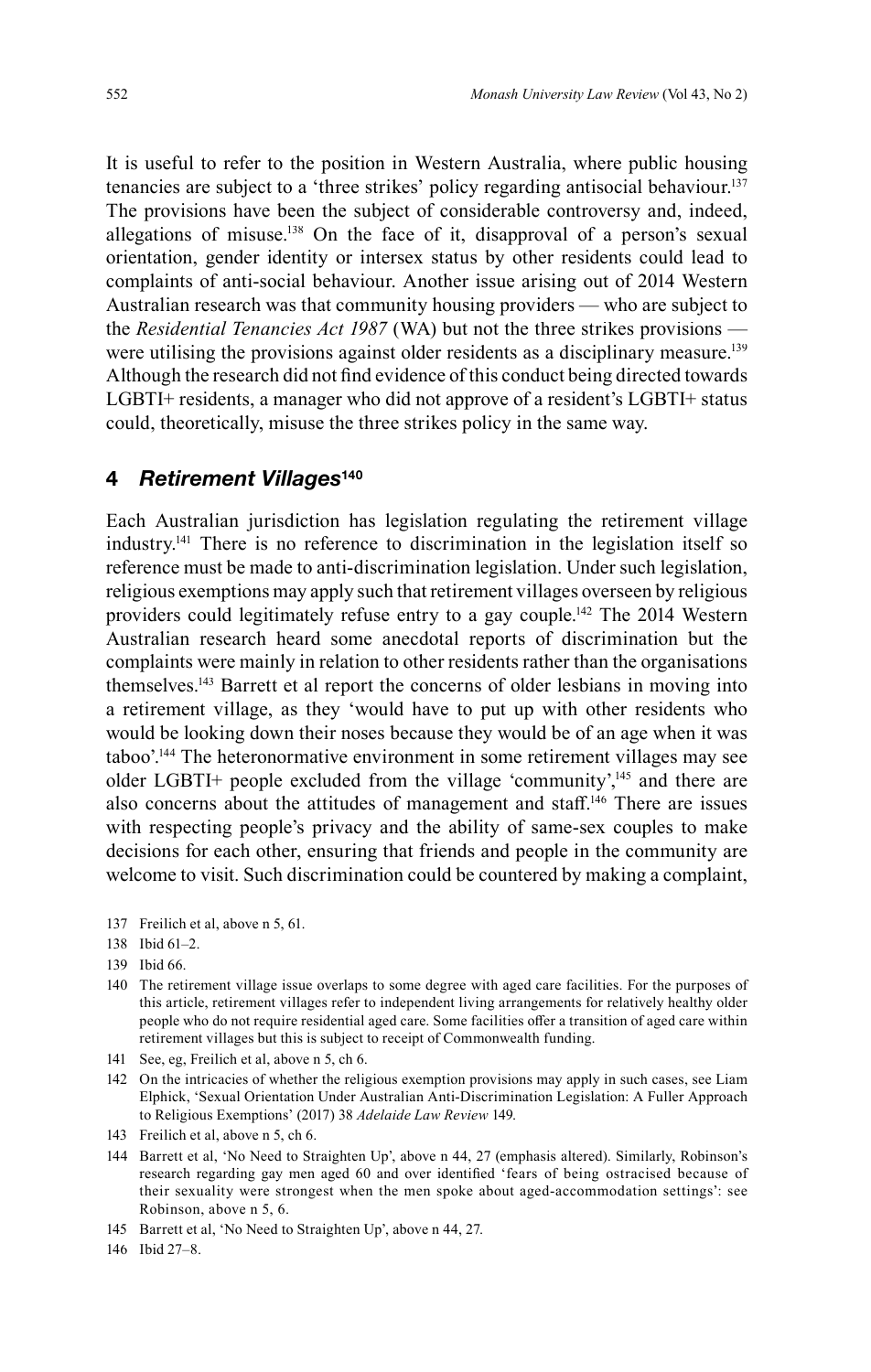but the concern already noted above would be whether such an action could in fact make the situation worse.

Before entering a retirement village, the nature of the financial commitment and the difficulty in leaving a village must be considered. As already discussed, many older LGBTI+ people are not wealthy and are less likely than the general population to be home owners. Therefore, buying into a retirement village is a significant and continuing financial commitment. If a person is unhappy and wants to leave the village, the effect of exit fees and the structure of the financial arrangements means that often an older person gets little money back — usually not enough to purchase property elsewhere. Furthermore, the growth in 'gay retirement homes' internationally suggests that 'standard' retirement villages are failing to provide an equitable environment for LGBTI+ elders.<sup>147</sup> Australia's first such village, Linton Estate, is currently in development. 148

# **5** *Aged Care*

Aged care refers to a range of services including in-home care,<sup>149</sup> and temporary or permanent residential care. Aged care is frequently provided in combination with basic medical services.<sup>150</sup> For some time, there has been concern regarding the experiences of older LGBTI+ people in aged care environments. 151 In relation to in-home care, the main issues are feelings of lack of privacy and judgement by carers, while in aged care facilities concerns have been in relation to people wanting to go into aged care as a couple, transgender people wanting to live as their identified gender and feelings of discrimination as a result of treatment by staff and other residents. Research indicates that although there may not be ill intent involved, there is a lack of understanding and ignorance about the needs and concerns of LGBTI+ people in these facilities. 152 In particular, aged care providers have been less likely to recognise and address the needs of LGBTI+ clients in health issues and sexual and cultural expression. 153

- 147 Freilich et al, above n 10, 179; Tom Nightingale, 'Advocates Hail Australia's First Gay Retirement Village', *ABC Radio Australia* (online), 25 May 2012 <http://www.radioaustralia.net.au/ international/2012-05-25/advocates-hail-australias-first-gay-retirement-village/950564>.
- 148 Jennifer Duke, *The 30 Year Journey to Australia's first LGBTI Village* (April 24 2015) Domain  $\lt$ https://www.domain.com.au/news/the-30year-journey-to-australias-first-lgbti-village-20150424-1ms9lf/>; see also Kathleen M Sullivan, 'Acceptance in the Domestic Environment: The Experience of Senior Housing for Lesbian, Gay, Bisexual and Transgender Seniors' (2014) 57 *Journal of Gerontological Social Work* 235.
- 149 In-home care is a particularly attractive option given that most older people prefer to 'age in place' and this allows older people to stay in the home for as long as possible, thus taking pressure off the public purse.
- 150 Productivity Commission (Cth), 'Caring for Older Australians: Overview' (Productivity Commission Inquiry Report No 53, (28 June 2011) XI <http://www.pc.gov.au/inquiries/completed/aged-care/ report/aged-care-overview-booklet.pdf>. Medical assistance refers to 'help with wound dressing, pain management, medication, health monitoring … prevention, reablement or palliative care services'.
- 151 Anne K Hughes, Rena D Harold and Janet M Boyer, 'Awareness of LGBT Aging Issues among Aging Services Network Providers' (2011) 54 *Journal of Gerontological Social Work* 659.
- 152 Productivity Commission, above n 150; LGBTI Aged Care Strategy, above n 10, 6.
- 153 Ibid; Robinson, above n 5.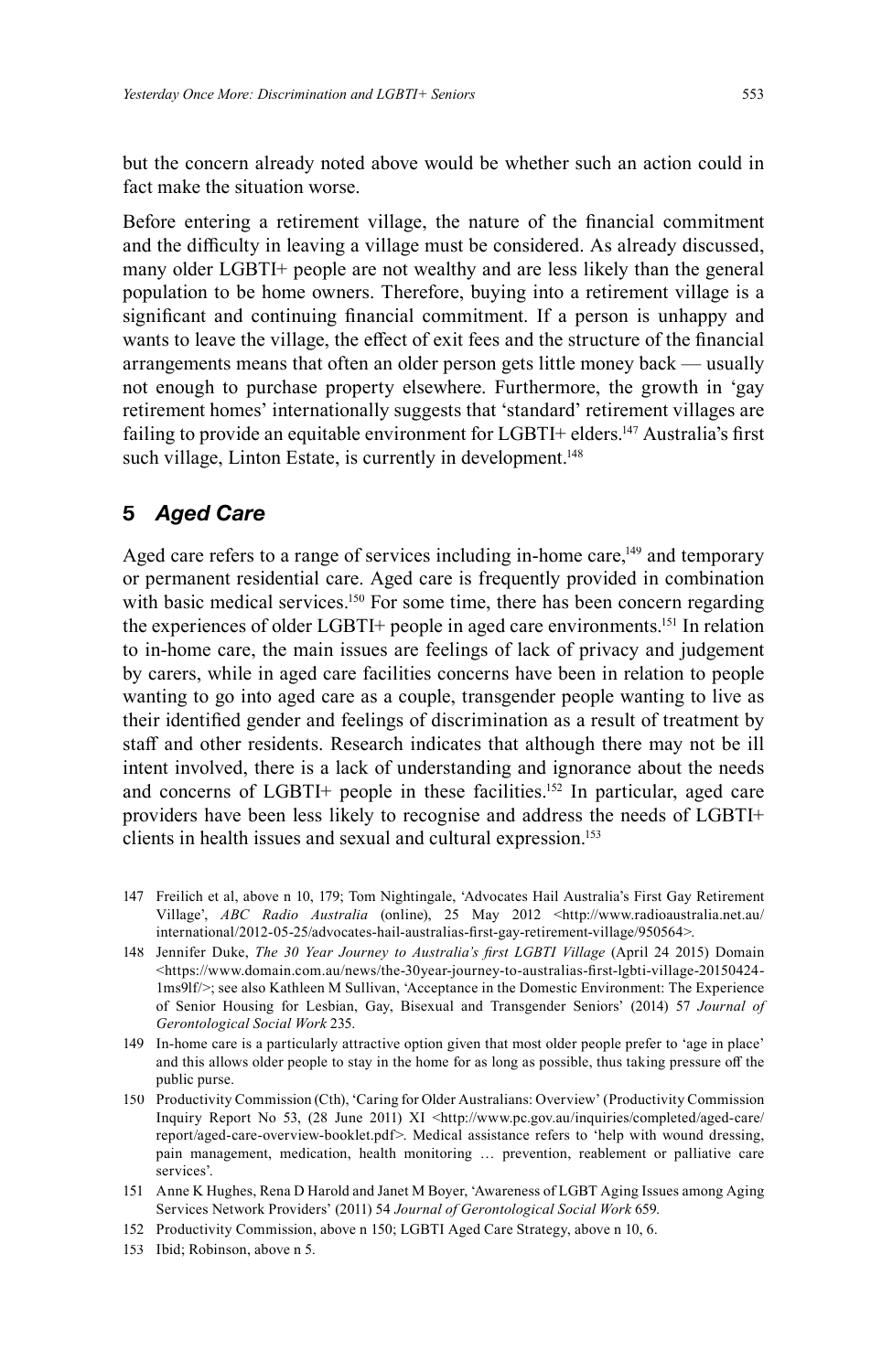A common sentiment is the need to hide one's identity in aged care. This can have serious consequences on mental health and undermine other health issues, as older LGBTI+ people may not feel comfortable disclosing relevant personal information relating to care. 154 The LGBTI Aged Care Strategy supports this notion, stating that discrimination and poor health are directly correlated. 155 Furthermore, 'the lack of opportunity for physical intimacy in aged care facilities is also a concern for LGBTI people'. 156

The composition of the aged care workforce may present further difficulties for LGBTI+ elders. Staff in the industry are culturally diverse and often from regions where homophobia is commonplace. 157 Furthermore, the positions tend to be poorly paid and require few qualifications. There is a considerable amount of turnover in the industry and keeping staff updated on culturally appropriate responses to clients can be difficult.<sup>158</sup> Research is consistent in finding that many older LGBTI+ people feel they need to hide their sexuality and/or gender identity because of the attitudes of care staff. 159

Theoretically, older LGBTI+ people experiencing discrimination in an aged care environment may proceed through the Aged Care Complaints procedure,<sup>160</sup> or lodge a complaint under federal anti-discrimination laws. As above, however, older LGBTI+ people may prefer to hide their identity and 'disappear', or simply put up with discrimination or harassment if they are too unwell or feel the situation may get worse. Once a complaint is made, there may also be fear of reprisals.

Due to these potential barriers, the law may be of little use in this area, except in the most extreme cases. Therefore, it is important for the goals under the LGBTI Aged Care Strategy to be embraced and rolled out across the sector. The key to overcoming historical discrimination for older LGBTI+ people in aged care may not be hard law itself, but rather through education of management and staff and an empowerment of LGBTI+ seniors and their advocates. Cultural awareness and intergenerational understanding are likely to be the keys to diluting historical discrimination within the aged care sector.

- 155 LGBTI Aged Care Strategy, above n 10, 7; Freilich et al, above n 5, 180.
- 156 Ministerial Advisory Committee on Gay and Lesbian Health, Rural and Regional Health and Aged Care Services Division (Vic), 'What's the Difference? Health Issues of Major Concern to Gay, Lesbian, Bisexual, Transgender and Intersex (GLBTI) Victorians' (Research Paper, July 2002) 43 <http://www.glhv.org.au/sites/www.glhv.org.au/fi les/diff erence.pdf>; Freilich et al, above n 5, 181.
- 157 GRAI and Curtin Health Innovation Research Institute, above n 154, 63.
- 158 Freilich et al, above n 5, ch 12; Linda Belardi *Unhappy Workers: Tackling the Reasons Why Aged Care Staff Leave* (27 January 2016) Australian Ageing Agenda < https://www.australianageingagenda. com.au/2016/01/27/tackling-why-staff -leave/>.
- 159 Barrett, Harrison and Kent, above n 7.
- 160 'The Aged Care Complaints Commissioner provides a free service for anyone to raise their concerns about the quality of care or services being delivered to people receiving aged care services subsidised by the Australian Government': see Aged Care Complaints Commissioner, *Home: Welcome to the Aged Care Complaints Commissioner Site* <https://www.agedcarecomplaints.gov.au/>.

<sup>154</sup> GRAI (GLBTI Retirement Association Inc) and Curtin Health Innovation Research Institute, *'We Don't Have Any of Those People Here': Retirement Accommodation and Aged Care Issues for Non-Heterosexual Populations* (2010) 62.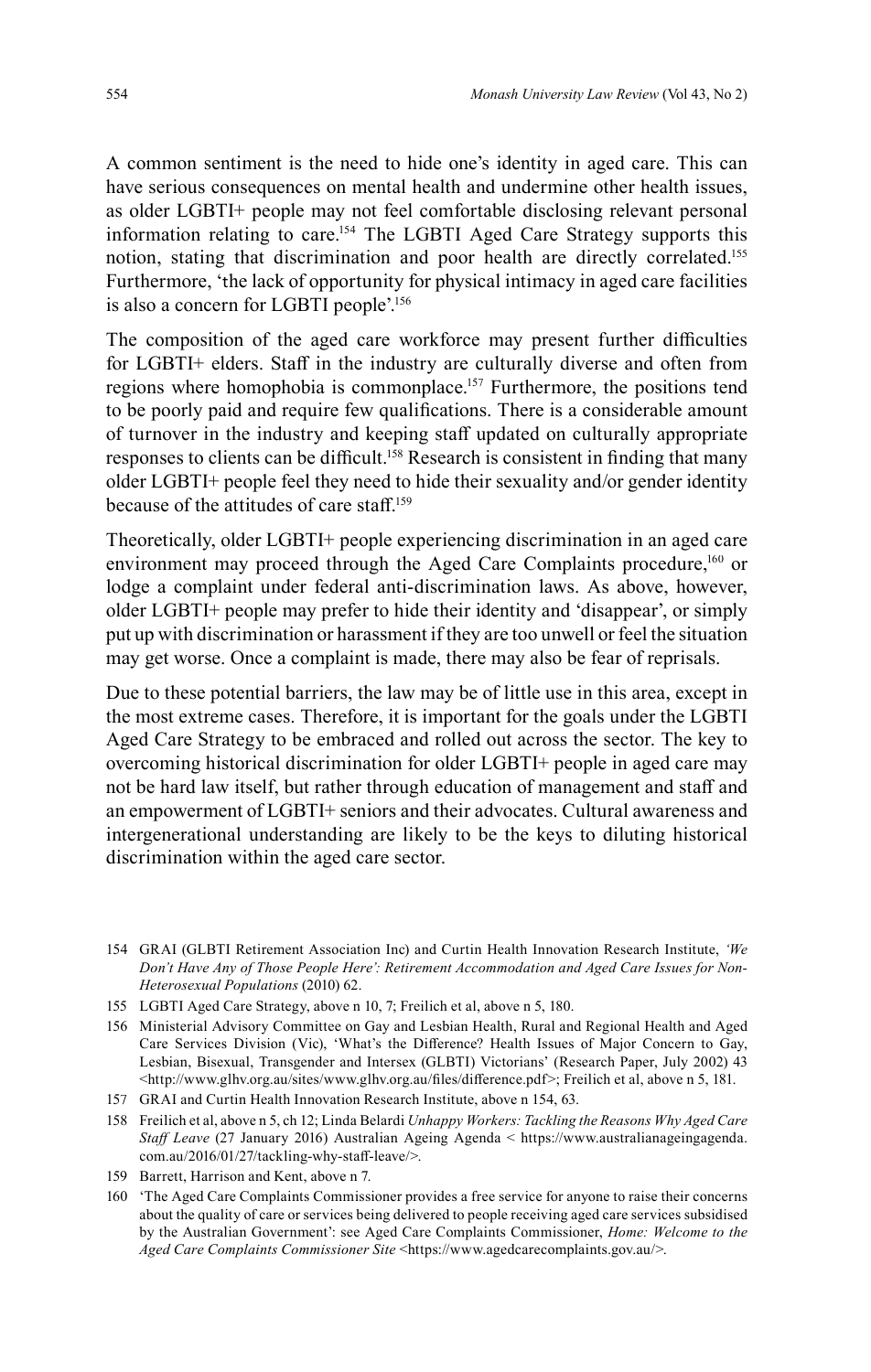### **6** *Marginal Accommodation*

The nature of marginal accommodation is often precarious and older people, particularly older LGBTI+ people, may be at risk of harassment and violence. Recent research on homelessness amongst older women suggested that 'in the case of older lesbians, housing security may … be undermined by circumstances affecting many older women: a lifetime of gender inequality, lower wages and lack of superannuation in retirement'. 161 Due to past social attitudes, older women often struggled during divorce proceedings and when settling property disputes, such that children regularly stayed with either their extended families or their fathers.162 Generally, there is still a concern that social attitudes can lead to vulnerability and can further contribute to social isolation. 163 For example, although homelessness and LGBTI+ people are identified as priority areas in the Living Longer, Living Better program, there remains a fear of discrimination from service providers and concern about being 'out' in an aged care setting, especially where the facility is administered by a religious organisation. 164 As a result, 'some older lesbians prefer to remain in marginal circumstances, or homelessness, rather than face "judgements" in aged care settings.' 165

# **D** *Legal Protection for Older LGBTI+ People and Their Families of Choice***<sup>166</sup>**

As LGBTI+ people age, research suggests that they are less likely to have traditional sources of caregiver support. 167 LGBTI+ seniors may have a greater reliance on formal and informal care providers due to the comparative lack of familial support.<sup>168</sup> This may see an increased reliance on friends,<sup>169</sup> or 'families of choice': a term that denotes the range of relationships, including partners, that extend the boundaries of biological families.<sup>170</sup> It is likely that demand for such

161 Ben Travia and Eileen Webb, 'Can Real Property Law Play a Role in Addressing Housing Vulnerability? The Case of Older Women Experiencing Housing Stress and Homelessness' (2015) 33(2) *Ageing and the Law* 52, 63.

- 164 Interview with June Lowe, GLBTI Rights in Ageing Inc Chair (Perth, 10 September 2014).
- 165 Travia and Webb, above n 161, 64.
- 166 Millbank, above n 129; Noell L Rowan and Nancy Giunta, 'Building Capacity in Gerontological Social Work for Lesbian, Gay, Bisexual and Transgender Older Adults and Their Loved Ones' (2014) 57 *Journal of Gerontological Social Work* 75, 77.
- 167 Sue Westwood, '"My Friends are My Family": An Argument about the Limitations of Contemporary Law's Recognition of Relationships in Later Life' (2013) 35 *Journal of Social Welfare and Family Law* 347, 349.
- 168 See generally ibid; Marcus Green, 'Do the Companionship and Community Networks of Older LGBT Adults Compensate for Weaker Kinship Networks?' (2016) 17 *Quality in Ageing and Older Adults* 36, 46.
- 169 LGBT Movement Advancement Project and Services and Advocacy for Gay, Lesbian, Bisexual and Transgender Elders, 'Improving the Lives of LGBT Older Adults' (Report, March 2010) 7 <http:// www.lgbtmap.org/fi le/improving-the-lives-of-lgbt-older-adults.pdf>.
- 170 Jeff rey Weeks, Brian Heaphy and Catherine Donovan, *Same Sex Intimacies: Families of Choice and Other Life Experiments* (Routledge, 2004).

<sup>162</sup> Ibid.

<sup>163</sup> Ibid.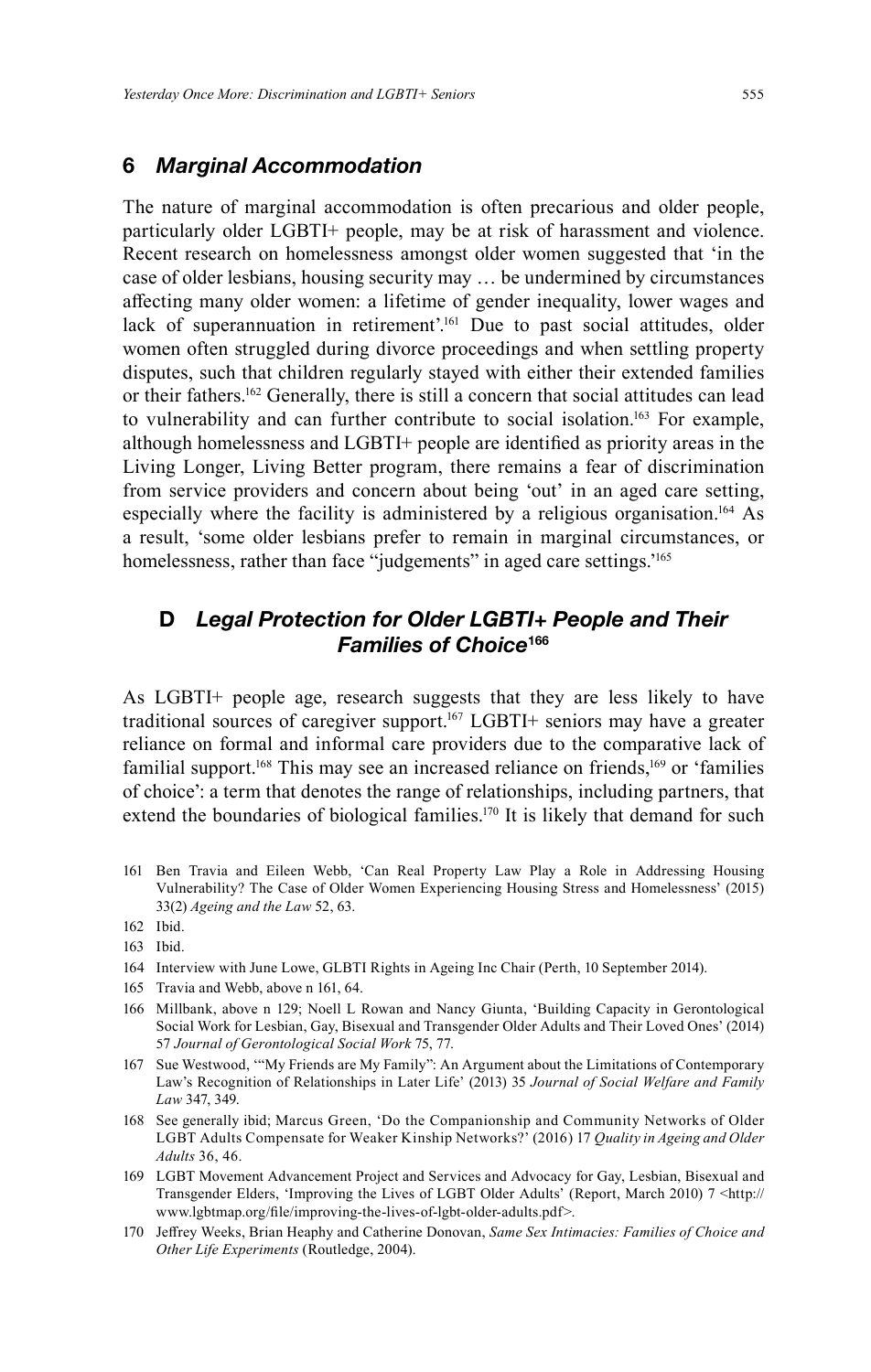support will grow as a greater number of LGBTI+ people live independently in the community. 171

Many older LGBTI+ people are also concerned that, in the event of illness or death, their wishes may not be respected. A person's LGBTI+ status may be known to a partner or close friends but, to ensure these wishes are respected, the appropriate legal procedures must be followed. A reluctance to engage with the law can lead to problems in relation to distribution of assets (including the vagaries of intestacy), and management of the person's affairs and their wishes in the event of incapacity or serious illness.

The difficulty is that, unless a person can establish that they are married or a de facto partner of the individual concerned, members of 'families of choice' are not recognised by law. Legal avenues must be followed to ensure that a family member or members can manage the individual's affairs and/or be protected financially in the event of death. The following sections make several suggestions which LGBTI+ seniors could implement to protect their interests in such circumstances.

# **1** *Legal Rights of Same-Sex Partners*

Under Australian law, same-sex partners can now be recognised as married partners – or as de facto partners if they are not married. 172 Until relatively recently, there was a disconnect between the rights of same-sex partners and oppositesex partners when it came to entitlements under Commonwealth legislation. As a result, reform of 85 pieces of Commonwealth legislation was undertaken in 2008 to remove existing legislative discrimination against same-sex couples and their children. 173 Amendments to legislation were made in several diverse areas including superannuation, Centrelink entitlements, aged care, veterans' affairs, health insurance and taxation.<sup>174</sup> It is important to note, however, that there are still inequalities in relation to workers compensation death benefits, pensions for partners of defence force veterans and access to carer's leave for same-sex de

<sup>171</sup> Ibid; see also Catherine F Croghan, Rajean P Moone and Andrea M Olson, 'Friends, Family and Caregiving Among Midlife and Older Lesbian, Gay, Bisexual and Transgender Adults' (2014) 61 *Journal of Homosexuality* 79; Jill Wilkens, 'The Significance of Affinity Groups and Safe Spaces for Older Lesbians and Bisexual Women: Creating Support Networks and Resisting Heteronormativity in Older Age' (2016) 17 *Quality in Ageing and Older Adults* 26.

<sup>172</sup> *Marriage Act 1961* (WA) s 5; Human Rights and Equal Opportunity Commission, *Same-Sex: Same Entitlements — National Inquiry into Discrimination against People in Same-Sex Relationships: Financial and Work-Related Entitlements and Benefits (2007).* 

<sup>173</sup> *Same-Sex Relationships (Equal Treatment in Commonwealth Laws – General Law Reform) Act 2008* (Cth).

<sup>174</sup> Ibid.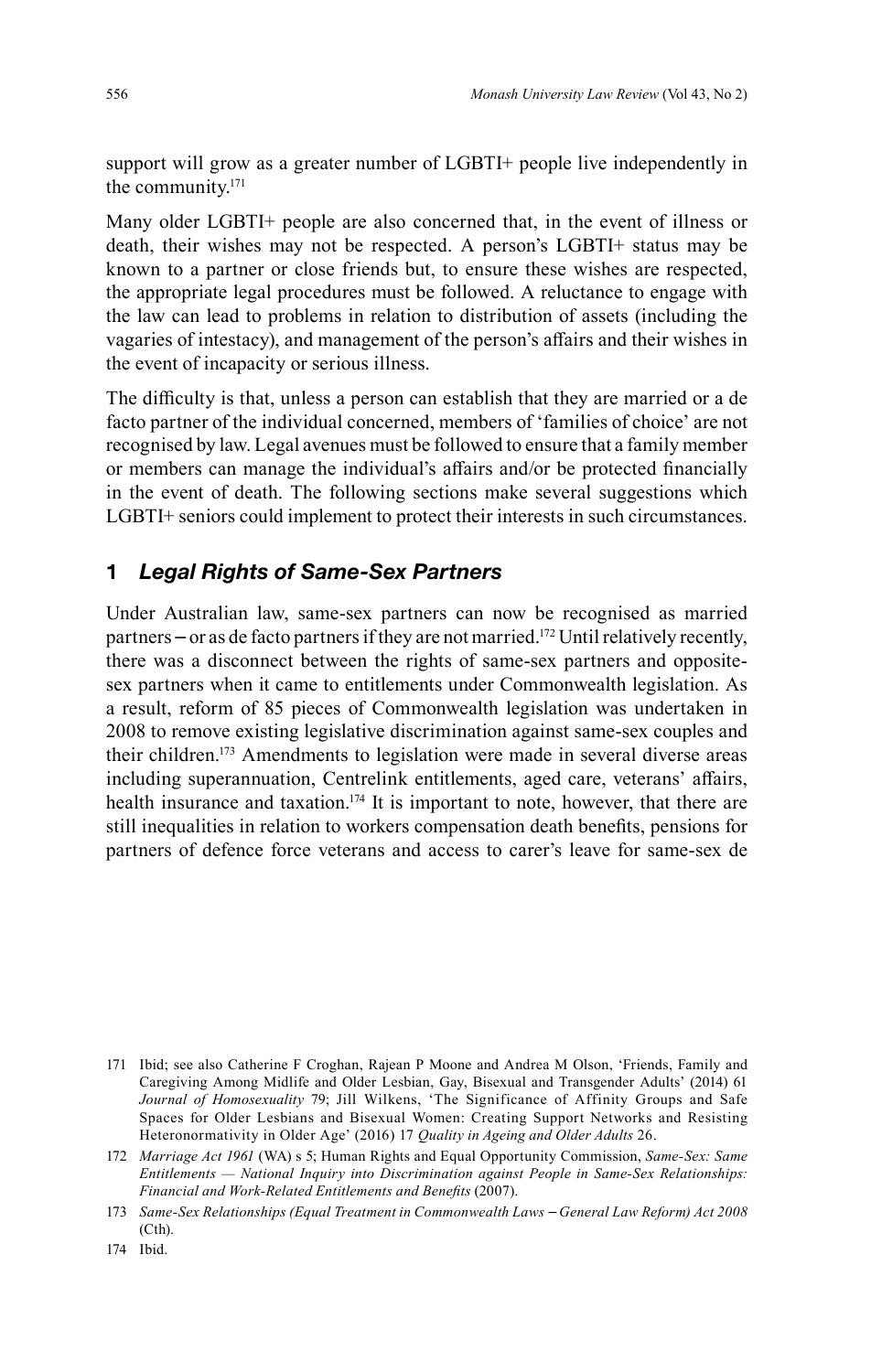facto couples. 175 Pursuant to the 2008 amendments, same-sex de facto couples may access the Federal Family Court for property and maintenance matters. 176

### **2** *Property Ownership*

Real property can be held by co-owners as joint tenants or tenants in common under the Torrens System in Australia. Upon the death of a co-owner, the rules of survivorship state that where property is held as joint tenants, the surviving co-owner receives the share of the deceased co-owner. 177 Where the property is held as tenants in common, each party may bequeath their share of the property as they please pursuant to a will.

To ensure that a co-owner receives rights to the jointly owned property upon the death of another co-owner (if this is the intention of the parties), it is prudent to register the ownership as joint tenants upon purchase. This is often simply assumed when a heterosexual couple are purchasing property, whereas the opposite view is often taken in the case of same-sex purchasers by real estate salespeople and settlement agents when preparing contracts and title documents.<sup>178</sup>

#### **3** *Wills*

For the above reasons and to ensure legal protection, it is of greater importance for LGBTI+ partners, than heterosexual partners, to make a will. This is also applicable to those who are not in a relationship but have a friendship group or a 'family of choice' as, if there is no will, the laws of intestacy may see property or assets devolve in a way not intended by the deceased person. If the deceased person was the sole registered owner of a property, it is essential that if a partner dies, the surviving partner's right to reside in the property is protected. The importance of making a will is never to be underestimated and is especially so in circumstances where one, or both, partners have a previous spouse and/or children. Wills protect the surviving partner too by likely avoiding the need to proceed to court if the deceased partner died intestate and the surviving partner has to compete with other family members for a property settlement. Such an experience can be expensive and traumatic, especially when LGBTI+ relationships are regarded by some judges as less valid than traditional marriages. For example, in *Mair v* Hastings,<sup>179</sup> a same-sex partner's claim was upheld and, although it was dealt with

<sup>175</sup> For other examples of legal inequalities between opposite-sex and same-sex de facto couples, see Liam Elphick, '*Do Same-Sex Couples Really Have the Same Rights as Married Couples?*', SBS Australia (*online*), 21 September 2017 <https://www.sbs.com.au/topics/sexuality/agenda/article/2017/09/14/dosame-sex-couples-really-have-same-rights-married-couples>. Though same-sex couples can now be legally recognised as married in Australia, many remain in de facto relationships.

<sup>176</sup> The exception being Western Australia, owing to its separate family law jurisdiction. See *Family Law Amendment (De Facto Financial Matters and Other Measures) Act 2008* (Cth) s 50.

<sup>177</sup> Anthony P Moore, Scott Grattan and Lynden Griggs*, Bradbook, MacCallum and Moore's Australian Real Property Law* (Thomson Reuters, 6<sup>th</sup> ed, 2016) 561–2 [12.05], 565 [12.40], 567–8 [12.70].

<sup>178</sup> Interviews undertaken for Western Australian security of tenure research: see Freilich et al, above n 5, ch 12.

<sup>179 [2002]</sup> NSWSC 522 (31 May 2002).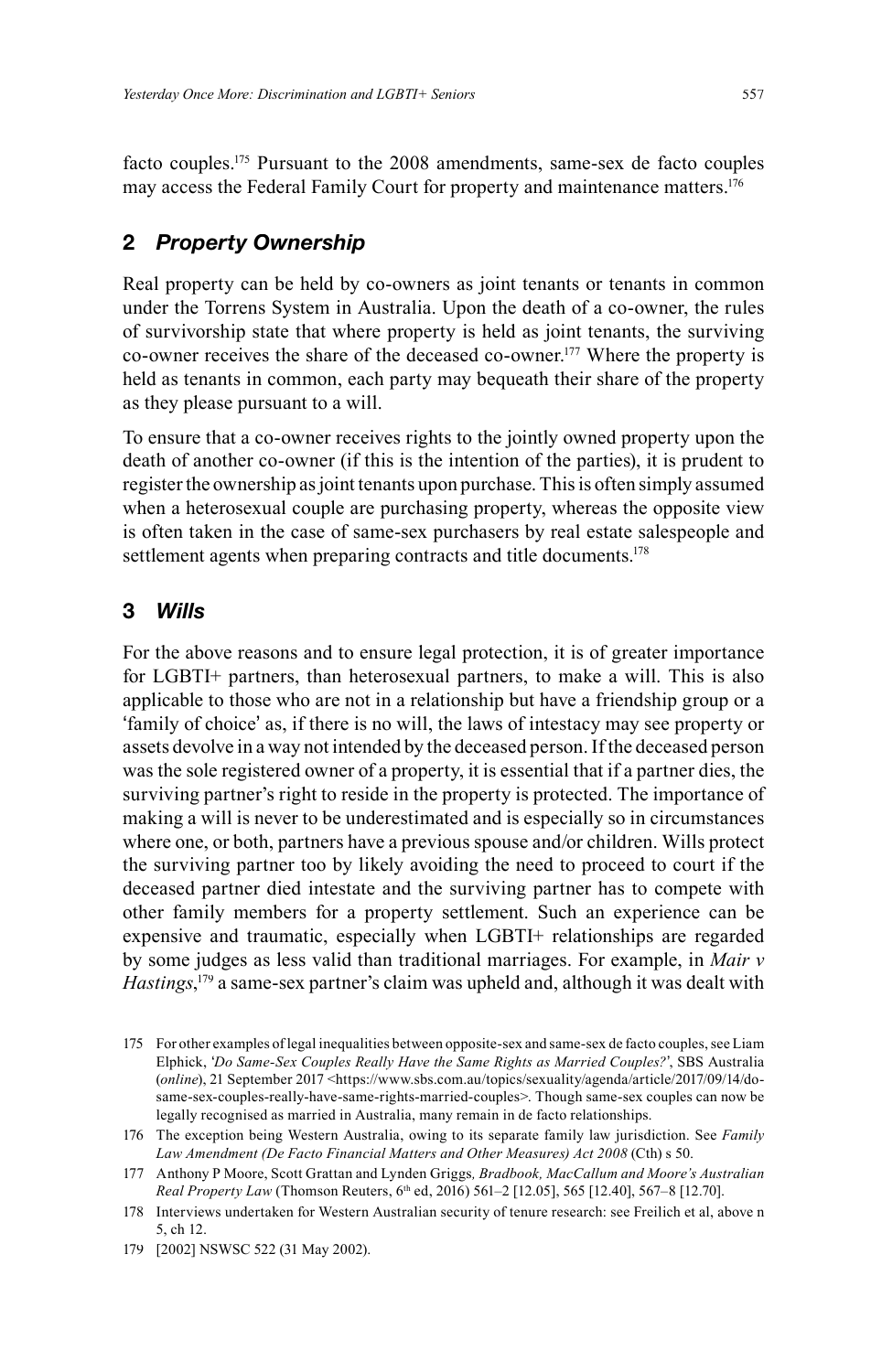in the same way as a heterosexual partner's claim would have been determined, it was noted that:

The relationship was a long one. It was for 31 years. It had its own commitments between the two parties to the relationship but it must be noted that, in fact, it was only a de facto relationship and in this sense one cannot quite compare it to the situation of a married heterosexual couple who have made the public commitment of marriage …180

If a deceased person has not made a will, or omitted to include certain property, their assets are distributed pursuant to the various state and territory intestacy provisions. 181 Such legislation sets out an order of priority in which the estate is distributed and the provisions vary from jurisdiction to jurisdiction. These laws can, however, be overridden by successful family provision claims. Navigating these provisions would be difficult for members of 'families of choice' in the absence of being able to establish a de facto relationship or being married.

Another issue is the distribution of superannuation. Although unmarried same-sex partners are usually treated as de facto partners for the purposes of superannuation distribution, it is more complex in the case of a close friend. Superannuation funds require a binding and non-binding nomination for the trustee to distribute the funds as directed in the nomination. Binding nominations need to be updated every three years.<sup>182</sup> They are only applicable to a financial dependent or the executor of the estate.

### **4** *Assistance with Financial and Personal Affairs***<sup>183</sup>**

The ageing process may see a decline in a person's physical and/or mental ability to take care of business, financial, health and personal affairs. An older LGBTI+ person should consider entering into an Enduring Power of Attorney (for financial and/or property decisions) and an Enduring Power of Guardianship (for important personal, lifestyle and treatment decisions) if circumstances arise where the

 There are examples in other NSW cases of judges appearing insensitive to the realities of gay and lesbian life, for instance by holding it against the credit of a gay man that he was not prepared to answer, in open court, questions about whether his former partner had died of AIDS, and that in filling out a government application for an interdependency visa for his present partner, he had not disclosed that they met through an escort agency: *Dridi v Fillmore* [2001] NSWSC 319 at [77]. It did not seem to occur to the judge that a gay person in that situation would be exposing themselves to the considerable risk of discrimination by responding truthfully, and that a lack of candour in such circumstances might be reasonable.

181 See, eg, *Family Provision Act 1972* (WA).

182 Australian Law Reform Commission, *Equality, Capacity and Disability in Commonwealth Laws: Final Report*, Report No 124 (2014) 299 [11.53].

183 For a discussion on the US position in relation to estate planning see Nancy J Knauer, 'Gay and Lesbian Elders: Estate Planning and End-of-Life Decision Making' (2010) 12 *Florida Coastal Law Review* 163.

<sup>180</sup> Ibid [50]. See Jenni Millbank, 'The Changing Meaning of "De Facto" Relationships' (2006) 12 *Current Family Law* 82; see also Millbank, 'Recognition of Lesbian and Gay Families in Australian Law' above n 129, 43–4 where Millbank notes that: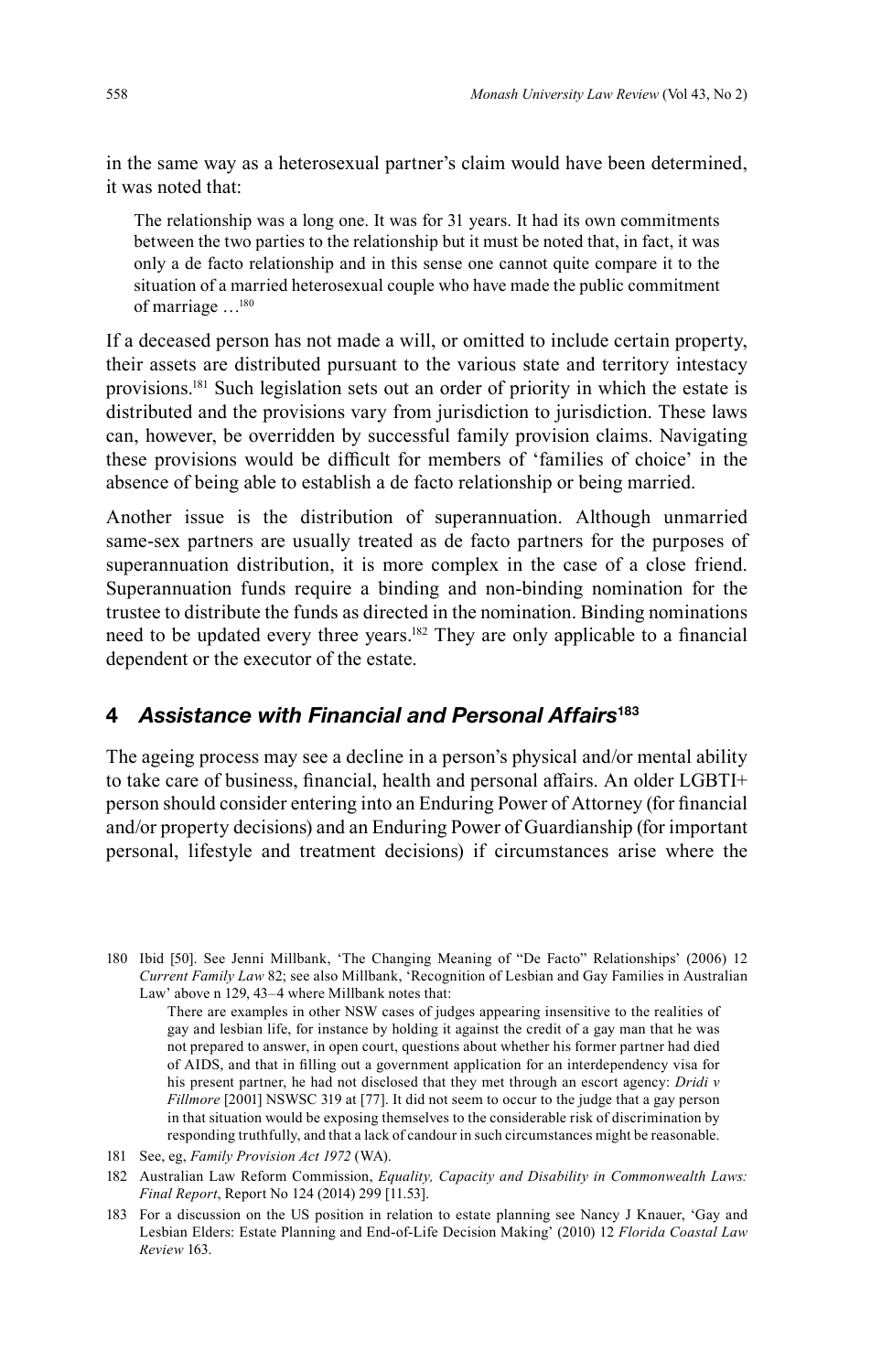older person is incapable of making decisions for themselves. 184 Having these documents in place can avoid interference by other people, for example other family members, during periods of incapacity. However, an issue may be finding a trusted, and trustworthy, person to act in these roles. Research finds that social isolation is problematic amongst some older LGBTI+ people, $185$  and thus they may find it difficult to find an appropriate attorney or guardian.

# **E** *Health Care and End of Life Planning*

People often avoid planning for future health needs and end of life decision making. Indeed, there is limited understanding and use of available procedures, especially among older people generally. 186 Despite the existence of legal options to protect the rights of LGBTI+ people, particularly in end of life decision making and care decisions, there is evidence of a limited understanding of these options within the LGBTI+ community.<sup>187</sup>

Older LGBTI+ people who are close to a partner or a family of choice may be concerned that, in the event of a health crisis, lack of capacity or the onset of dementia, other people such as their biological family may interfere. 188 No matter what the circumstances or relationships between the older person and those close to them, it is important to be aware of, and put in place, legally enforceable planning options — including end of life planning. Recent research in New South Wales identified a worrying failure in health care professionals to understand the appropriate person to make decisions in such circumstances, often deferring to the biological family in preference to same-sex partners. 189 Legislation to allow people to direct their affairs prior to or in the event of incapacity and serious illness is state and territory-based, through the appointing of an Enduring Guardian, as discussed above. Part II of the *Guardianship Act 1987* (NSW), for example, provides for the appointment of one or more enduring guardians to make decisions about an adult's health and lifestyle if that person is unable to

- 184 Although in some states and territories Enduring Power of Attorneys extend to medical and other lifestyle decisions, this is not the case in Western Australia: Nick O'Neill and Carmelle Peisah, *Capacity and the Law* (Sydney University Press Law Books, 2011).
- 185 Lienert, Cartwright and Beck, above n 9, 51; Mark Hughes and Sue Kentlyn, 'Older LGBT People's Care Networks and Communities of Practice: A Brief Note' (2011) 54 *International Social Work* 436, 438–9.
- 186 Cartwright C, Phillips J and Rodwell J, 'A Multi-Disciplinary Approach to Advance Care Planning' (Pilot Study Report, Aged Services Learning and Research Collaboration, June 2006) <https:// www.researchgate.net/profile/Colleen\_Cartwright/publication/37358943\_A\_Multi-Disciplinary Approach\_to\_Advance\_Care\_Planning\_Pilot\_Study\_Report/links/09e41511d70a8b85ff000000. pdf>.
- 187 Deb Rawlings, 'End-of-Life Care Considerations for Gay, Lesbian, Bisexual and Transgender Individuals' (2012) 18 *International Journal of Palliative Nursing* 29; Richard Harding, Eleni Epiphaniou and Jayne Chidgey-Clark, 'Needs, Experiences, and Preferences of Sexual Minorities for End-of-Life Care and Palliative Care: A Systematic Review' (2012) 15 *Journal of Palliative Medicine* 602.
- 188 Cartwright, Hughes and Lienert, above n 8, 543–4.
- 189 Ibid; see also Justine McGovern, 'The Forgotten: Dementia and the Aging LGBT Community' (2014) 57 *Journal of Gerontological Social Work* 845.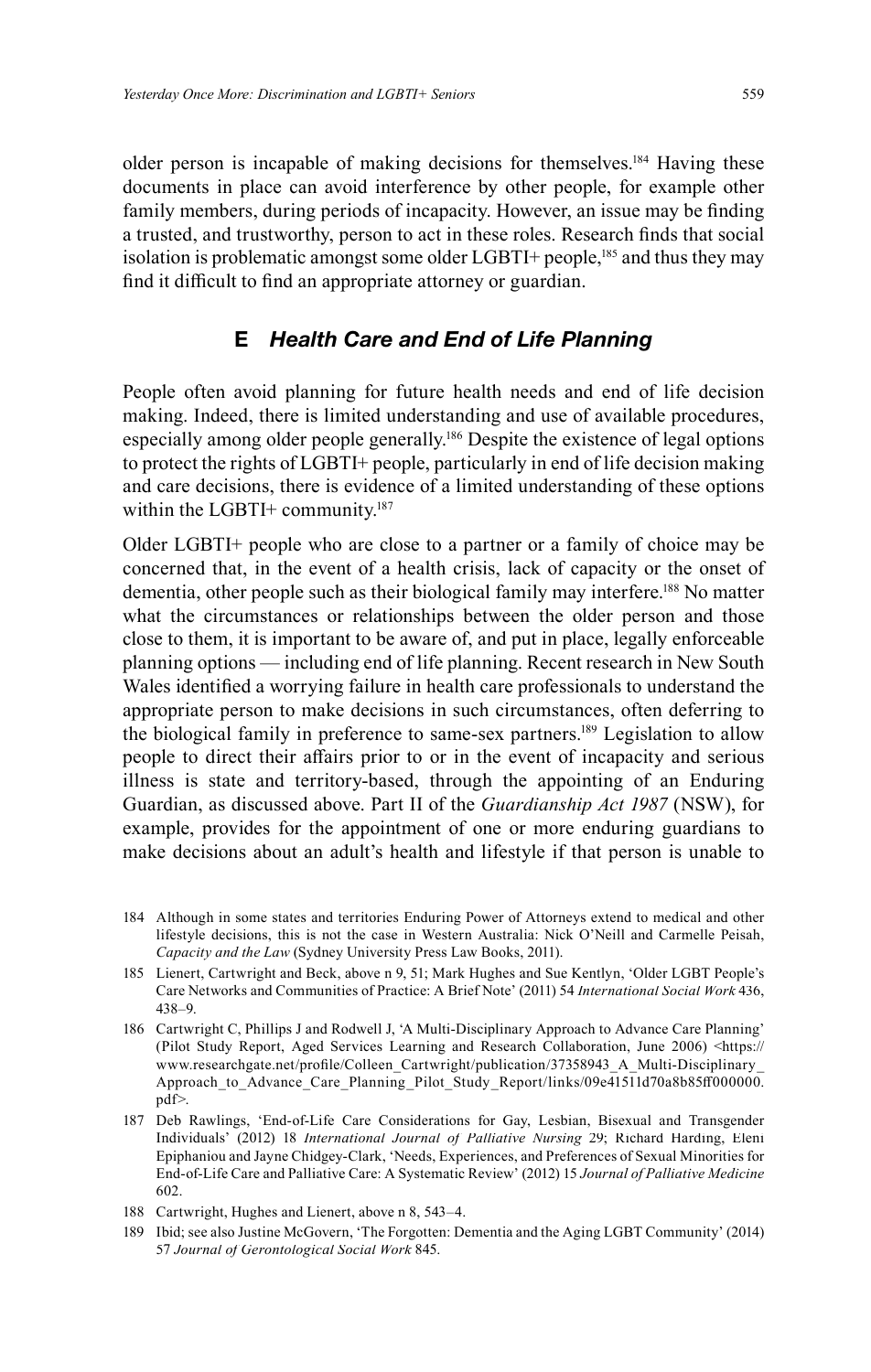do so.190 The appointment must be in the prescribed form. 191 The functions of an enduring guardian include deciding the place where the appointer will live, the health care received, personal services, consent for certain medical and dental treatment, and any other functions stipulated in the document. <sup>192</sup> Therefore, an older LGBTI+ person could appoint a partner, friend or family member as an enduring guardian to make health and accommodation decisions in the event of the person's incapacity.

Where there is no enduring guardian, the position becomes murkier. Under Part V of the *Guardianship Act 1987* (NSW), there is provision for authorisation by a 'person responsible' of medical and dental treatment in a person lacking capacity. A person responsible is defined in terms of a hierarchy: the person's guardian, if any;<sup>193</sup> the spouse of the person;<sup>194</sup> a person who has the care of the person;<sup>195</sup> and a close friend or relative of the person. 196

In the absence of a spouse, a member of a family of choice could argue that they fit within the criteria of having the care of the person.<sup>197</sup> This process is risky, however, and could be subject to competing legal claims. Furthermore, evidence in a study by Southern Cross University revealed a lack of awareness amongst some health practitioners as to the criteria set down in the legislation for identifying a 'person responsible' and that the wishes of families of choice have been overridden in some instances by biological families.<sup>198</sup> It is prudent, therefore, for older LGBTI+ people who wish to ensure that partners, friends or

- 190 See *Guardianship Act 1987* (NSW) s 6, and in relation to the appointment of two or more enduring guardians see s 6D.
- 191 Ibid ss 6, 6C.
- 192 Ibid ss 6E(1)(a)–(e).
- 193 Ibid s 33A(4)(a).
- 194 Ibid s 33A(4)(b): the relationship between the person and the spouse must be close and continuing. The definition of spouse extends to a same-sex partner.
- 195 Ibid s  $33A(4)(c)$ . Having the care of another person is defined in s 3D:
	- (1) For the purposes of this Act, the circumstances in which a person is to be regarded as 'having the care of another person' include (but are not limited to) the case where the person, otherwise than for remuneration (whether from the other person or any other source), on a regular basis:
		- (a) provides domestic services and support to the other person, or
		- (b) arranges for the other person to be provided with such services and support.
	- (2) A person who resides in an institution (such as a hospital, nursing home, group home, boarding-house or hostel) at which he or she is cared for by some other person is not, merely because of that fact, to be regarded as being in the care of that other person, and remains in the care of the person in whose care he or she was immediately before residing in the institution.
- 196 Ibid s  $33A(4)(d)$ . Close friend or relative is defined in s 3E:
	- (1) A person is a 'close friend or relative' of another person for the purposes of this Act if the person maintains both a close personal relationship with the other person through frequent personal contact and a personal interest in the other person's welfare. However, a person is not to be regarded as a close friend or relative if the person is receiving remuneration (whether from the other person or some other source) for, or has a financial interest in, any services that he or she performs for the other person in relation to the person's care.
- 197 Ibid ss 33A, 33A(4).
- 198 Lienert, Cartwright and Beck, above n 9.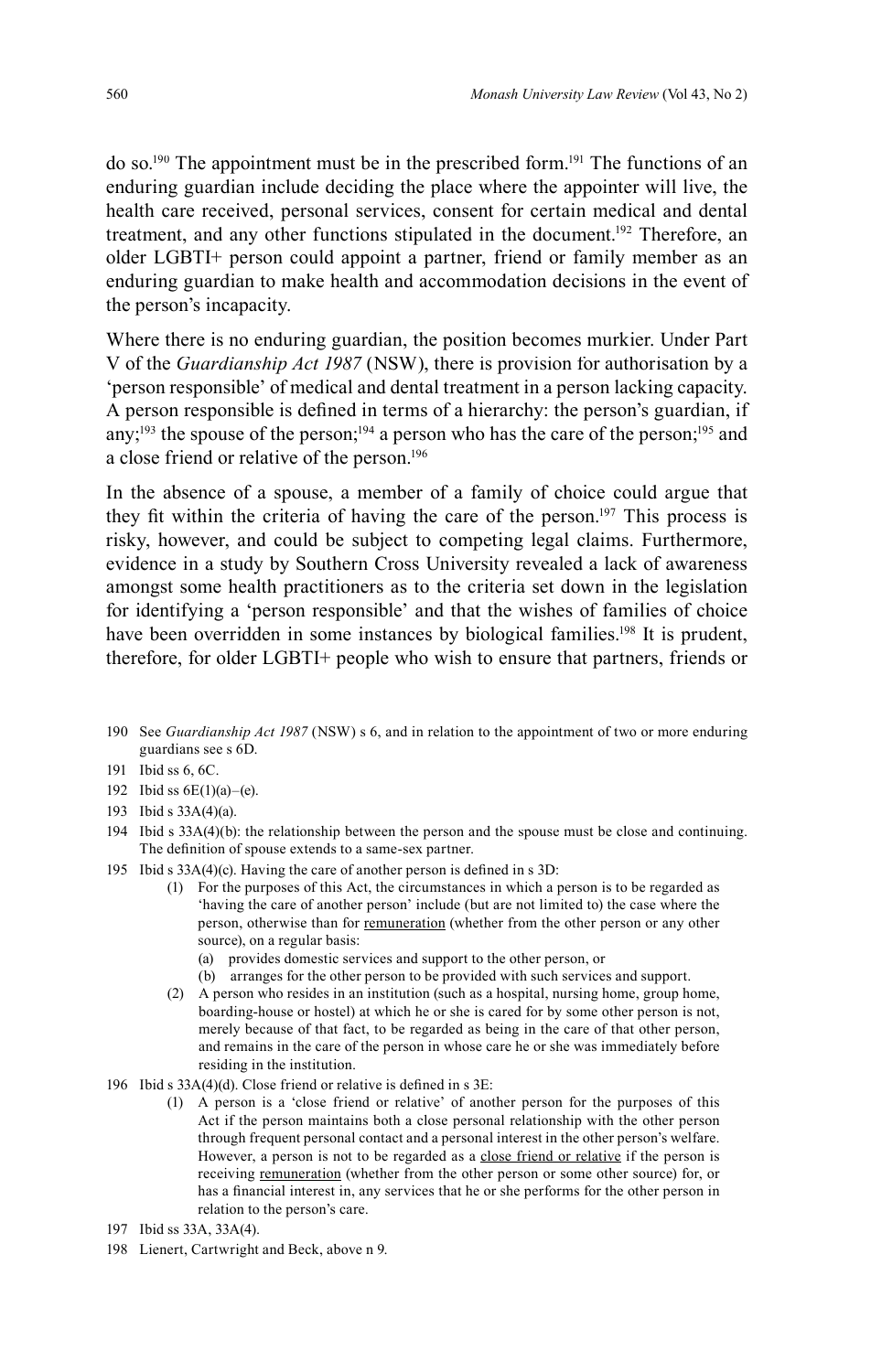specific family members can administer their instructions in the event of illness or incapacity to enter into a formal guardianship arrangement.

Finally, older LGBTI+ people can enter into an Advance Care Directive. This document sets out issues to be considered before medical treatment decisions are made on behalf of a person who is too ill or incapacitated to make such decisions. There is no prescribed form, but an Advance Care Directive will be legally binding where it is made when the person has capacity, the instructions are clear, specific and current, and the document is signed.<sup>199</sup> In the Southern Cross University study, most participants had heard of Enduring Powers of Attorney, Enduring Guardianship and Persons Responsible but few had heard of Advance Care Directives. 200 Few LGBTI+ seniors had done anything about organising such documentation, and respondents said that the issue of end of life planning was rarely raised by health practitioners. 201 The Report noted a dearth of data on end of life planning by transgender seniors. 202

Legal options exist to protect and promote rights of LGBTI+ people towards end of life but there seems to be a gulf between these rights and the understanding and willingness of LGBTI+ people to pursue these options. Unfortunately, it cannot be taken for granted that an older LGBTI+ person's wishes will be adhered to in the absence of such documentation. Assuming that a friend or specific family member will take up the mantle of a 'person responsible' in the absence of a partner is a risky course. Furthermore, uncertainty during a health crisis makes matters more difficult for a close friend or relative, especially if there are competing views on treatment options. 203

# **IV DISCRIMINATION REVISITED — WHERE TO NOW FOR LGBTI+ SENIORS?**

This article has examined the historical discrimination that still affects many older LGBTI+ people today. As a result of such discrimination, many LGBTI+ seniors continue to fear rejection and discrimination, adding to the usual vulnerabilities that are prevalent during the ageing process. These experiences may hinder willingness to engage with the legal system. At issue is whether the law can make a meaningful contribution to ensuring LGBTI+ seniors can live

<sup>199</sup> Department of Health (NSW), *Using Advance Care Directives — New South Wales* (2004) 7.

<sup>200</sup> Mark Hughes and Colleen Cartwright, 'LGBT People's Knowledge of and Preparedness to Discuss End-of-Life Care Planning Options' (2014) 22 *Health and Social Care in the Community* 545, 545.

<sup>201</sup> Ibid; Cartwright, Hughes and Lienert, above n 8; Andrew J Bezzina, 'Prevalence of Advance Care Directives in Aged Care Facilities of the Northern Illawarra' (2009) 21 *Emergency Medicine Australasia* 379, 379.

<sup>202</sup> Hughes and Cartwright, above n 200, 547.

<sup>203</sup> Similarly little work has been done on bereavement for LGBTI+ older people: Kathryn Almack, Jane Seymour and Gary Bellamy, 'Exploring the Impact of Sexual Orientation on Experiences and Concerns about End of Life Care and on Bereavement for Lesbian, Gay and Bisexual Older People' (2010) 44 *Sociology* 908; see generally, Lee-Ann Fenge, 'Developing Understanding of Same-Sex Partner Bereavement for Older Lesbian and Gay People: Implications for Social Work Practice' (2014) 57 *Journal of Gerontological Social Work* 288.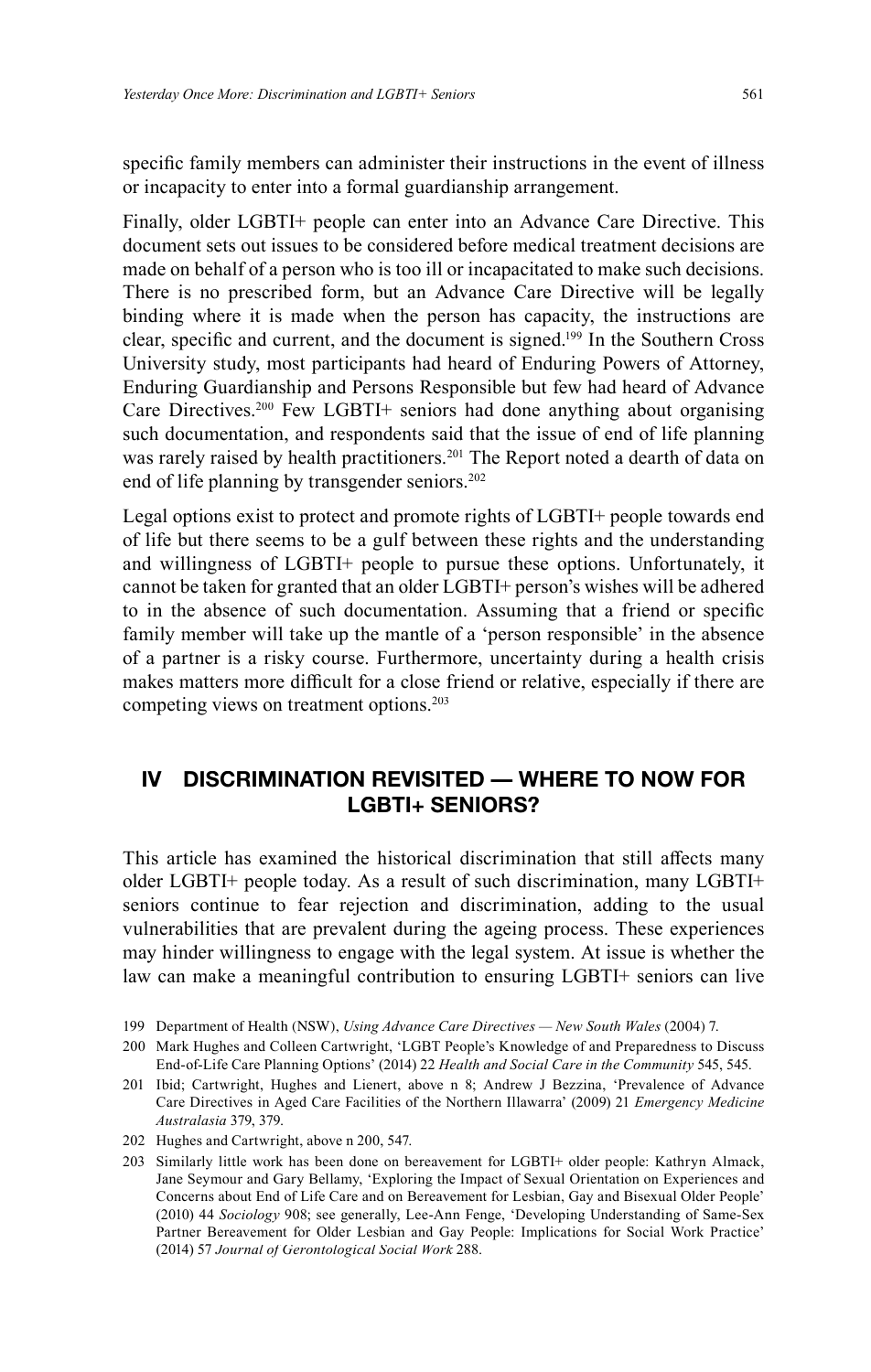openly and confidently in old age. This final Part makes several suggestions as to what could be done across the legal and social spectrum to ensure this occurs.

### A Raising the Profile of LGBTI+ Seniors' Issues

LGBTI+ seniors have been mobilising for some time throughout Australia to ensure that issues of older LGBTI+ people are put on the agenda, including legal issues. Indeed, a major focus has been the treatment of older people in aged care facilities, and these groups were consulted widely in the recent government reforms. One aspect of the LGBTI Aged Care Strategy involves producing information and providing education for management and staff of aged care facilities.204 There has been considerable interest in these programs and most aged care providers have embraced the opportunity to receive LGBTI+ cultural awareness training and be informed of their legal obligations regarding LGBTI+ seniors.205 It is hoped that this heightened awareness will ensure that 'LGBTI people … experience equitable access to appropriate ageing and aged care services',<sup>206</sup> including preparation of inclusive promotional literature and intake and assessment forms.

However, while first indications are promising, LGBTI+ organisations and advocates must remain vigilant and be mindful that recurrent discrimination is rarely overt. While, no doubt, heightened training programs and awareness will improve the circumstances in aged care considerably, the realities of the industry, its workforce and the unpredictable attitudes of other residents mean that stakeholders must be mindful of the re-emergence of old prejudices. The fact that the Community Visitors Scheme is to be expanded to include LGBTI+ people is welcome.<sup>207</sup> It is suggested that LGBTI+ advocates need to have a meaningful presence in aged care facilities and, if necessary, advocate on behalf of older LGBTI+ people if issues involving discrimination arise. As discussed above, the nature of older age is such that some older people may not want to 'rock the boat'. LGBTI+ advocates could assist older people in raising their concerns in a non-confrontational way and working through issues with management before there is a detrimental effect on an older LGBTI+ person. This suggestion fits with the review of the National Aged Care Advocacy Programs guidelines to ensure LGBTI+ inclusion. 208 Few older people may want to pursue an Aged Care Complaints process or take legal action for discrimination. The presence and involvement of LGBTI+ advocates to liaise and work towards solutions would be a sensible compromise.

208 Ibid.

<sup>204</sup> LGBTI Aged Care Strategy, above n 10, 11.

<sup>205</sup> Such programs have operated successfully elsewhere: Anissa Rogers et al, 'Older LGBT Adult Training Panels: An Opportunity to Educate about Issues Faced by the Older LGBT Community' (2013) 56 *Journal of Gerontological Social Work* 580; Kristen E Porter and Lisa Krinsky 'Do LGBT Aging Trainings Effectuate Positive Change in Mainstream Elder Service Providers?' (2014) 61 *Journal of Homosexuality* 197.

<sup>206</sup> *LGBTI Aged Care Strategy*, above n 10, 12.

<sup>207</sup> Ibid 13.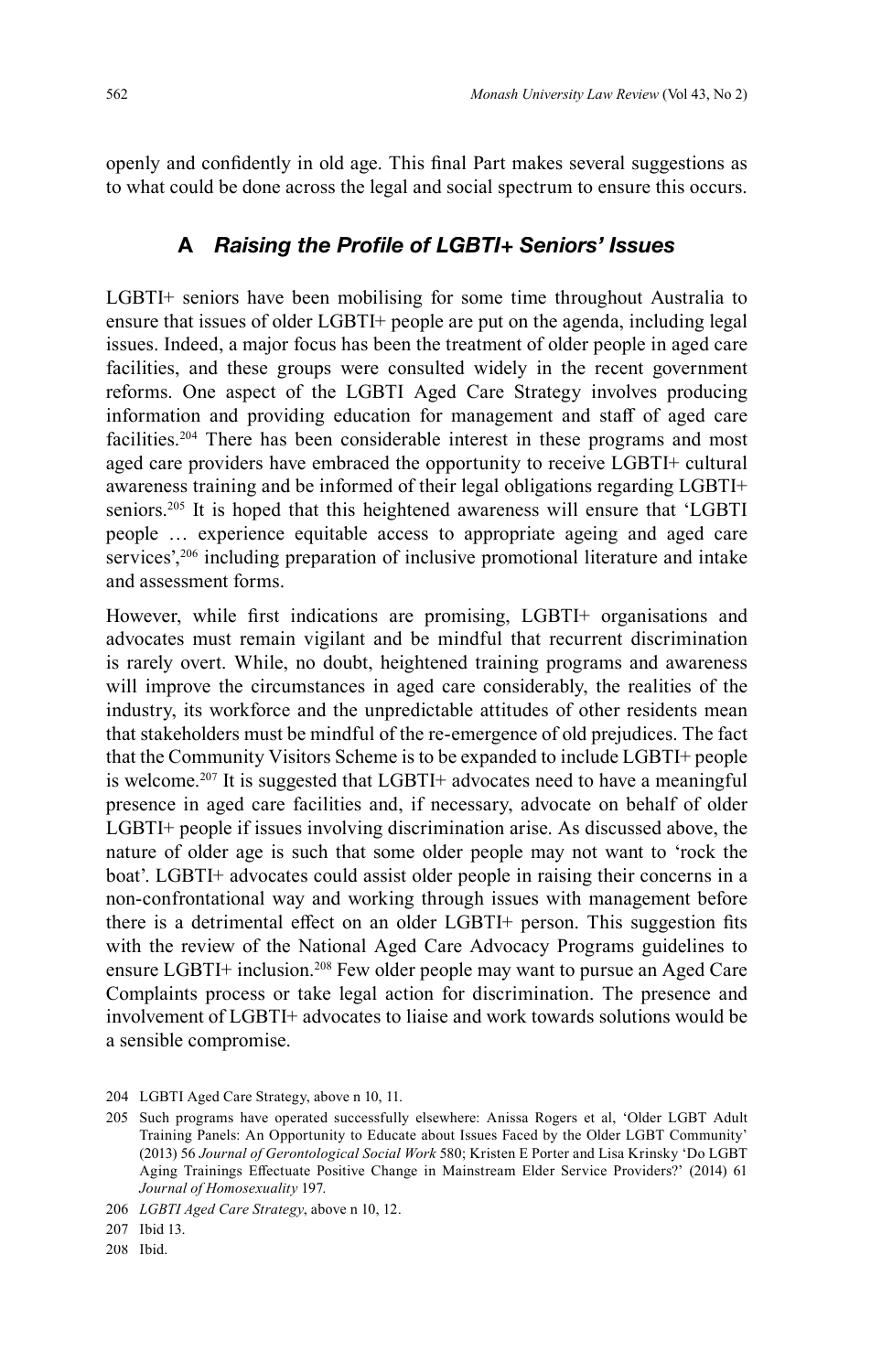# **B** *Utilising Anti-Discrimination Legislation and Complaints Procedures*

Despite the recent amendment of anti-discrimination laws to promote a degree of equality and protection from discrimination, the reality is that statutes are only as good as the willingness and ability to take action on behalf of complainants. Of concern is whether, due to the discrimination of times past and the realities of the ageing process, older LGBTI+ people may take the path of least resistance and not be aware of, or choose not to avail themselves of, legal protection. Indeed, the likelihood of an older person, especially one requiring a significant level of residential care, navigating the Aged Care Complaints Scheme,<sup>209</sup> or commencing legal action against those providing that care, is likely to be small. This is especially the case where other pressing issues associated with ageing, such as assistance with day-to-day tasks and increasing frailty or illness, take precedence over legal proceedings. Certainly, advocates may also be able to assist with this process but the realities of doing so — and the associated stresses on the older person — may tell against such action in all but the most extreme circumstances. 210

For example, interviews with older people regarding accommodation issues have revealed a desire to 'remain invisible' in relation to anything that may cause them to experience harassment or discrimination.<sup>211</sup> The ageing process, with all its challenges, may not be a stage in life where people want to 'make a stand'. There can also be concern that reporting an issue may only make things worse for them. The present housing affordability issues and lengthy waiting lists for suitable retirement and aged care facilities makes many older people fearful of having to move and having 'nowhere to go'. As many LGBTI+ people have at some stage of their lives experienced unlawful discrimination, it is important to ensure that this discrimination does not continue into old age, $212$  and suggestions below are made to this effect.

Having said this, an increased usage of anti-discrimination laws, however minimal, would help to deter against such discriminatory conduct in future. The younger members of the older LGBTI+ cohort may be prepared to shine a light on such practices. A few 'test cases' brought by such persons, or by LGBTI+ advocates acting on their behalf, could focus the industry's attention on their legal obligations and encourage compliance in the future. LGBTI+ advocates from groups such as GRAI could provide support in any such litigation. Most importantly, aged care facilities could also implement and publicise explicit policies that ensure no adverse consequences will arise from a complaint of discrimination. This may encourage the use of anti-discrimination legislation by LGBTI+ seniors in cases

<sup>209</sup> Aged Care Complaints Commissioner, *Aged Care Complaints — About* <https://www. agedcarecomplaints.gov.au/about/>.

<sup>210</sup> Lienert, Cartwright and Beck, above n 9.

<sup>211</sup> See generally the discussions in Freilich et al, above n 5; Robinson, above n 5.

<sup>212</sup> Australian Human Rights Commission, *A Human Rights Approach for Ageing and Health* — *The Aged Care Reforms and Human Rights* (2012) 22. <https://www.humanrights.gov.au/sites/default/ fi les/content/age/ageing/human\_rights\_framework\_for\_ageing\_and\_health.pdf>.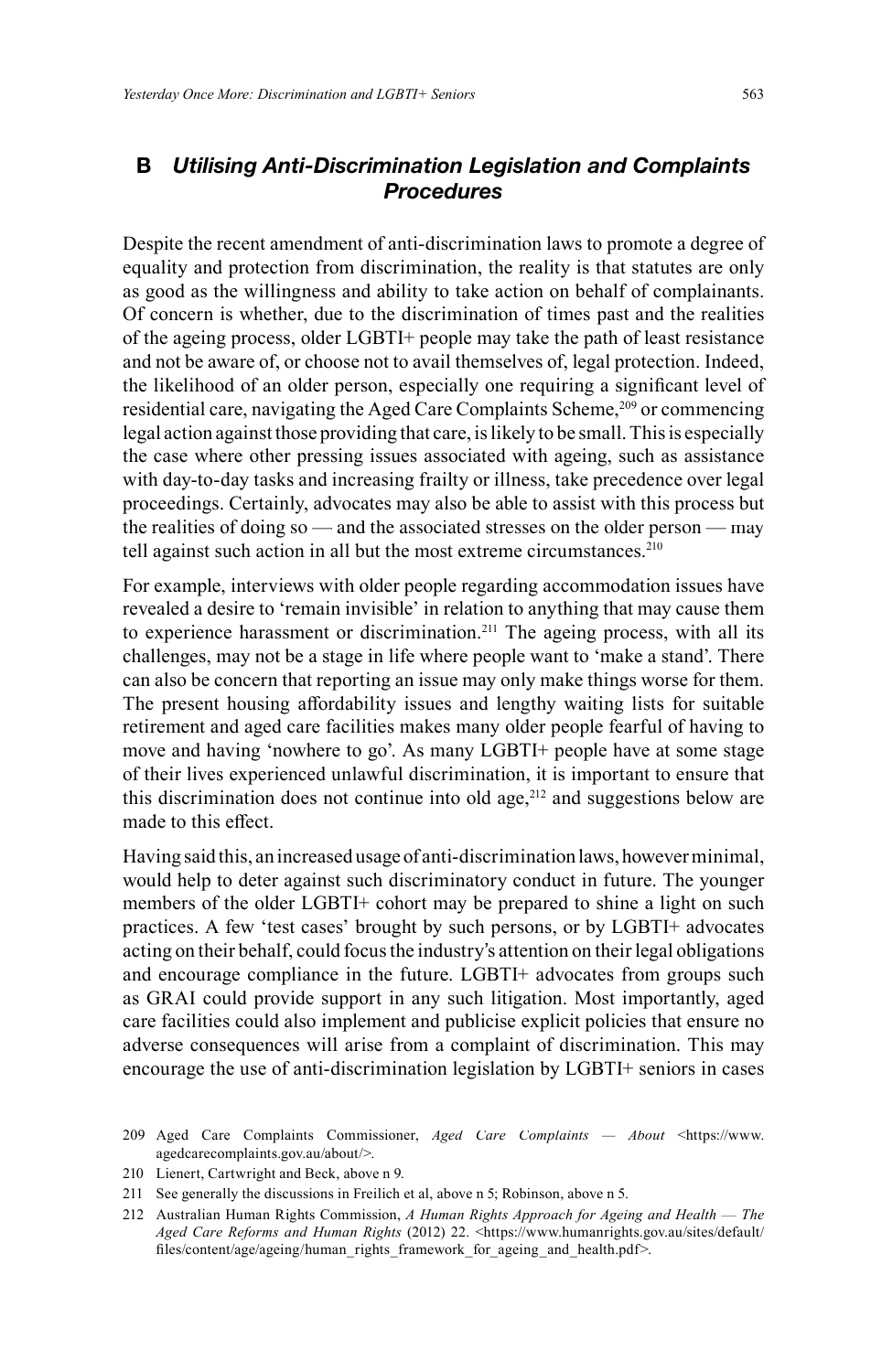of discrimination. Whether such policies would minimise fears of more subtle repercussions from aged care facility staff is unclear though.

# **C** *Ensuring Housing Security*

The provision of stable and safe accommodation is essential for the individual expression and ontological security of LGBTI+ people, and particularly seniors. As discussed, there is evidence of discrimination towards LGBTI+ tenants in both the private and public systems but the realities of pursuing an action under state or territory legislation are likely to tell against taking this course. Furthermore, the financial structure of retirement villages means that if an older LGBTI+ person or couple wanted to leave, it may be financially impossible to do so. Although there are concerns about older LGBTI+ people in purpose built retirement villages, it would be useful to provide more Australian research on experiences within these facilities. More research should also be done on lower income LGBTI+ people in marginal accommodation or experiencing homelessness. It is likely that there are many highly vulnerable people in this predicament with few support services. Research may help to shed a light on their experiences and potential solutions.

It is further suggested that there is a pressing need for education in relation to anti-discrimination laws and LGBTI+ rights on behalf of those who interact with LGBTI+ seniors in housing situations. Education of these issues should be mandatory for those working in accommodation services, particularly real estate agents, property managers and retirement village management. Indeed, components of the LGBTI Aged Care Strategy could be a template for such programs and initiatives.

### **D** *Protecting Friends and Families of Choice*

To ensure the security of a friend or a family of choice, if that is the wish of an older LGBTI+ person, there needs to be engagement with the legal system. In an era where same-sex couples can be legally recognised as married and receive ensuing rights, it must be noted that such protections do not extend to people who may not be a partner but are very close to an older LGBTI+ person. Whatever the situation, the importance of making a will has been emphasised above, together with the need to provide for instructions regarding superannuation. The importance of entering into an Enduring Power of Attorney cannot be underestimated. Furthermore, it cannot be assumed that an older LGBTI+ person's wishes in relation to end of life care will be honoured, even if he or she has discussed the matter with close friends. It is important for older LGBTI+ people to engage with the legal system to the extent of investigating the appointment of an Enduring Guardian or even entering into an Advance Care Directive. Reliance on the 'Person Responsible' provision and similar legislation in other jurisdictions is risky and may lead to uncertainty and confrontation in a time of crisis.

In all cases, it is suggested that education is again the key. A troubling issue is that many older people assume their oral instructions will be honoured, while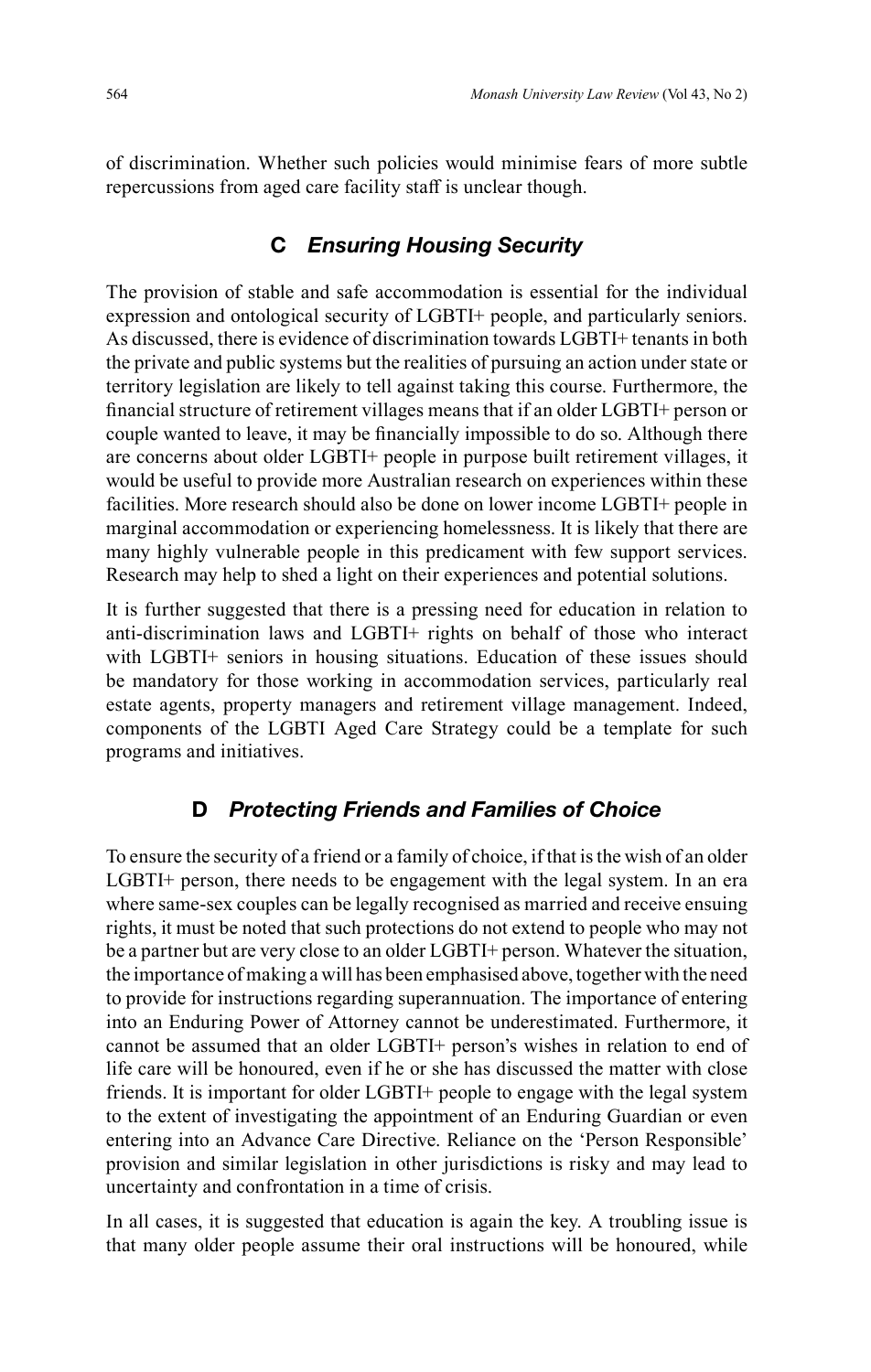healthcare workers seem unaware of the appropriate person to make decisions in times of crisis and tend to err on the side of the biological family. Healthcare workers are often the 'front-line' for older people so it is essential that the issue of advanced care planning is raised and correct advice is given. Information needs to be provided to LGBTI+ seniors themselves and the best way to do this is through properly informed health practitioners and, in some cases, community legal centres and programs organised by LGBTI+ organisations. It is suggested that such an interaction be made customary for all persons upon their first appointment with their doctor after reaching the age of 65. Education could be provided by LGBTI+ organisations to health practitioners, who could then pass on such information to LGBTI+ seniors in a more regular setting. More formalised and direct education of LGBTI+ seniors could also be organised through retirement villages and other means of access.

### **E** *Recognising Minorities and Other Forms of Discrimination*

Some LGBTI+ seniors also experience discrimination associated with age, race, religion, cultural background or illness. This can make one's experience increasingly difficult and result in not only experiencing discrimination due to LGBTI+ status, but in some cases result in being excluded from a cohort to whom one relates and would expect support. Cultural training of staff members working in aged care facilities and retirement villages could help educate relevant persons as to how some LGBTI+ seniors may face multiple and intersectional levels of discrimination. More targeted research into the experience of LGBTI+ seniors who also experience discrimination associated with race, religion or cultural background should also be undertaken.

# **F** *Consideration in Connection with the 2016–2017 ALRC Inquiry into Elder Abuse*

This research is especially important considering a recent inquiry into elder abuse. In February 2016, the Australian Commonwealth Attorney-General announced an inquiry into laws and frameworks to safeguard older Australians from abuse.<sup>213</sup> This Australian Law Reform Commission Inquiry was to 'assist the federal government to identify the best way to protect older Australians, while at the same time promoting respect for their rights. 214 Experiences of abuse of LGBTI+ seniors — many of which have been discussed in this paper — were under consideration; as such the solutions suggested in this paper should be

<sup>213</sup> George Brandis, Attorney-General for Australia, 'Safeguarding Older Australians' (Media Release, 24 February 2016) <https://www.attorneygeneral.gov.au/Mediareleases/Pages/2016/FirstQuarter/24- February-2016-Safeguarding-Older-Australians.aspx>.

<sup>214</sup> Eileen Webb, 'Explainer: What is Elder Abuse and Why Do We Need a National Inquiry into It?', *The Conversation* (online) <https://theconversation.com/explainer-what-is-elder-abuse-and-why-do-weneed-a-national-inquiry-into-it-55374>.